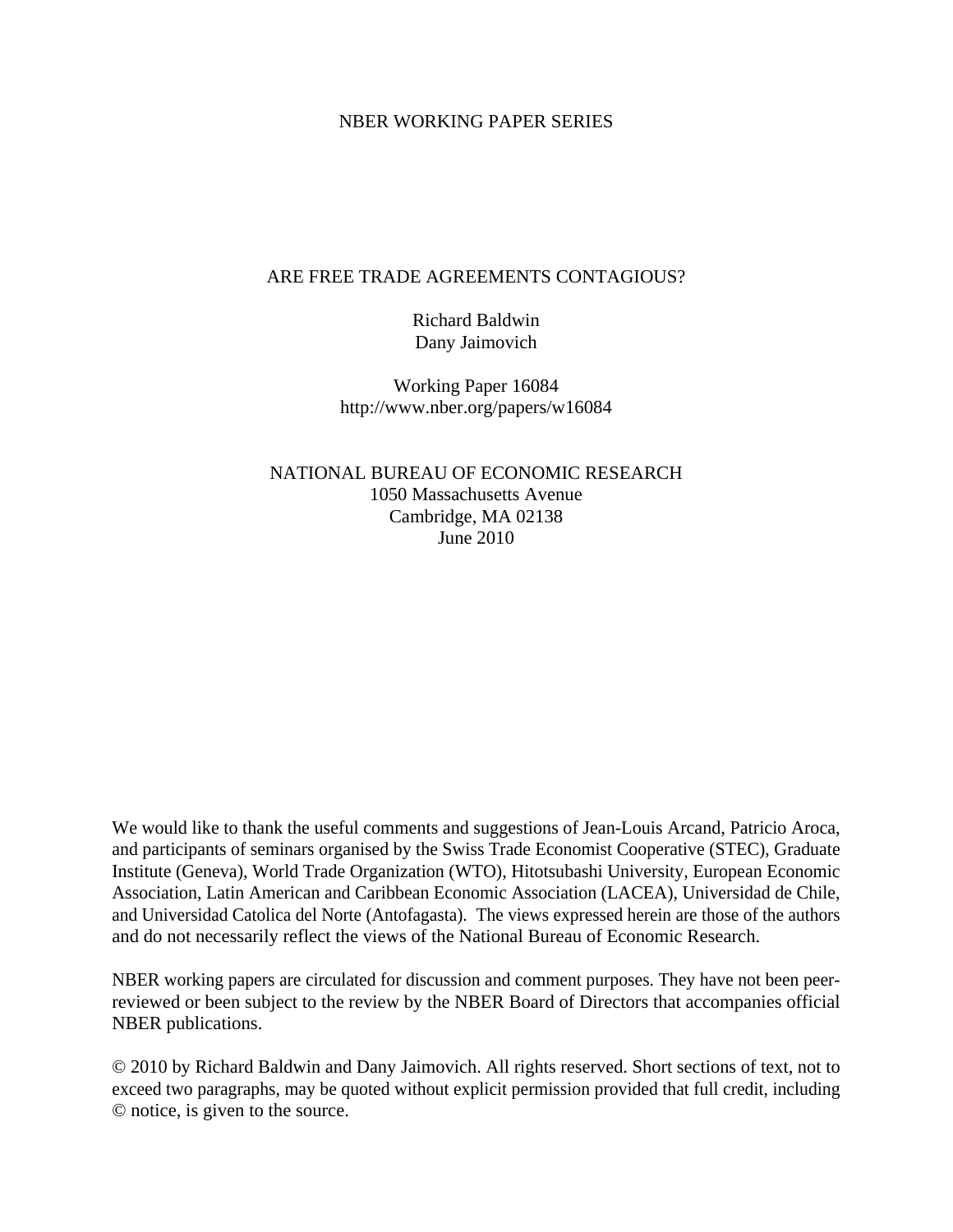Are Free Trade Agreements Contagious? Richard Baldwin and Dany Jaimovich NBER Working Paper No. 16084 June 2010 JEL No. F13

#### **ABSTRACT**

This paper presents a new model of the domino effect which is used to generate an empirical index of how "contagious" FTAs are with respect to third nations. We test our contagion hypothesis together with alternative specifications of interdependence and other political, economical and geographical determinants of FTA formation. Our main finding is that contagion is present in our data and is robust to various econometric specifications and samples.

Richard Baldwin I tcf wcvg"Kpurkwwg."I gpgxc Cigale 2 1010 Lausanne Switzerland and CEPR and also NBER baldwin@graduateinstitute.ch

Dany Jaimovich I tcf wcvg"Kpurkwwg."I gpgxc 132 rue de Lausanne 1202 Geneva Switzerland Dany.Jaimovich@graduateinstitute.ch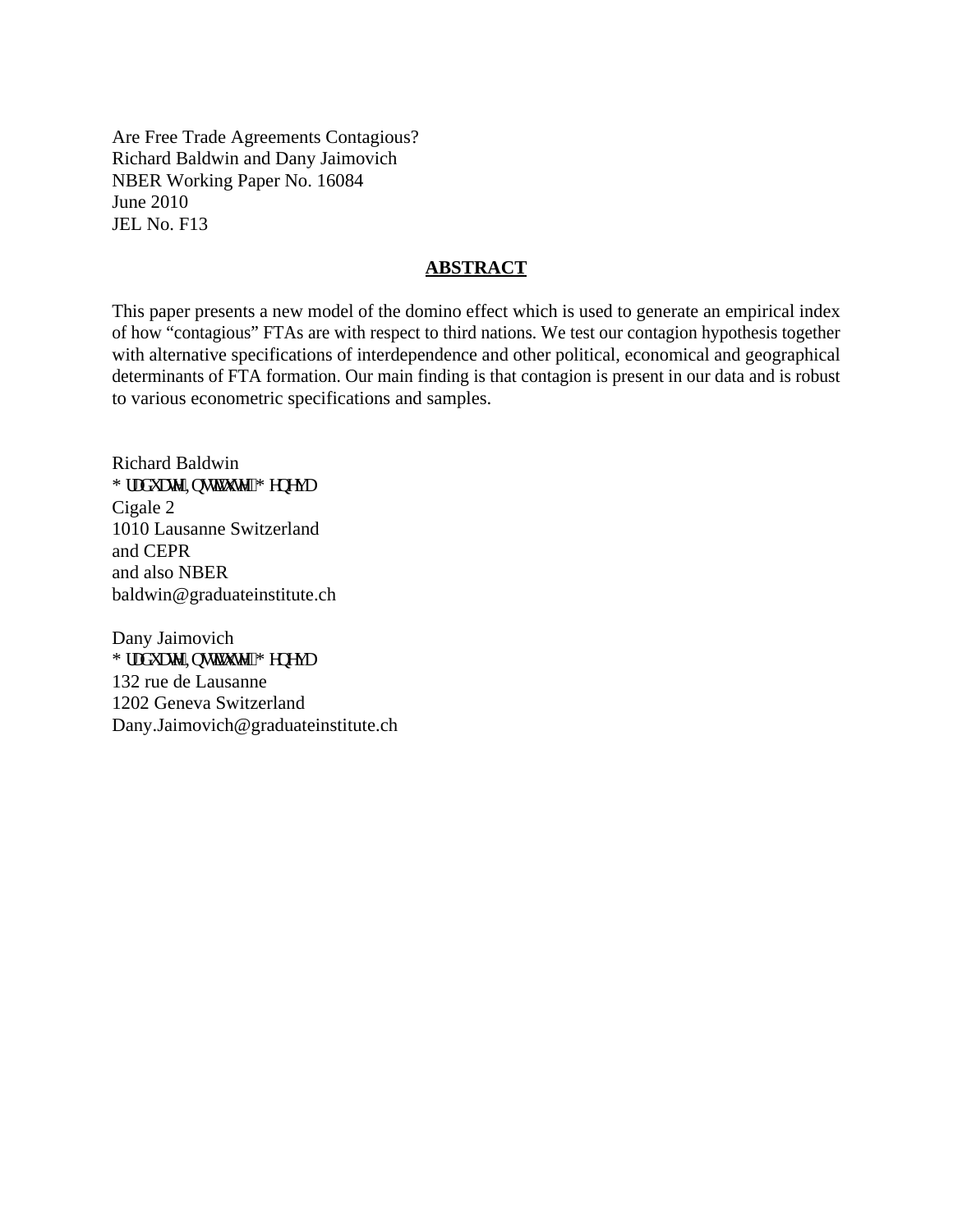# **Are Free Trade Agreements Contagious?**

**Richard Baldwin and Dany Jaimovich**\*

*Graduate Institute, Geneva* 

## First draft: 23<sup>th</sup> September, 2008. This version: 9<sup>th</sup> June, 2010

## **ABSTRACT**

This paper presents a new model of the domino effect which is used to generate an empirical index of how "contagious" FTAs are with respect to third nations. We test our contagion hypothesis together with alternative specifications of interdependence and other political, economical and geographical determinants of FTA formation. Our main finding is that contagion is present in our data and is robust to various econometric specifications and samples.

**Keywords** Contagion Effect, Free Trade Agreements and International Trade

**JEL Codes** F13

# 1. **INTRODUCTION**

Regionalism is sweeping the world trade system like wildfire while WTO talks advance at a glacial rate – an unconditional correlation that is often used to suggest that regionalism is a threat to the multilateral trading system (Bhagwati 2008). This concern has prompted a wave of research on why nations are so eager to remove barriers bilaterally.

The most common theoretical explanation in recent decades is "slow multilateralism", i.e. the assertion that regionalism is spreading because multilateral talks are progressing so slowly (Krugman 1991, Bhagwati 1993, 2008). Another set of explanations turn on idiosyncratic events, such as the US's opening of the US-Canada FTA talks in 1986 (Bhagwati 1991 p.71), the breakup of the USSR in 1991 (Lester and Mercurio 2009 p.3), and the Asian Crisis of 1997 (Harvie, Kimura and Lee 2006 p.3). More institutional explanations for regionalism's popularity include the global spread of democracy (Mansfield, Milner, and Rosendorff 2002, Wu 2004), and the quest for geopolitical stability (Mansfield and Pevehouse 2000, Martin et al. 2008, 2010, and Vicard 2008).

<sup>\*</sup> We would like to thanks the useful comments and suggestions of Jean-Louis Arcand, Patricio Aroca, and participants of seminars organised by the Swiss Trade Economist Cooperative (STEC), Graduate Institute (Geneva), World Trade Organization (WTO), Hitotsubashi University, European Economic Association, Latin American and Caribbean Economic Association (LACEA), Universidad de Chile, and Universidad Catolica del Norte (Antofagasta).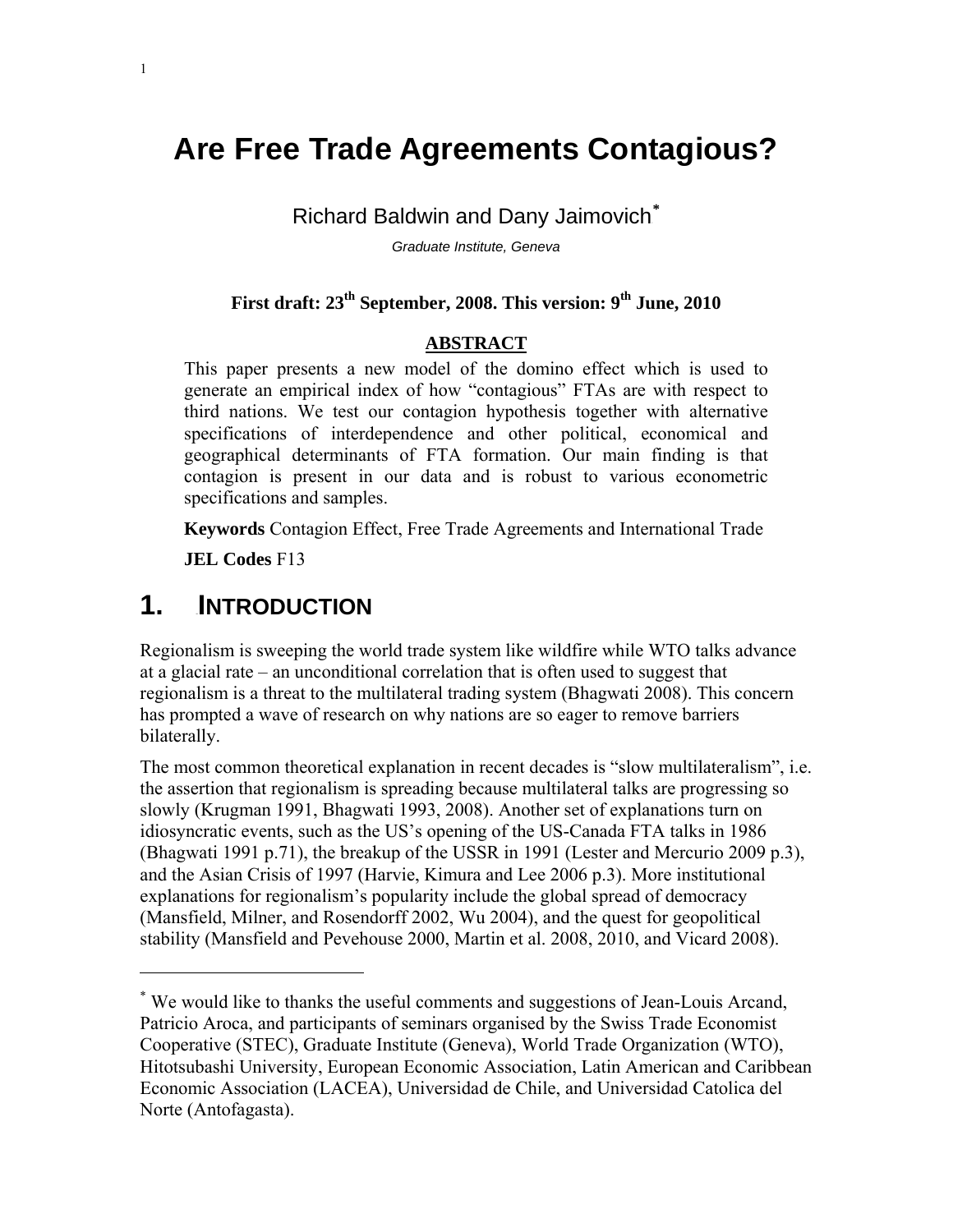One lacuna in these hypotheses is the lack of recognition of third-nation effects, i.e. FTA interdependence. This angle is stressed by the so-called bandwagon or emulation arguments that posit a link between FTAs signed by the 'trade giants' (US, EU and Japan) and the attitudes of other nations. The giants' FTAs create "a sense elsewhere that regionalism is the order of the day and others must follow suit" (Bhagwati 1991 p.73, and, more recently, Solis, Stallings and Katada 2009). The political economy logic of this assertion has not been fully worked out but the idea seems a general 'demonstration effect'. A related line of thinking for which the political economy links have been worked out is the domino theory of regionalism formalized in Baldwin  $(1993)$ <sup>1</sup>. This argues that the signing or deepening of one FTA can induce excluded nations to sign new FTAs that were previously shunned. The logic turns on the way that trade diversion creates new political economy forces in excluded nations. Specifically, excluded nations seek to sign FTAs as a means of redressing the new discrimination. The second-round FTAs in turn create their own trade diversion that may in turn lead to more FTAs. Using an obvious metaphor, the domino theory explains why FTAs seem to be 'contagious'.

Our paper aims to crystallize the domino-effect logic with respect to bilateral FTAs and to test it in a broad panel of countries. The empirical linkages have already been established in a more reduced form setting by Egger and Larch (2008) using spatial econometric methods.

The value added of our paper is threefold. First, we extend the domino theory model to allow for FTAs (the original contributions concerned customs unions). Second, we use the model to develop a theory-based measure of contagion. Importantly, our measure of contagion captures asymmetries in the dyads, while Egger and Larch (2008) implicitly assume contagion is bilaterally symmetric (since their measure depends on distance). Third, we test the domino-effect against alternative hypotheses using a broader sample of FTAs than previous studies. The key empirical lever that allows us to distinguish them from the contagion is the extent to which trade ties connect the new FTA signers. The contagion hypothesis works on trade diversion, so the spread of FTAs should follow a pattern that is clearly related to the new signers' trade patterns. In particular, a pair of nations should be more likely to sign a new FTA if either of them has recently signed FTAs with third nations that are the pair's exporting rivals.

The rest of the paper is organized as follows. The next section reviews the literature and the subsequent one presents our model. Next we present our empirical strategy, data and results. The final section presents our concluding remarks.

<sup>&</sup>lt;sup>1</sup> There are precedents. Whalley (1993) informally argues that Western Hemispheric regionalism was largely defensive, focusing on fears of US aggressive unilateralism instead of trade diversion; he also does not posit a circular causality between bloc size and the strength of inclusionary pressures. Hufbauer (1989) uses the term "FTA magnetism" which captures the first step (idiosyncratic deepening sparks membership requests) but does not relate the strength of the magnetism to the bloc size. Winters (1996) and Lawrence (1996) surveys regionalism and multilateralism models, putting the domino theory in perspective. See Baldwin (1994, 1997, 2008) for applications to, respectively, the waves of regionalism in Europe, the Western Hemisphere, and East Asia.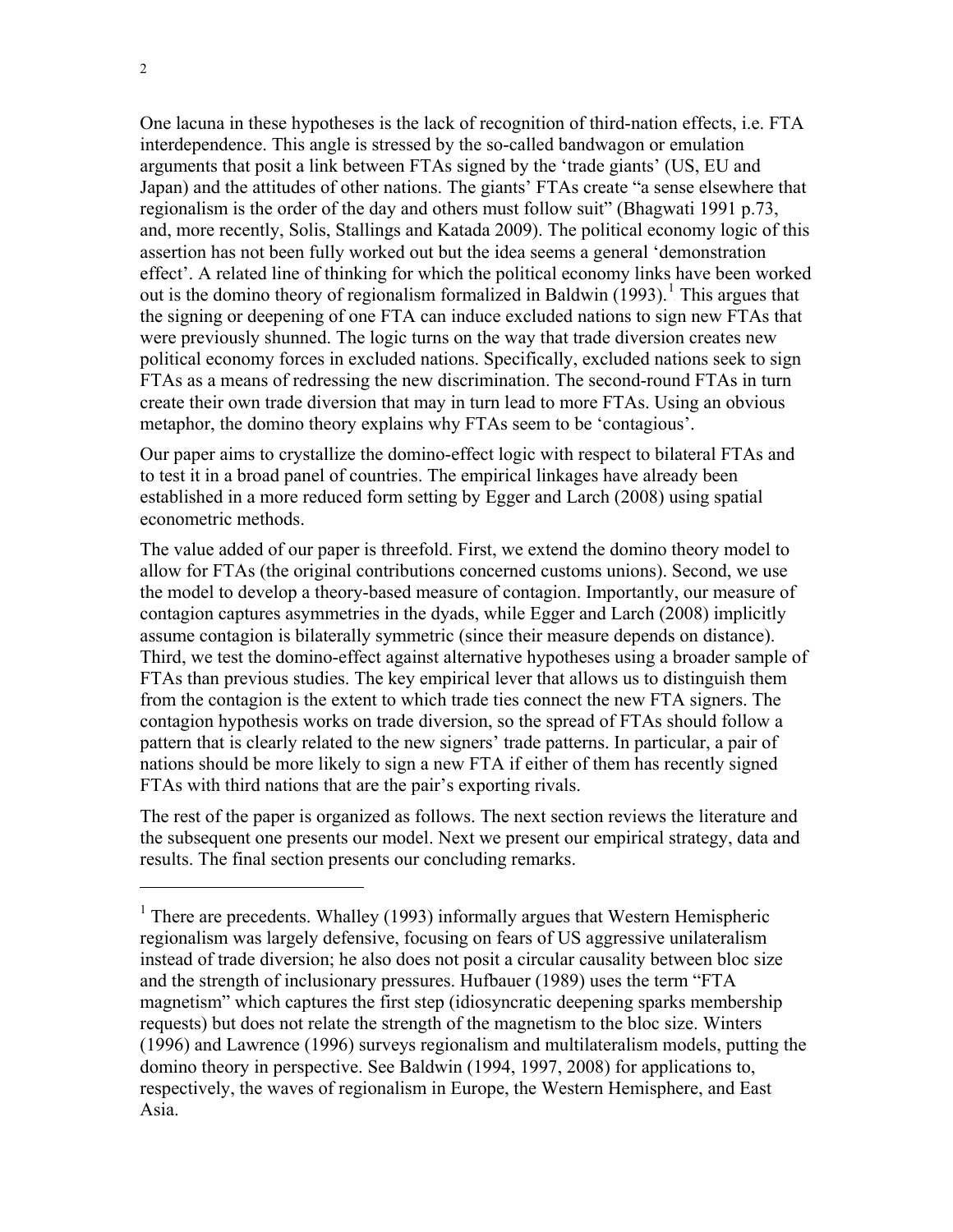# **2.** LITERATURE REVIEW

## **2.1. Theoretical work on FTA formation**

A wide range of theory articles have studied the incentive to form or join FTAs. The first paper to consider endogenous customs union formation seems to be Riezman (1985). He works in a 3-nation Walrasian setting, assuming that international transfers are impossible but that nations' can violate their GATT/WTO commitments by raising external tariffs after a customs union is formed. He formally shows that many unexpected results can occur depending upon exogenous national asymmetries. For example, he shows that a customs union may be stable between nations even though they would both be better off under global free trade. A very different approach is the domino theory of regionalism (Baldwin 1993). Working with a monopolistic competition trade model, he shows that the trade-diversion effects of customs union formation can induce nations that were previously against membership to change their minds and join. Moreover, the pure economic incentive of excluded nations to join rises with customs union membership. If the membership expansion is spread over time for practical reasons, a single event of regionalism may appear to spark a domino-like chain reaction where each new membership triggers another. The result may be global free trade if nations' intrinsic resistance to joining is not too great.

Yi (1996), working with a version of the Brander-Krugman model of oligopolistic firms facing segmented markets, applies standard game theoretic analysis of coalition structures to study the domino effect more formally. He shows that the global free trade outcome (the grand coalition) is stable when membership is open, but not necessarily when incumbents can veto enlargement. Krishna (1998) also works with the Brander-Krugman model of trade and symmetric nations, but assumes governments' FTA choices are only affected by their firms' operating profit. He studies the interests that countries have in forming an FTA, showing that nations of similar size are likely to gain from the FTA. He also shows that FTAs which produce a great deal of trade diversion are especially beneficial to the FTA partners. Freund (2000), working with a Brander-Krugman like model where every firm sells to every market, shows that any two nations would gain from forming an FTA as long as the MFN tariff was below the optimal tariff level. Note that trade bloc formation in this sort of oligopoly model shifts pure profits to the bloc at the expense of third nations. Multilateral free trade would eliminate the bloc's advantage, so analyses based on such models tend to produce endogenous bloc sizes that do not include all nations, i.e. the trade blocs are stumbling blocks to global free trade.

Aghion, Antras and Helpman (2007) use cooperative game theory to analyse FTA formation. So as to be able to directly employ well-known game theoretic results, they apply to nations assumptions which are standard when modelling cooperative games among private agents. Specifically, they assume that one nation is the undisputed agenda setter, and that unlimited transfers among nations are possible and costless (transferable utility). Under these strong assumptions they are able to formally show that almost anything can happen, including an outcome that resembles the domino effect.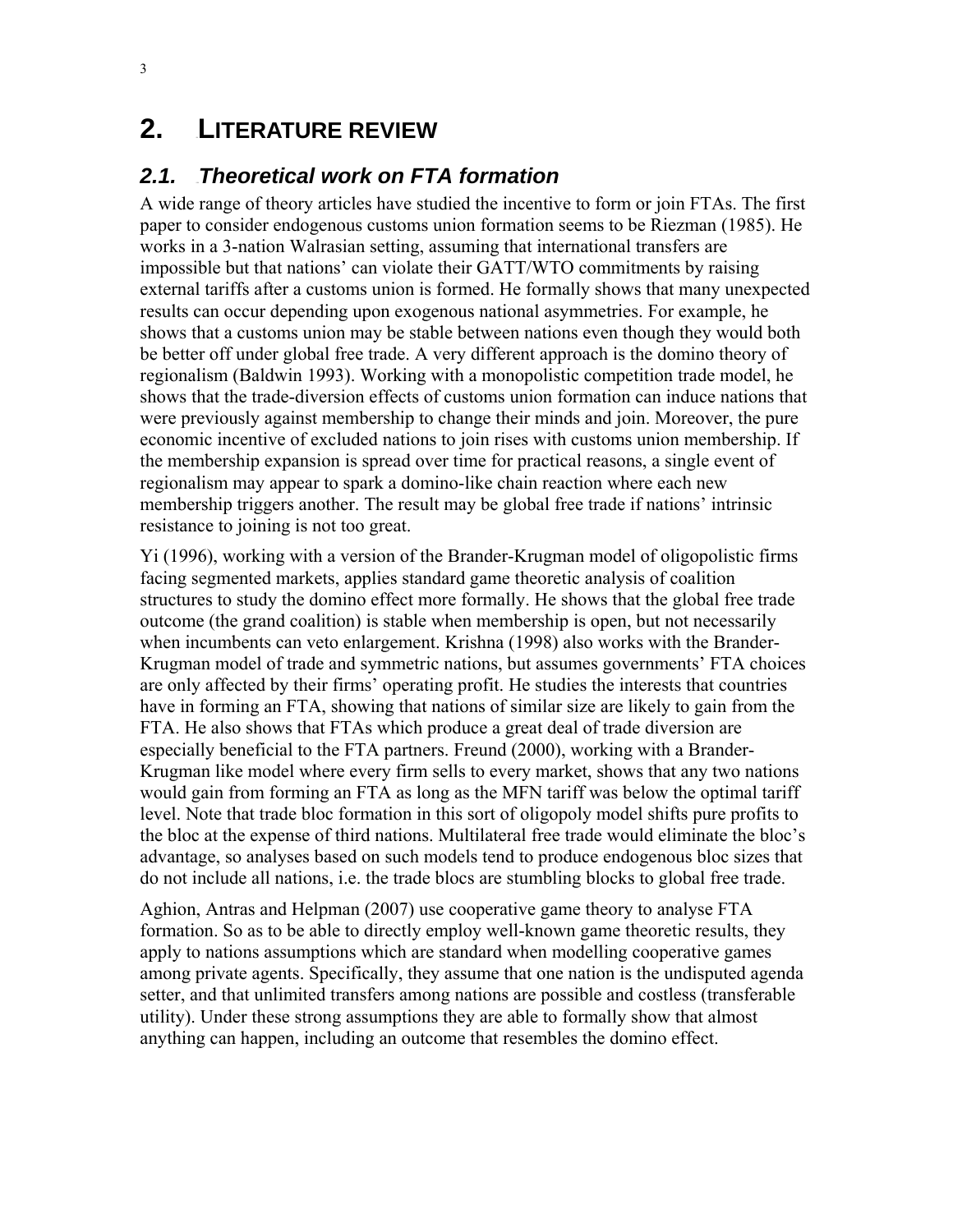## **2.2. Empirical studies of FTA formation**

Empirical studies of FTA formation are much rarer as FTA membership is typically taken as exogenous by empirical researchers.

A first systematic empirical study on the economical determinants of FTAs is Baier and Bergstrand (2004). This paper, however, does not consider any of the hypotheses accounting for the spread of FTAs. The authors use cross-section data to estimate a linear probability model linking 'economic' factors to the choice of FTAs. In particular, they find that the likelihood of an FTA between a country pair is higher the closer they are, the more distant from the rest of the world, the larger and more similar their economic size are and the more different their labour ratios are. The authors argue that these factors explain which FTA would lead to the greatest welfare gains.

Several empirical studies have focused on aspects beyond the economic determinants. Mansfield and Reinhardt (2003) offer a political explanation, providing empirical support for the "slow multilateralism" argument and other developments at the GATT/WTO as key explanations. Mansfield, Milner, and Rosendorff (2002) empirically find that pairs of democratic countries are more likely to form an FTA, a result confirmed by Wu (2004), who also claims that economic and trade uncertainty matter. Holmes (2005) shows "mercantile interests" in assuring export market access are also important determinants. The first evidence of the geopolitical stability hypothesis is Mansfield and Pevehouse (2000), who show that countries with an FTA are less likely to have a war, a result formally explained in Martin et al. (2008) and tested in Martin et al. (2010) and Vicard (2008).

FTA interdependence has received little empirical attention. The first efforts are attempts to prove the domino theory in the European context. Sapir (1997) estimates year-by-year gravity equations to identify the trade diversion effect of the EU on non-members. He finds that trade diversion estimates tend to spike just in advance of EU enlargements and suggests that the enlargements were caused by the heightened trade diversion. Baldwin and Rieder (2007) undertake a similar procedure as a first stage to identify trade diversion and add a second stage that estimates a linear probability model linking the likelihood of joining the EU to contemporaneous trade diversion. This procedure, however, is plagued by the endogeneity of the membership decision in the first stage. An early use of the spatial econometric techniques in the FTA study is Manger (2006). Building a weight matrix based in the average geographical distances of the countries in the involved dyads, he provides evidence of spatial dependence. Egger and Larch (2008), using a similar weighting strategy, extend the spatial econometric analysis to the study of dynamic FTA formation and enlargement and incorporate long term implications of interdependence in a cross-section analysis estimated with Bayesian techniques.

# **3. THEORETICAL CONSIDERATIONS**

The formal domino theory presented in Baldwin (1993) applies to the analysis of an expanding customs union, not FTAs. In the case of a customs union, the choice is simply to be in or out. The analysis, however, must be quite different when considering bilateral FTAs as the lack of a common external tariff changes the analysis fundamentally. The key domino result concerns the way a third party FTA can switch a nation's decision to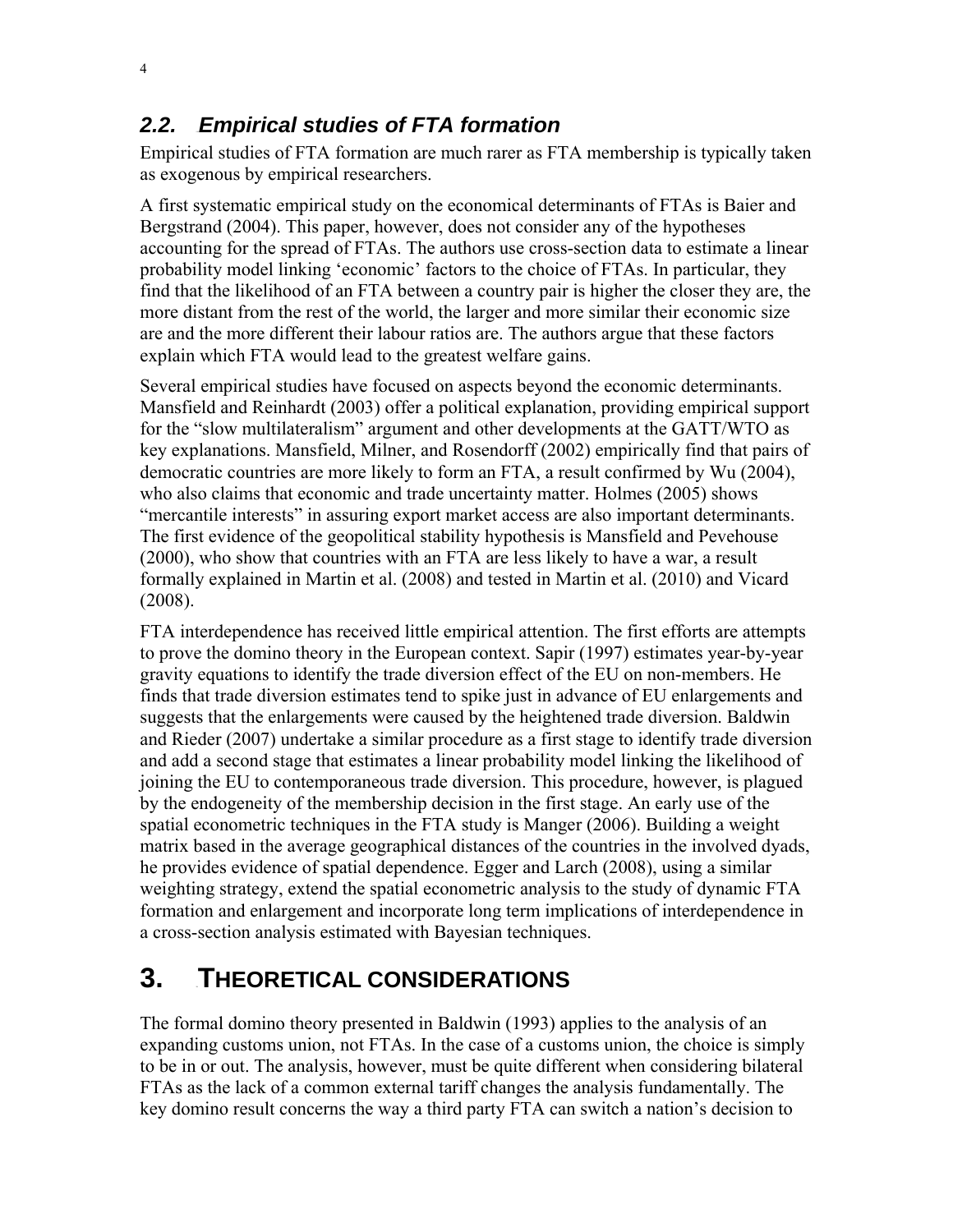sign a particular FTA from 'no' to 'yes.' The fulcrum of the modelling is therefore the comparison of the Home government's objective function when it chooses to stay with MFN trade policy versus when it chooses to sign an FTA with, say, nation-j. The domino effect is said to arise when an FTA between nation-j and a third nation makes the Home government more likely to sign the FTA with nation-j when previously it preferred MFN trade policy. This section introduces a model where the domino effect arises with respect to bilateral FTAs.

Endogenising the decision to form an FTA partnership requires an economic model that specifies the effects of trade agreements and a political model that maps the economic effects into policy choices. We turn first to the economic model, keeping it as simple as possible. We conjecture that the domino effect would arise in many other economic settings.

### **3.1.1.** The economy

We assume a world of R countries, each with two sectors: a manufacturing sector (the Msector) and a numeraire sector (the A sector) and two factors (labour L and capital K). The tastes of all consumers are identical and given by the indirect utility function:

$$
V = \frac{E}{P}; \qquad P \equiv p_A^{1-\mu} P_M^{\ \mu}, \quad P_M \equiv \left( \int_{i \in \Gamma} p_i^{1-\sigma} di \right)^{1/(1-\sigma)}, \quad 0 < \mu < 1 < \sigma \tag{1}
$$

where E is the typical nation's expenditure, P is the ideal price index,  $p_A$  is the price of A,  $p_i$  is the consumer price of manufacturing variety i (the variety subscript is dropped where clarity permits),  $\mu$  is the expenditure share on all varieties,  $\Gamma$  is the set of varieties available for consumption, and  $\sigma$  is the constant elasticity of substitution between any two varieties; the regularity conditions on  $\mu$  and  $\sigma$  are maintained throughout the analysis. Demand for variety-j sold in a typical market is thus:

$$
c_j \equiv \frac{p_j^{-\sigma} \mu E}{P_M^{1-\sigma}}
$$
 (2)

The basic features of this sort of trade model are well known, so we move quickly through the analysis (see Appendix 1 for details).

The A-sector assumptions are designed to permit analysis of trade in manufactures with as few confounding factors as possible. Specifically, it is marked by perfect competition, constant-returns and uses only labour; its output is costlessly traded. Consumers facing (1) demand good-A according to:  $C_A=(1-\mu)E/p_A$ . Perfect competition forces marginal cost pricing, so  $p_A = a_A w$  in all nations, where  $a_A$  is the unit labour input coefficient. Costless trade equalises  $p_A$  globally and thus equalises wage rates in all nations (as long as the nations are sufficiently similar in size to ensure that some A-good is made in all regions, an assumption maintained throughout). Taking A as numeraire and choosing units such that  $a_A=1$ , the law of one price in good A implies w=1 in all nations.

The M-sector is subject to Dixit-Stiglitz monopolistic competition and increasing returns of the fixed-cost-and-constant marginal-cost type. The fixed cost comprises only K (one unit of K per variety) while the marginal cost comprises only L  $(a<sub>M</sub>$  units of L per unit of output).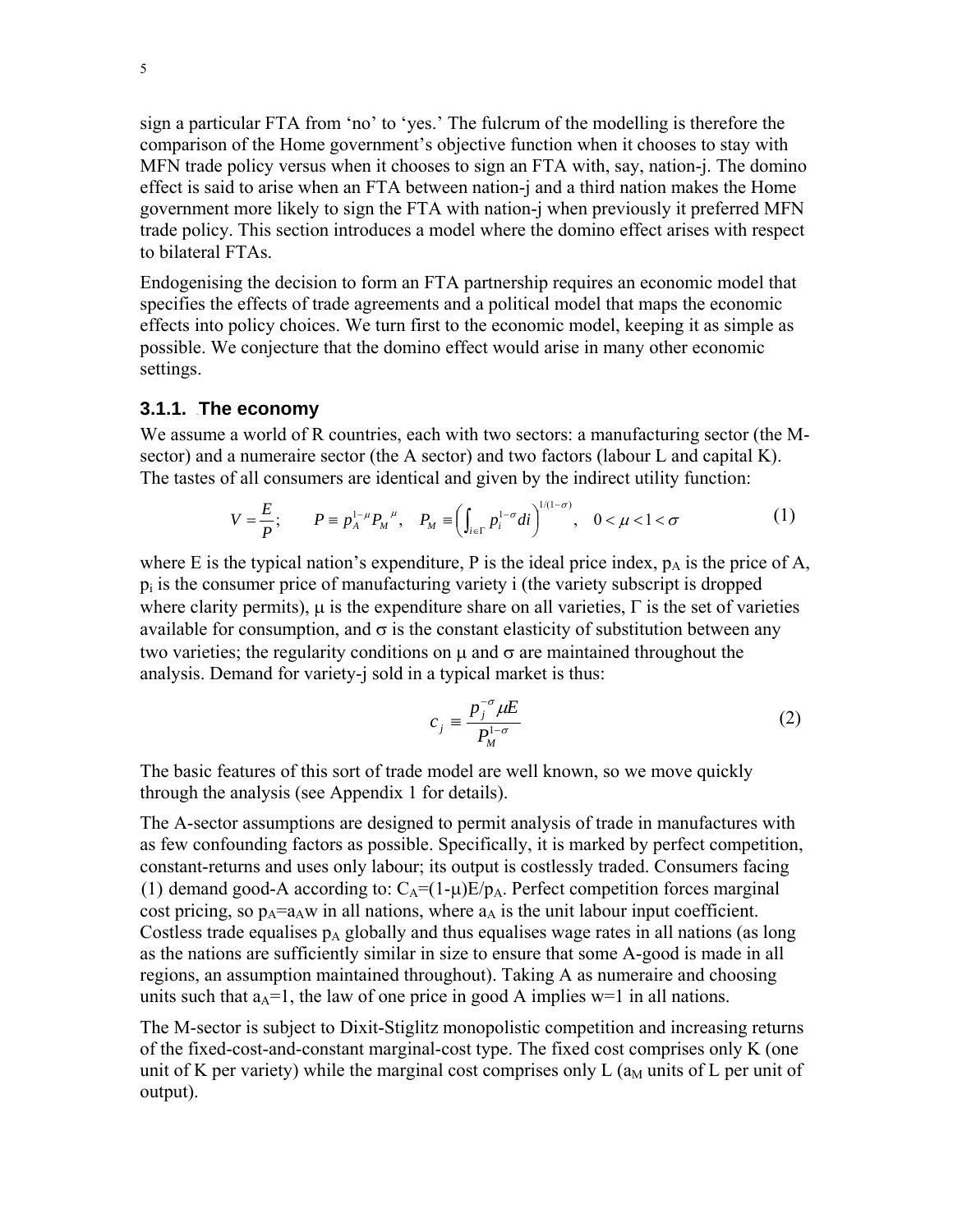6

While nations' labour supplies are fixed, capital is assumed to be constructed using labour and it is assumed to depreciate in a 'one horse shay' manner, i.e. it works perfectly until it dies – an event that occurs according to a Poisson process with a hazard rate of  $\delta$ . In the long run, the capital stock in each nation rises to equate its long-run equilibrium reward, namely  $(\rho+\delta)$ F, where  $\rho$  is the discount rate, δ is the hazard rate, and F is the fixed cost of producing the unit of capital that every variety requires (see Appendix). In short, entry in reaction to a rise in  $\pi$  is fast (instantaneous) but exit is slow (governed by a Poisson 'death' process); see Appendix for details.

As usual, a constant mark-up and 'mill pricing' are optimal, so choosing units such that  $a_M = (1-1/\sigma)$  and using w=1, the consumer price of a good produced in origin nation 'o' and sold in destination nation 'd' is:

$$
p_{od} = \tau_{od} \tag{3}
$$

where  $\tau_{od}$  is one plus the ad valorem tariff on goods sold from nation-o to nation-d (of course,  $\tau_{00} = 1$ ).

The constant mark-up pricing means that a firm's operating profit is  $1/\sigma$  times its revenue. Employing  $(2)$  and  $(3)$ , a typical firm based in nation-o earns operating profit on its sales to nation-d (we denote this as  $\pi_{od}$ ) equal to:

$$
\pi_{od} = \frac{\phi_{od} s_{Ed}}{\Delta_d} \frac{\mu E^w}{\sigma n^w}
$$
\n(4)

where the bilateral "freeness of trade parameter",  $\phi_{od} \equiv (\tau_{od})^{1-\sigma}$ , applied against exports from nation-o to nation-d rises from zero (when the tariff is infinite) to unity (when bilateral trade is perfectly free); also

$$
s_{E_i} \equiv \frac{E_i}{E^w}, \quad \Delta_d \equiv \sum_{i=1}^R s_{ni} \phi_{id}, \quad s_{ni} \equiv \frac{n_i}{n^w}, \quad \phi_{oo} \equiv 1 \quad \forall o, d
$$

Here  $E_i$  and  $n_i$  are nation-i's expenditure and the number (mass) of symmetric varieties produced.  $E^w$  and n<sup>w</sup> are the world totals of expenditure and varieties, and  $\Delta$  is a weighted average of the bilateral trade freeness parameters where national shares of  $n^w$  are the weights. Summing  $\pi_{od}$  across all markets, operating profit of a typical o-based firm is:

$$
\pi_o = \frac{\mu E^w}{\sigma n^w} \sum_{d=1}^R \frac{\phi_{od} s_{Ed}}{\Delta_d} \tag{5}
$$

Since capital is used only as the fixed cost,  $\pi_0$  is the reward to capital in nation-o. Instant entry and slow exit implies that the steady state reward is:

$$
\frac{\mu E^w}{\sigma n^w} = (\rho + \delta) F \tag{6}
$$

### **3.1.2.** The political economy model

Our political economy model is designed to capture the tendency of nations to sign 'defensive' FTAs, i.e. to seek preferential trade agreements that offset emerging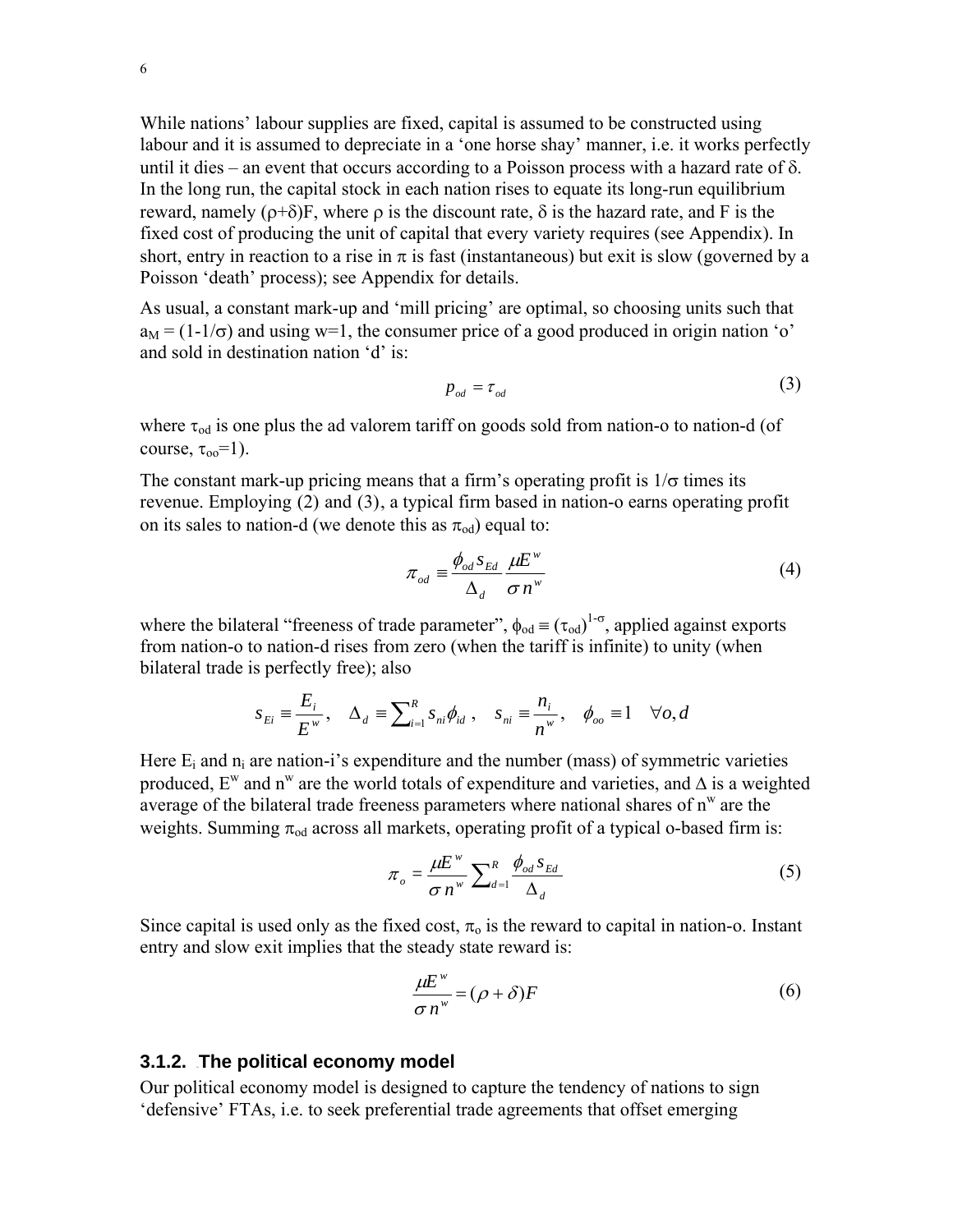discrimination. The key modelling assumption concerns the asymmetric nature of lobbying for gains and against losses. There are many ways of modelling this "losers lobby harder" phenomenon, perhaps the most famous being the "conservative social welfare function" of Corden (1974). The modelling approach we adopt – an approach that turns on sunk market entry costs – is that of Baldwin and Robert-Nicoud (2007). In our economic model, firms enter quickly but exit slowly, so incumbent manufacturing firms cannot benefit from lobbying for pure gains – in the sense of raising their operating profit above the equilibrium rate. The reason is that these gains would be instantly arbitraged away by new entrants, leaving the incumbents with the lobbying cost and zero benefit. Incumbents can, by contrast, benefit from lobbying when faced with pure losses. The reason is that the sunk entry-cost creates quasi-rents that can be exploited without inducing entry. (See Appendix 1 for a full exposition of entry and the exit in the model.)

More specifically, any  $\pi$  > ( $\rho$ + $\delta$ )F is instantly eliminated by free entry, but when  $\pi$  <  $(\rho+\delta)$ F firms exit according to the Poisson death process where  $\delta$  is the hazard rate. This slow exit creates the possibility of quasi-rents, i.e. the possibility that  $\pi$  can be raised up to it long-run rate without attracting entry. Firms lobby for changes in trade policy in order to obtain these quasi-rents, i.e. to push their operating profit back to its normal level. (See Baldwin and Robert-Nicoud 2007 for a detailed treatment of this political economy effect.)

Apart from the asymmetric treatment of above-normal and below-normal operating profit, the political economy model is standard. As in Grossman and Helpman (1994), the government chooses trade arrangements to maximise a weighted objective function, where the weights apply to, respectively, the utility of income derived from labour income, capital owners' quasi-rents and tariff revenue.<sup>2</sup> The typical government's objective function is:

$$
G_o = \left(\frac{\alpha w_o L_o + \beta n_o \left[ (\pi_o - (\rho + \delta)F)\right] + \chi TR_o}{P_o}\right) - \sum_{i=1}^R Z_{oi}
$$
 (7)

where  $P_0$  is nation-o's price index, and  $\alpha$ ,  $\beta$  and  $\gamma$  are the weights on labour, quasi-rents and tariff revenue (denoted as TR), and the Z's are the idiosyncratic political costs nation-o's government faces when signing a free trade agreement with nation-i (this may be positive or negative depending upon how nation-o voters view each possible FTA). Due to our assumptions on fast entry and slow exit, the maximum of the term in square brackets is zero.

#### **Trade diversion as a political economy force**

The core mechanism in the model is the domino or contagion effect of third-nation FTAs. To illustrate this, we consider  $R=3$ , and an initial situation where all three nations are symmetric in size and trade policy. To keep the reasoning concrete, we study the decision of nation-1 to sign a free trade agreement with nation-2. To start the analysis, we

1

 $2^2$  Grossman and Helpman (1994) derive this assuming that every organised lobby signs an enforceable contract with the government whereby the lobby pays money to the government in exchange for tariffs according to a specific schedule.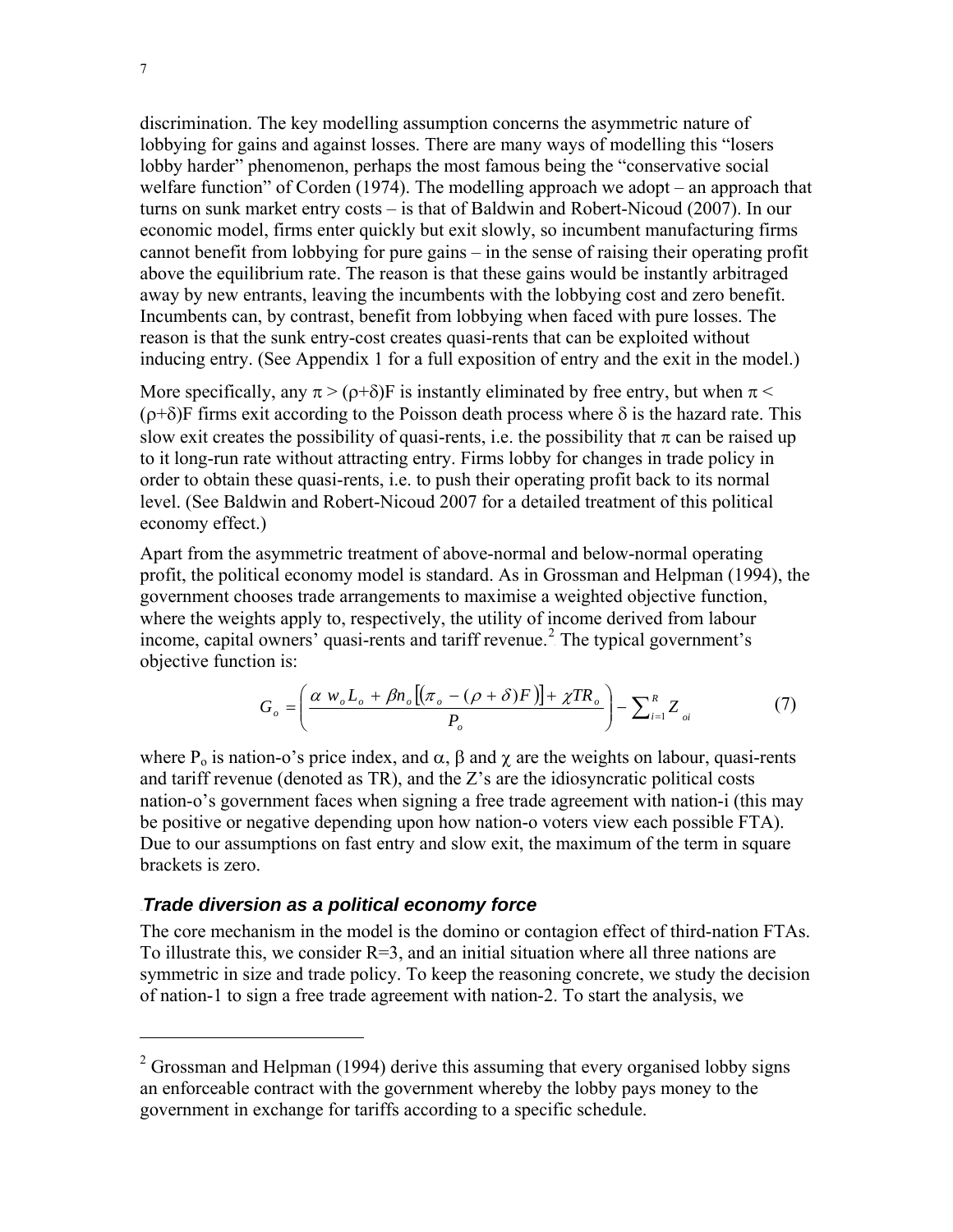determine the baseline level of nation-1's objective function and establish conditions under which no FTA would be signed. To simplify the formulas, we join Krishna (2003) in assuming that  $\alpha = \gamma = 0$  and  $\beta = 1$  in(7), so only quasi-rents matter.

By symmetry in the initial situation, each nation has a third of world M-sector firms. The usual features of Dixit-Stiglitz competition imply that operating profit globally is  $\mu E^w/\sigma$ . where  $E^w$  is world expenditure. Given free entry, the number of varieties worldwide,  $n^w$ , must adjust to equate the reward to capital,  $\mu E^{w}/\sigma n^{w}$ , to its equilibrium rate,  $(\rho + \delta)F$ . Plainly then the middle term in (7) is initially zero. With  $\alpha = \gamma = 0$  and  $\beta = 1$ :

$$
G_1^{MFN} = 0 \tag{8}
$$

This is the baseline level of the objective function that nation-1's government will use when deciding whether to sign an FTA with nation-2. Here the superscript indicates the case using an obvious notation.

Next consider whether nation-1 would sign an FTA with nation-2. To begin with, we consider the short run effects, i.e. when the number of varieties in each nation is fixed at 1/3 of the world's total. In this case, straightforward manipulation of the Dixit-Stiglitz monopolistic competition equilibrium when nations 1 and 2 form an FTA but all other trade flows are subject to MFN tariffs implies:

$$
\pi_1^{\text{FTA12}} = \frac{\mu E^{w} (2 + 6\phi + \phi^2)}{\sigma n^{w} (1 + 2\phi)(2 + \phi)} > \frac{\mu E^{w}}{\sigma n^{w}}
$$

Comparing this to  $(6)$ , we see that operating profit for nation-1 firms has risen above its equilibrium level (with the same being true for nation-2). This will attract entry, so there will be no quasi-rents to affect the government's decision. Using these facts in  $(7)$  and adding in the idiosyncratic political-resistance factor, the objective function's value is:

$$
G_1^{\text{FTA12}} = -Z_{12} \tag{9}
$$

Assuming  $Z_{12}$  is positive (i.e. there is some intrinsic resistance to economic integration), the nation-1 government will not ask for nor accept an FTA with nation-2. By symmetry, neither will any nation, so the initial MFN trade policy is a stable policy equilibrium.

To move away from this MFN situation, the system needs a shock and we model this as a change in the parameters of intrinsic resistance to FTAs, i.e. the Z's. Specifically, we assume that, for reasons not addressed in the model, the intrinsic resistance to an FTA between nations 2 and 3 switches sign, so nations 2 and 3 find it politically optimal to sign an FTA even though it was not politically optimal to do so before the shock.

Our task is to show that this exogenous FTA formation alters the political optimality of an FTA between nations 1 and 2. To preview the political economy logic, note that the new FTA will lower the operating profit of firms in nation-1 due to trade diversion. This, in turn, creates quasi-rents that enter into government 1's objective function. As we shall see, this may switch the nation-1's attitude towards an FTA with nation-2.

After the formation of the nation 2 and 3 FTA, and again focusing on the short run,  $(3)$ and  $(5)$  imply that the operating profit of a typical nation-1 firm is: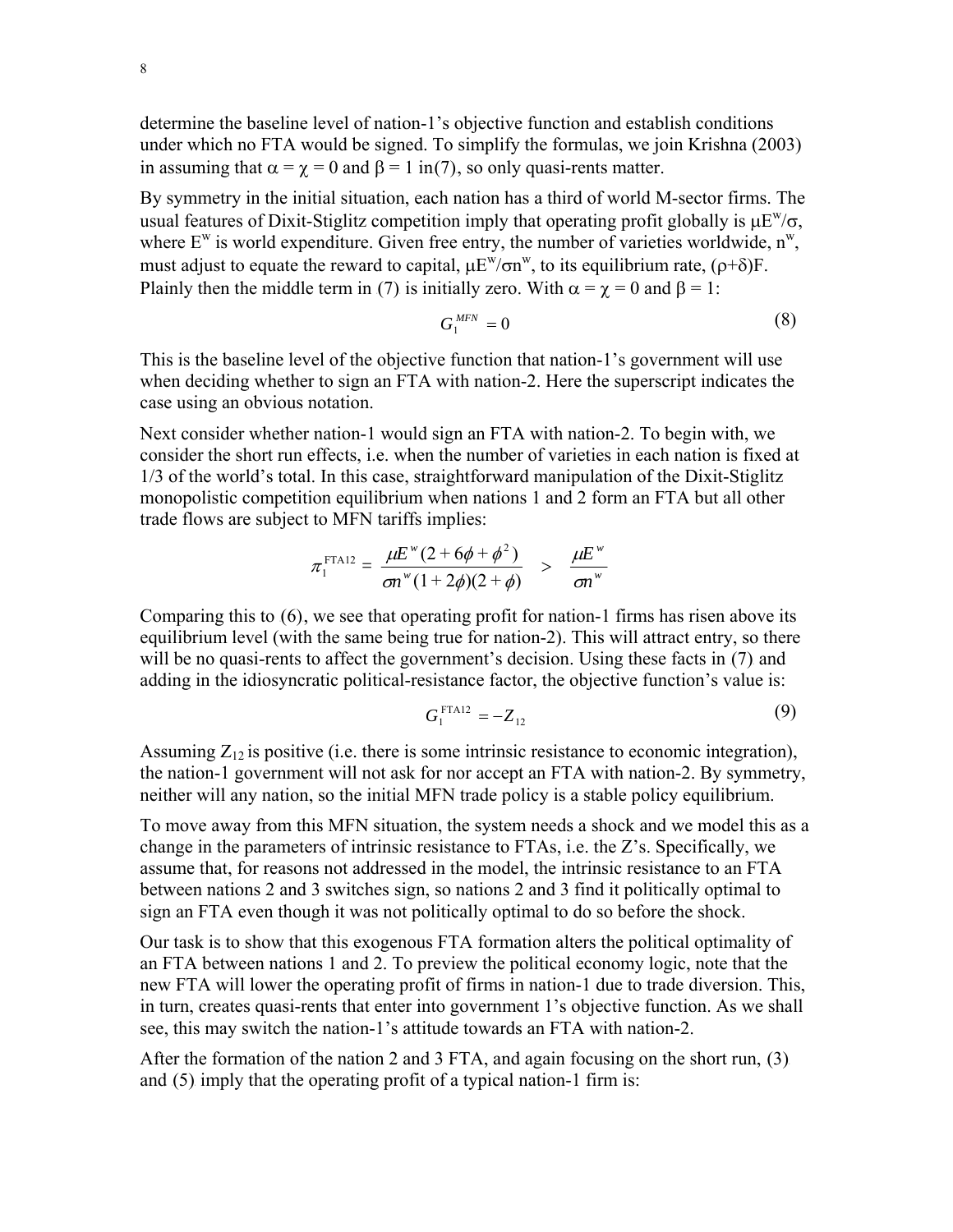$$
\pi_1^{\text{FTA23}} = \frac{\mu E^{w} (2 + 3\phi + 4\phi^2)}{\sigma n^{w} (1 + 2\phi)(2 + \phi)} < \frac{\mu E^{w}}{\sigma n^{w}}
$$

By inspection, operating profit is less than it was in the MFN baseline, so the trade diversion has created quasi-rents. These enter nation-1's objective function, so it is now:

$$
G_1^{\text{FTA23}} = \frac{\mu E^w}{\sigma n^w} \left( \frac{(2 + 3\phi + 4\phi^2)}{(1 + 2\phi)(2 + \phi)} - 1 \right) \left/ \left( \frac{n^w (1 + 2\phi)}{3} \right)^{\frac{\mu}{1 - \sigma}} < 0 \tag{10}
$$

The FTA between nations 2 and 3 raises the operating profit of their firms; the resulting entry will depress nation-1 operating profits even further. (See Appendix 1 for the precise formulas.)

Importantly, the nation 2 and 3 FTA has deleted the MFN status quo equilibrium. The negative level of the nation-1's objective function shown in  $(10)$  is the new baseline against which the nation-1 government will judge the impact of an FTA with nation-2. Or to put it differently, the attractiveness of signing with nation-2 is boosted by considerations that did not enter the calculation before nation-1's trade partners signed an FTA. The FTA with nation 2 is more attractive now because it allows the nation-1 government to redress its firms' losses. More formally, nation-1 will sign an FTA with nation-2 as long as:

$$
G_1^{\text{FTA12\&23}} - G_1^{\text{FTA23}} > Z_{12}
$$

where the superscript "FTA12&23" indicates the situation when there are FTAs between nations 1 and 2 as well as between 2 and 3. Plainly, the fact  $G_1^{\text{FTA23}}$  is negative makes it more likely for the inequality to hold.

Performing the short-run calculations, we see that:

$$
\pi_1^{\text{FTA12\&23}} = \frac{\mu E^w (5 + 4\phi)}{\sigma n^w 3(2 + \phi)} < \frac{\mu E^w}{\sigma n^w}
$$

so that operating profit is still below the equilibrium value.<sup>3</sup> This means that the new FTA does not fully offset the discrimination faced by nation-1 firms. In other words, nation-1 would rather return to the baseline of global MFN trade than sign an FTA with nation-2, but it no longer has that choice. Calculating the short-run price index in this case, the implied level of the objective function is:

$$
G_1^{\text{FTA12\&23}} = \frac{\mu E^w}{\sigma n^w} \left( \frac{(5+4\phi)}{3(2+\phi)} - 1 \right) \left/ \left( \frac{n^w (2+\phi)}{3} \right)^{\frac{\mu}{1-\sigma}} < 0 \tag{11}
$$

 $3$  By symmetry, the same is true for nation-3, but nation-2, which is the hub in this huband-spoke arrangement, enjoys higher operating profit and so some firms would enter. This would further depress  $\pi_1$  and  $\pi_2$ .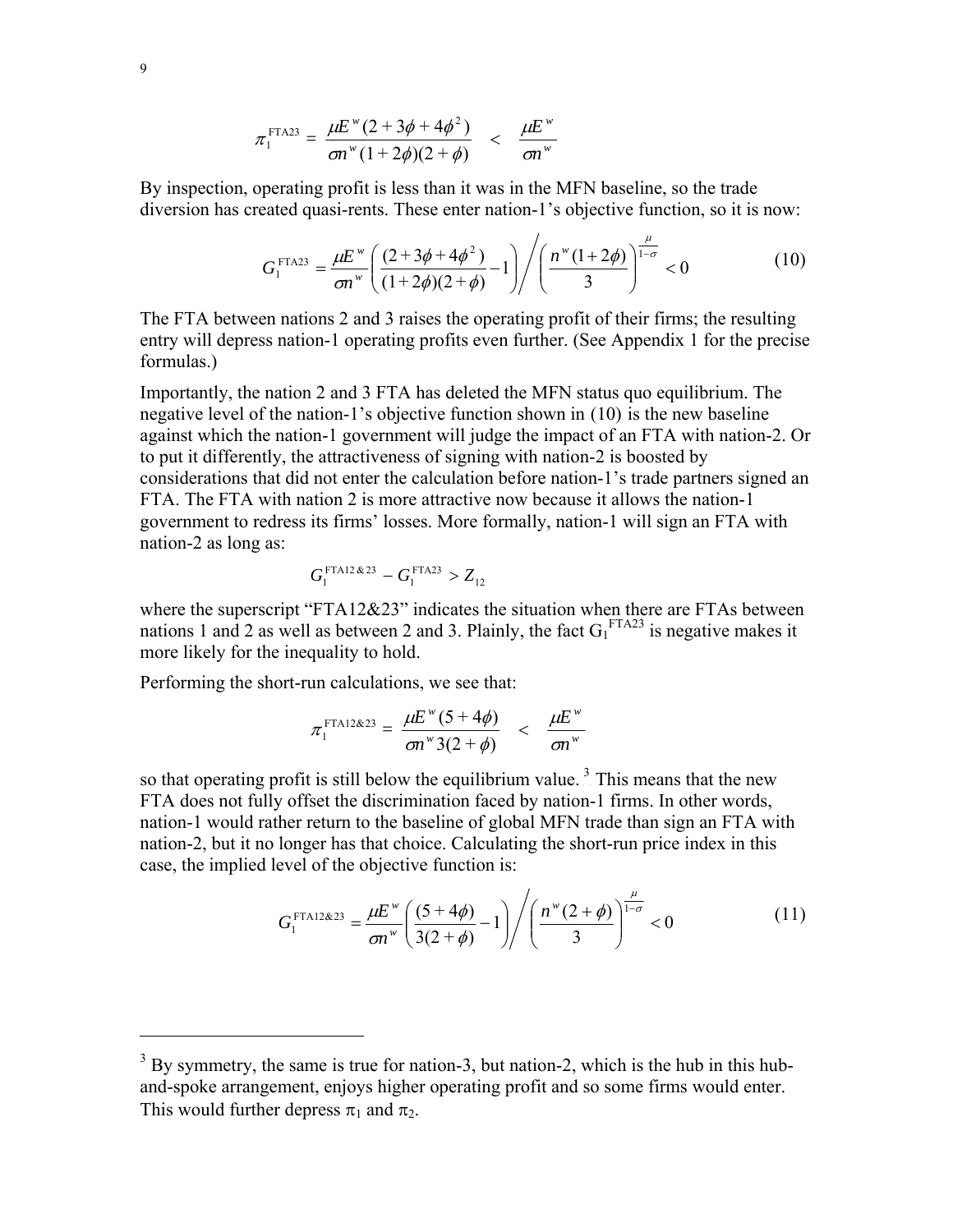When evaluating nation-1's choice, the key is whether  $(11)$  is less than  $(10)$ . If this is true, nation-1 will embrace an FTA with nation-2 as long as the intrinsic resistance  $Z_{12}$  is not too large. To rank  $(10)$  and  $(11)$  we study their ratio, which can be shown to equal:

$$
\frac{6\phi}{1+2\phi} \left( \frac{2+\phi}{1+2\phi} \right)^{\frac{\mu}{1-\sigma}} < 1
$$

What this means is that  $G_1^{\text{FTA12\&23}}$  is indeed less negative than  $G_1^{\text{FTA23}}$ , so nation-1 will embrace an FTA with nation-2 after nation-2 has signed an FTA with nation-3, provided that  $Z_{12}$  is not too large. (See Appendix 1 for the precise formulas when we allow for instant entry in nations 2 and 3; the qualitative results are not affected.)

## **3.1.3. Deriving a contagion index**

The preceding analysis makes it clear that the linchpin of the domino effect is the way an FTA between a nation's partners harm its exporters' operating profit. In the example studied, the domino effect stemmed from the impact on nation-1's operating profit of freer trade between nations 2 and 3. It is impossible to calculate this analytically for general patterns of bilateral tariffs (the  $s_{ni}$ 's cannot be solved for a general R and general pattern of φ's). We can, by contrast, derive the impact of a marginal change in thirdnation trade freeness and we propose this as a way of operationalising, on real data, the strength of the domino effect arising from any given FTA.

Differentiating  $(5)$  for nation-1 with respect to reciprocally freer trade between nations  $\mathbf{i}$ and k, we have:

$$
d\pi_1 = \frac{\mu E^w}{\sigma n^w} \left( \frac{s_{Ej} \phi_{1j}}{\Delta_j} \left( \frac{-s_{nk}}{\Delta_j} \right) d\phi_{kj} + \frac{s_{Ej} \phi_{1k}}{\Delta_k} \left( \frac{-s_{nj}}{\Delta_k} \right) d\phi_{jk} \right)
$$
(12)

While the preferential liberalisation between nations *j* and *k* is reciprocal in the case of an FTA, we can think of it as two separate changes in trade policy – lower tariffs charged by j on imports from k (this is reflected in the rise of  $\phi_{kj}$ ) and the lower tariff charged by k on imports from j (this is reflected in the rise of  $\phi_{ik}$ ). This allows us to consider the 'contagion' coming to nation 1 from nation j and, separately, from nation k. Separating the effects and forming proportional changes for the first, we have:

$$
\frac{d\pi_1/\pi_1}{d\phi_{kj}/\phi_{kj}} = \left(\frac{\pi_{1j}}{\pi_1}\right)\left(\frac{-s_{nk}\phi_{kj}}{\Delta_j}\right)
$$

Note that the first right-hand is the proportion of operating profit that a typical nation-1 firms earns on sales to nation-j. Because operating profits in this model are proportional to sales, we can take the share of nation-1's exports that go to nation-d as a proxy for the first right-hand term. The second right-hand term is, as inspection of  $(2)$  reveals, the market share of firms from nation-k in nation-j's market. We can take j's import share from k as a proxy for this. Putting these together, and noting that the bilateral  $\phi$  goes to zero under the FTA, we can approximate the contagion effect from nation-j's FTAs on nation 1 by: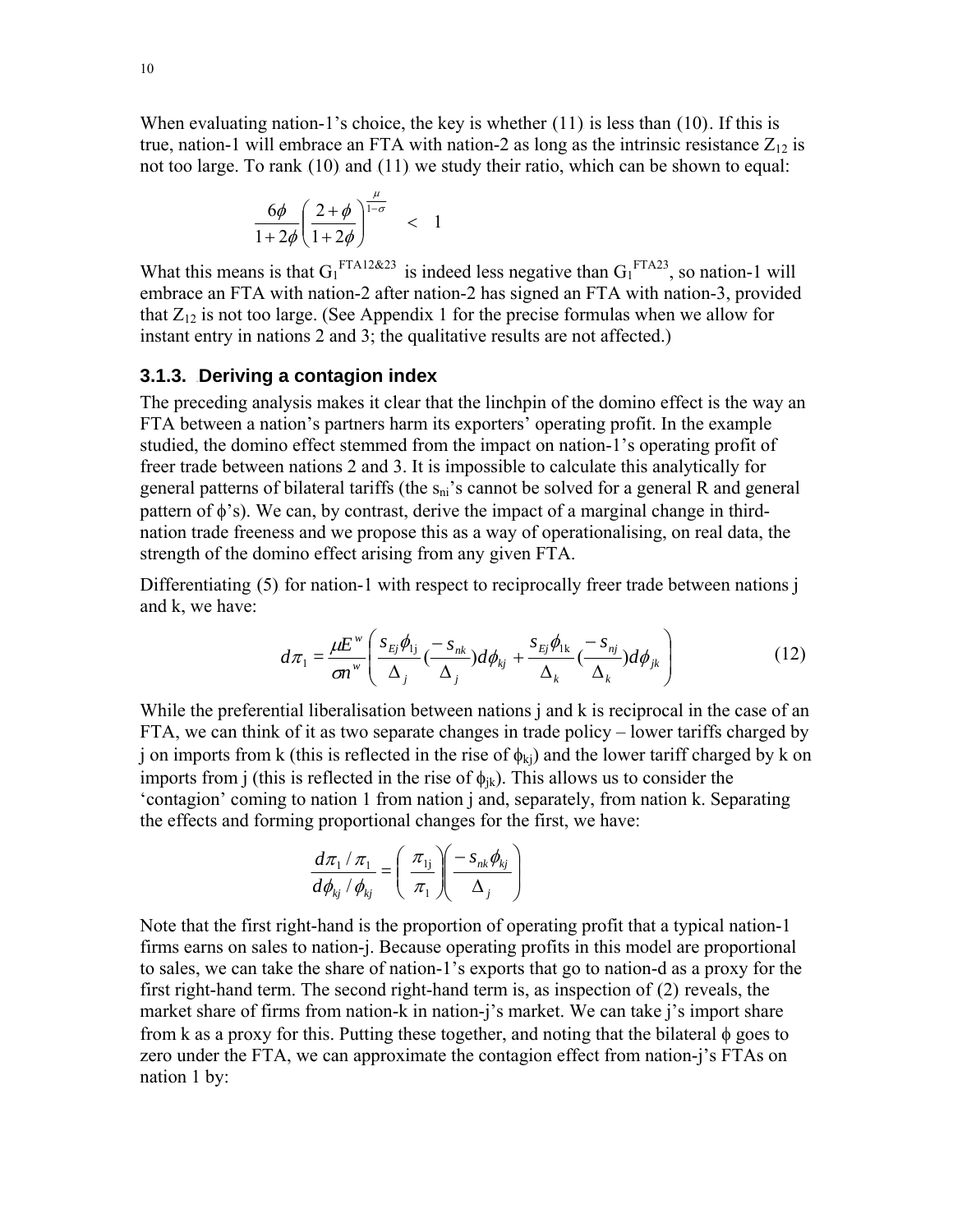$$
Contagion_{1kj} \cong \left(\frac{\text{bilateral exports}_{1j}}{\text{total exports}_{1}}\right) \left(\frac{\text{bilateral exports}_{kj}}{\text{total imports}_{j}}\right) FTA_{kj} \tag{13}
$$

Here the first subscript indicates that nation 1 is subject to the contagion caused when nation j offers tariff preferences to imports from nation k.

# **4. EMPIRICAL STRATEGY**

## **4.1. Measure of contagion**

According to our theory model, the contagion comes from the threat of trade diversion. This suggests that two elements must be considered: the number of FTAs signed among a nation's trade partners, and the importance of those markets to the nation's exporters. Equation (13) provides a simple bilateral contagion index. This index can easily be expanded to an N-country setting. To get the total contagion that nation-1 is exposed to from j, we sum over all of nation-j's FTAs, namely:

$$
Contagion_{1j,t} \equiv \sum_{k \in \Omega_{j,t}} \left( \frac{\text{bilateral exports}_{1j}}{\text{total exports}_{1}} \right) \left( \frac{\text{bilateral exports}_{kj}}{\text{total imports}_{j}} \right) FTA_{jk}
$$
(14)

where  $\Omega_{i,t}$  is the set of nations with which nation-j has FTA in year t. The index can be interpreted as the sum of FTA signed by nation- j up to year t weighted by the relevance of market-j for the exporters in nation-1 (export share of j in 1) and the importance of exports of nation-k in market j (import share of k in j).

In the empirical specification, we will follow the spatial econometrics literature and represent the structure of the spatial interdependence in the contagion index as an N\*N weight matrix (**W**), where each element  $w_{pq}$  is a measure of the 'distance' between the dyads *p* and *q*, with dyad *p* formed by country-pair *i,j* and dyad *q* by country-pair *k,l* .

In previous studies that use spatial econometrics to analyze FTA interdependence, both Egger and Larch (2008) and Manger (2006) use a symmetric weight matrix where the element w*pq* is defined as the inverse of the average geographical distance (D). For example, in Egger and Larch (2008)  $w_{pq} = e^{-Dpq/500}$  with  $D_{pq} = (D_{ik} + D_{il} + D_{jk} + D_{jl})/4^{4}$ .

Following (14), we will derive a weight matrix version of the contagion index with the following characteristics:

> i. Our definition of 'distance' comes from the model presented in section 3. Specifically, we will define each element in W as:

> > .

$$
w_{pq} = \left(\begin{array}{cc}\n\text{bilateral} & \text{exports}_{ij} \\
\text{total} & \text{exports}_{i}\n\end{array}\right) \left(\begin{array}{cc}\n\text{bilateral} & \text{exports}_{kj} \\
\text{total} & \text{imports}_{j}\n\end{array}\right)
$$

l

1

 $4$  Egger and Larch (2008) also have an alternative specification where the weights are natural bilateral trade flows.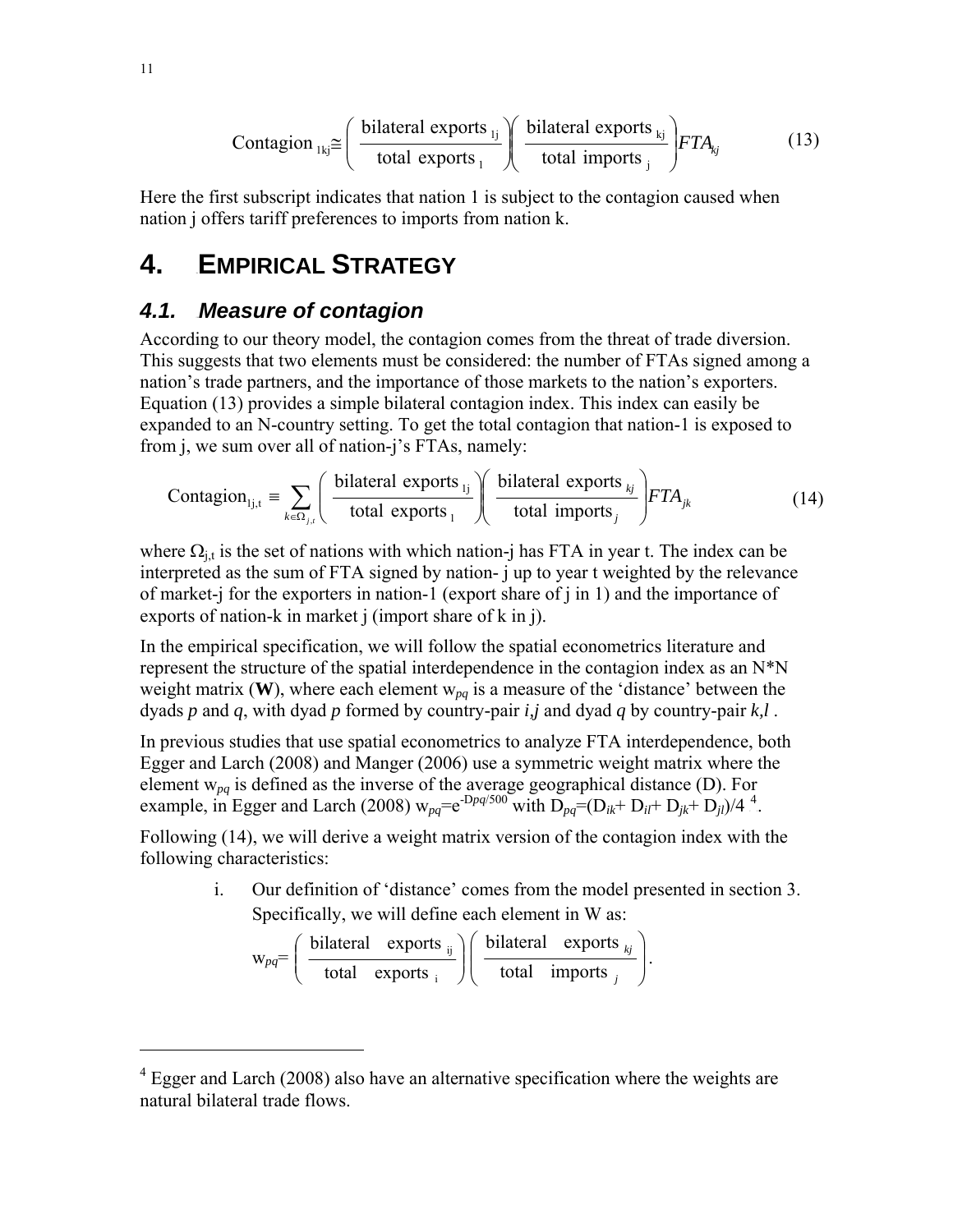- ii. The matrix **W** is not symmetric, since generally  $w_{pq} \neq w_{qp}$  (except when both are zero), reflecting the fact that the threat of trade diversion will be different for each country in the pair.
- iii. The matrix **W** is (theoretically oriented) sparse, since  $w_{pq}=0 \forall l \neq j$ , meaning the country-pair's probability to sign an FTA will not be affected by FTA signed by countries outside the dyad.

Apart from these particularities, all the traditional properties of the spatial weight matrices hold, namely a zero diagonal and rows normalized to sum up to unity.

Our matrix **W** differs from the one used in previous studies of FTA interdependence, reflecting its structural origin. Using the classification recently proposed by Neumeyer and Plumper (2010), it is possible to say that the spatial weight strategy of Manger (2006) and Egger and Larch (2008) belongs to *undirected dyad contagion* class, while the one we use in the present study is *specific target contagion.* 

For the empirical part, we will define a spatial weight matrix  $W_t$ , where the subindex indicates that a different matrix will be created for each period. Nevertheless, as can be seen in (14), the export and import share measures are time-invariant. This is because we don't want the index to change with the time variation of the shares that can be correlated with determinants of the FTA signature, leading to simultaneity problems. For example, if nation-i signs an FTA with nation-l, then it is likely that the export share to nation-j will be reduced, and with it the contagion index from j to i will decay as well. To avoid this sort of problems, we estimate the shares as the first observation in the sample of predicted shares from a simple gravity equation estimated with fixed effects and the log GDP of nations in the dyad as regressors<sup>3</sup> (data details in Appendix 3).

## **4.2. EMPIRICAL SPECIFICATION**

The empirical specification aims to test the main conclusions of the theoretical model presented in section 3, meaning that the probability that a pair of countries sign an FTA will increase with the threat of trade diversion. We will follow the empirical literature summarized above in having a dummy variable reflecting the existence of a particular FTA (unity if yes and zero if no) as the dependent variable. Our main explanatory variable is the Contagion Index (Equation 14). We will test the prediction of the model against alternative hypotheses of FTA formation and control for several economic, institutional and geographic determinants of FTA.

 $<sup>5</sup>$  One possible concern with the total export shares as weight is the fact that some FTAs</sup> cover just a number of industries, so only these sectors are threaded by the potential trade diversion, and only the export share of these industries might be used as the weight in the contagion indexes. Even this concern is true, our database do not have information on the specific sectors covered by the FTA. Moreover, our prior is that even if a sector is not included in the original FTA, the fact that the agreement was signed creates the threat that the sector can be included in the future.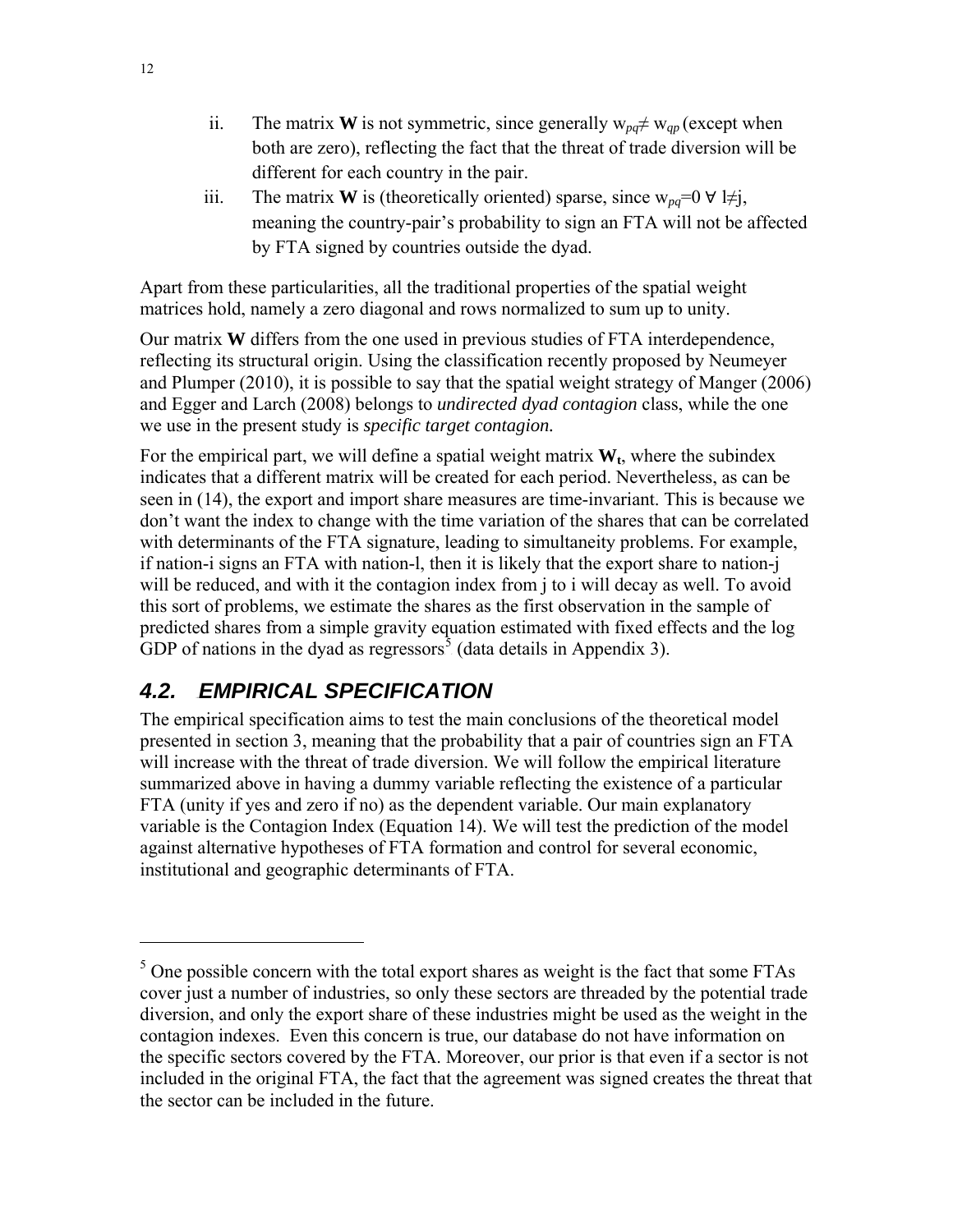Given the dynamic nature of the domino theory, panel data is more suitable to analyze contagion in FTA formation<sup>6</sup>. For this, we will follow Mansfield and Reinhardt (2003) and Egger and Larch (2008) in using the following specification:

$$
Pr(FTA_{ij,t} = 1/FTA_{ij,t-1} = 0) =
$$
  

$$
G(\beta_0 + \rho W_{t-1} FTA_{ij,t-1}^{all} + \beta_1 X_{ij,t-1} + \beta_2 X_{i,t-1} + \beta_3 X_{t-1})
$$
 (15)

where the probability to switch status from non-FTA to FTA is determined by the logistic cumulative distribution function  $G^{(*)}$  of a linear vector of lagged explanatory variables X at different levels (country-pair-year, country-year and year) and the spatial lag  $W_{t-1} F T A_{ij,t-1}^{all}$ , with  $W_{t-1}$  a one period lagged weight matrix and  $F T A_{ij,t-1}^{all}$  the vector of all FTA accumulated until t-1.

When estimating (15), we include only dyads that do not have an FTA before the beginning of the sample (e.g. country-pairs formed by the EU founding members are not included) and keep the dyads in the panel until the point where they change their FTA status.<sup>7</sup> This procedure avoids simultaneity problems with the explanatory variables. In other words, the use of a time-lagged spatial lag avoids the usual complications of spatial econometric techniques to deal with endogeneity; this relies on the assumption that FTAs cannot affect the probability of FTAs retroactively.

Estimating a panel data model with a limited dependent variable raises the problem of incidental parameters, namely inconsistency in the estimation of fixed effects is 'transmitted' to inconsistency in the estimation of parameters. Our first approach to deal with this is to exclude country-pair fixed effects relying instead on dyad-level time invariant control variables (like geographical distance).

We also pursue two alternative specifications that allow controlling for unobserved heterogeneity. First, we use conditional logit estimation, as proposed by Chamberlain (1980). If the conditional probability is different than 1, the logit function does not involve the fixed effects parameters and conventional maximum likelihood estimation can be performed. In this case, conditional logit will provide unbiased estimates of the parameters, but only for the sub-sample of dyads that switch the FTA status during the observed period. The conditional likelihood function will take the following form:

$$
L = \prod_{i=1}^{N} Pr\left(\frac{FTA_{i1}, \dots,FTA_{iT}}{\sum_{t=1}^{T} FTA_{it}}\right),
$$
  

$$
\forall FTA_{iT-1} \neq 1 \text{ and } FTA_{iT} = 1
$$
 (16)

 $6$  Jaimovich (2010) estimates contagion effects with cross-sectional data using both simple probit and Bayesian spatial probit models.

 $<sup>7</sup>$  One concern is that non-zero values are rare events in the dependent variable, implying</sup> possible loss of power and bias in the estimation. In order to address this problem, we reestimate all the main regressions using the methodology proposed by King and Zeng (2001), and all the main results do not change. These results are available upon request.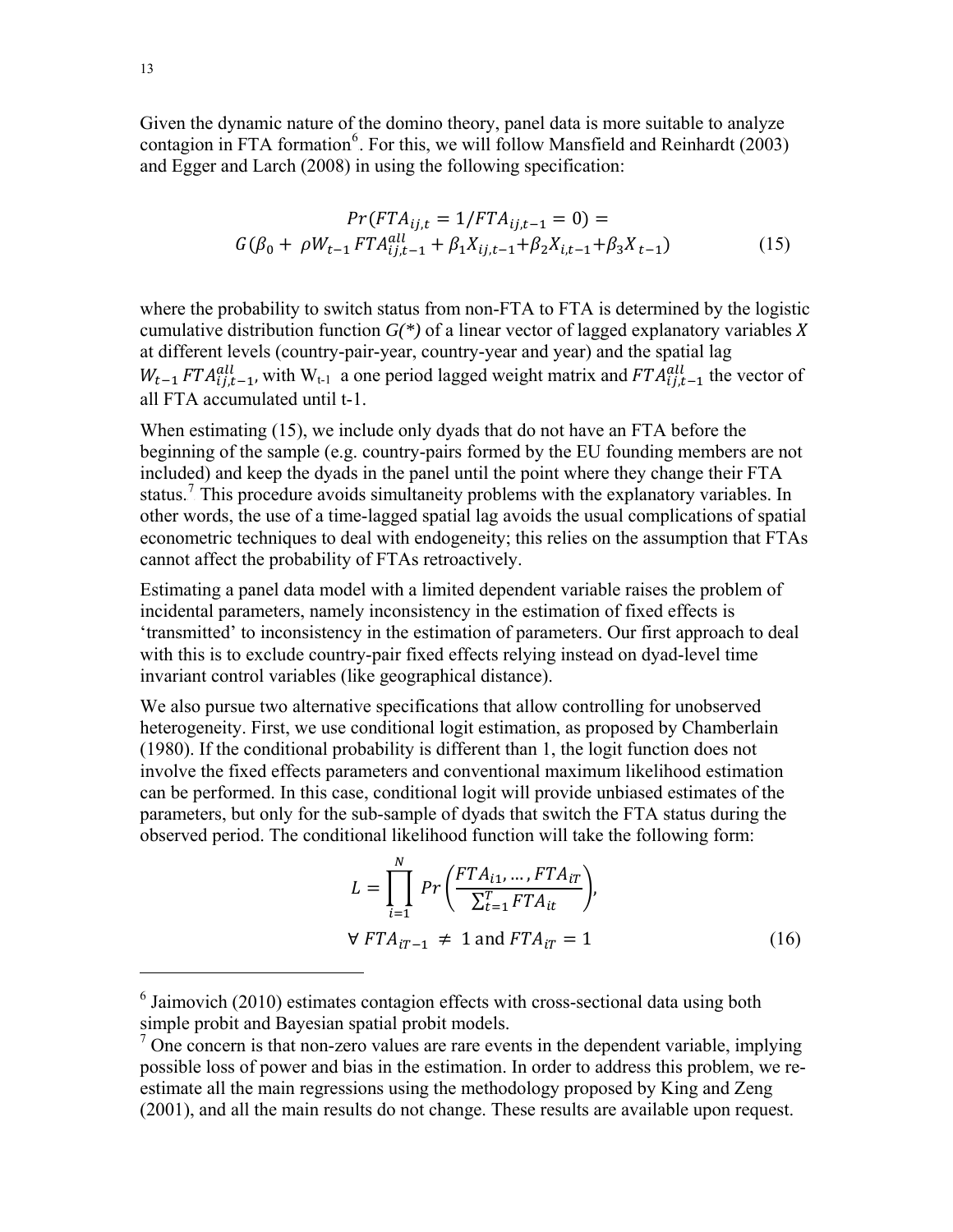A second way to address the problems is to include unobserved individual effects in Chamberlain's random effects probit model (Wooldridge 2002), where averages of the time variant variables are included in the estimation  $\delta$ .

Another concern with this empirical specification relates to serial correlation. Because observations are likely to be temporally correlated due to duration dependence, the use of traditional probit or logit techniques poses problems. To address this, we include a natural cubic spline function of the number of years a dyad have been without an FTA, a solution proposed by Beck et al. (1998). A different strategy to deal with serial correlation is the use of duration models. We estimate a Cox proportional hazards model, where the length of time before the 'failure event' (FTA signature in our specification) is considered in the estimation using the baseline hazard function.

Finally, the inference in dyadic regressions is problematic because observations are not independent and then the errors are not homoskedastic (Fafchamps and Gubert, 2007). We first correct for this by clustering standard errors at the dyad level. We also perform a robustness check using a two-way clustering of errors at the country level proposed by Cameron et al. (2009).

# **5.** 4B**DATA AND RESULTS**

## **5.1.** Free Trade Agreements

Our data on FTAs comes from the recently released Preferential Trade Agreements Database developed by Hufbauer and Schott (2009). This source is the most extensive and detailed currently available; it is more comprehensive than the WTO database which lists only agreements that have been officially notified. The Hufbauer-Schott database has 570 agreements recorded from 1948 to 2007; of these, 329 agreements were still force in 2007. We limit the period of investigation to 2005 due to lack of comprehensive data on our 'right hand side' variables.

In the original database, a cumulative total of 1319 country-pair trade deals are registered up to 2005, but just 1134 are still in force or signed for later implementation. This means that around 17% of country pairs are covered by some sort of trade agreement in 2005. Among these agreements, 65% are classified as 'pure' Free Trade Agreements, 21% as partial scope or preferential agreements and the rest as currency unions, accessions and consultative frameworks. Nevertheless, to avoid linguistic infelicities, we refer to all as FTAs and, more importantly, for our analysis we will use all types of registered agreements, since our prior is that the contagion effect is produced at the moment the agreement is created. The idea is that the threat of trade diversion is as important as actual trade diversion. Nevertheless, as a robustness check, we will also explore if the results change when the strict FTA definition is used.

<sup>&</sup>lt;sup>8</sup> Additionally, linear probability models can be estimated to deal with unobserved heterogeneity. We tried this alternative but do not report it because of the well known problems with this kind of models. The results, that support our main hypothesis, are available upon request.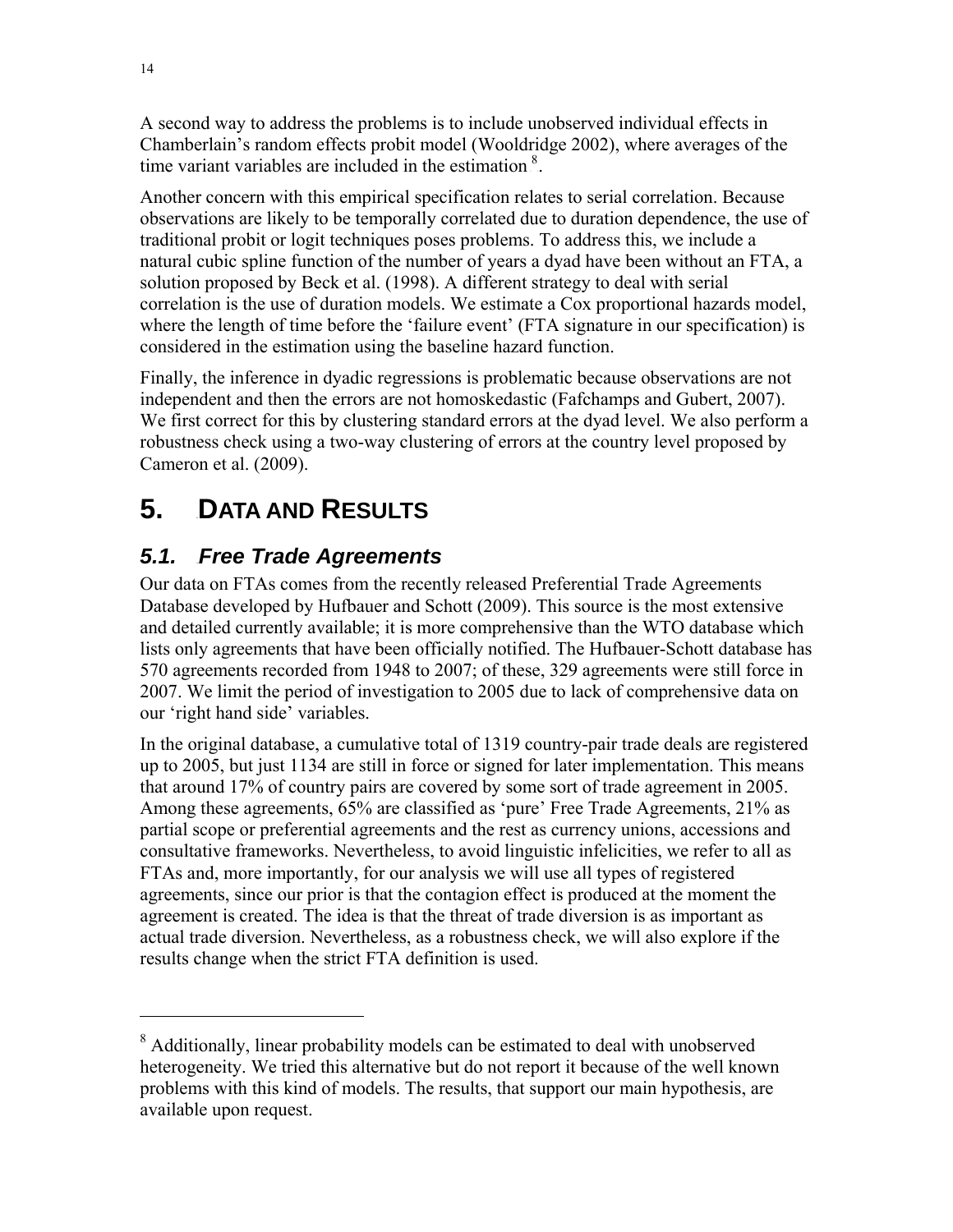Appendix 2 presents the number of FTAs signed by each country in our database during the period 1976-2005 for a total of 704; 572 when just pure FTA are considered.<sup>9</sup>

# **5.2.** Sample and Controls

Properly computing the contagion indicators required sufficient information on export shares, so we drop countries that had information on bilateral exports to less than 45 destinations. Some additional countries are eliminated for lack of information in some of the controls used in the estimation. The final sample includes a maximum of 113 countries over the period 1977-2005 (the full list of countries is in Appendix 2). Thus we have a total of 100,116 observations organized in 4,466 country-pairs.

Descriptive statistics for the variables are presented in Table 1 and the details about sources and data construction in Appendix 3. As mentioned above, previous studies investigated the hypothesis of interdependence of FTA using undirected spatial lags. In order to show that our contagion index is capturing a different form of spatial dependence, we will include the variable GENERAL INTERDEPENDENCE, that is the time-lagged spatial lag calculated using as weights the inverse of the geographical distances, as showed in section 4.2. For all measures of spatial dependence we include the squared term (orthogonalized using a modified Gram-Schmidt procedure to avoid multicollinearity) to study if the effect holds until a certain threshold.

In testing the effects of multilateral trade liberalisation on regionalism, we follow Mansfield and Reinhardt (2003) in including four explanatory variables: (1) WTO ROUND, a dummy equal 1 if a trade round is ongoing in a given year, to test if FTAs are used as a way to gain bargaining power during multilateral talks; (2) WTO MEMBERS, the detrended number of GATT/WTO members, since a larger number of members implies lower leverage power within the system that can induce bilateralism; (3) WTO DISPUTE, a dummy equal 1 if one country in the dyad was in a GATT/WTO dispute in t-1, since countries can be more willing to sign FTAs in order to enhance their leverage in the quarrel; and (4) a country losing a dispute can be more willing to form an FTA that mitigates the negative impacts of the lost, then we include a dummy equal 1, WTO LOST, if one country in the pair lost a dispute that started three years before.

Baier and Bergstrand (2004) show the importance of gravity-like variables and the difference in relative factor endowments. To control for these influences, we include GDP SUM, the sum of the logs of real GDP and GDP DIFFERENCE, the absolute value of the difference in the logs of real GDP of countries in the dyad for each year, DISTANCE, the geographical distance between the countries and its relative distance to the rest of the world, REMOTE. To proxy the difference in factor endowments, we follow Egger and Larch (2008) and use the absolute value of the log difference in real GDP per capita as a proxy, labelled as GDPPC DIFFERENCE.

Taking advantage of the panel nature of our data, we can include other important economic determinants that cannot be present in the cross-section analysis of Baier and

 $9$  This do not necessarily means that 352 country-pair agreements were signed, because in some cases just one country of the pair was present in the sample, for lack of information of the other country. This just happens in 6 out of 704 agreements.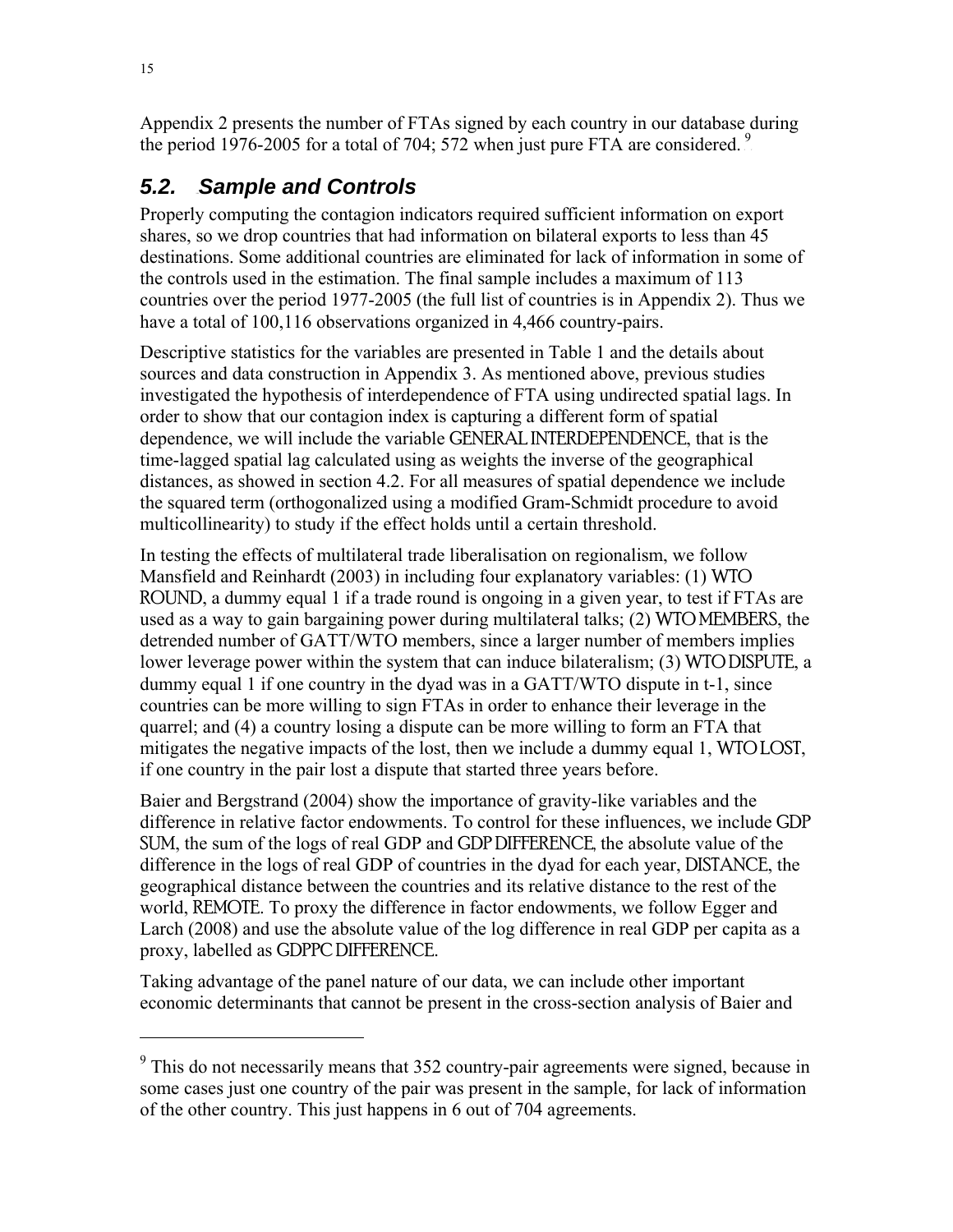Bergstrand (2004). A crucial determinant is the level of trade integration between the countries before the FTA. Since trade partner importance is an asymmetric characteristic, we include the variable BILATERAL TRADE measured as the sum of exports to and imports from the partner in the dyad, over the country's own GDP. Also, as a country has fewer barriers, greater the expertise in negotiating agreements, we expect the country to be more likely to sign new FTAs. To capture this, we include FTA COVERAGE, the percentage of total exports covered by previous FTAs<sup>10</sup>. The idea that crisis and economic downturns can promote trade reforms as a way to improve the performance is captured by the variable GDP GROWTH, the country's real GDP variation and RELATIVE GROWTH, the relative real GDP growth with respect to the average of the rest of the world in the same year.

| Variable                       | <b>Mean</b> | Std. Dev. | Min       | <b>Max</b>   |
|--------------------------------|-------------|-----------|-----------|--------------|
| <b>FTA</b>                     | 0.007       | 0.083     | $\Omega$  | $\mathbf{1}$ |
| <b>PURE FTA</b>                | 0.006       | 0.075     | 0         | $\mathbf{1}$ |
| <b>CONTAGION INDEX</b>         | 13.285      | 17.210    | 0         | 76.375       |
| <b>GENERAL INTERDEPENDENCE</b> | 33.906      | 14.542    | 0.001     | 90.019       |
| <b>WTO MEMBERS</b>             | 0.368       | 5.072     | $-11.020$ | 9.607        |
| <b>WTO ROUND</b>               | 0.605       | 0.489     | 0         | $\mathbf{1}$ |
| <b>WTO DISPUTE</b>             | 0.581       | 0.493     | 0         | 1            |
| WTO LOST                       | 0.243       | 0.429     | 0         | $\mathbf{1}$ |
| <b>GDP SUM</b>                 | 49.610      | 2.419     | 39.572    | 59.222       |
| <b>GDP DIFFERENCE</b>          | 2.465       | 1.771     | 0         | 10.150       |
| <b>GDPPC DIFFERENCE</b>        | 1.951       | 1.314     | 0         | 5.864        |
| <b>DISTANCE</b>                | 8.876       | 0.671     | 4.710     | 9.892        |
| <b>REMOTE</b>                  | 0.935       | 2.737     | $\Omega$  | 9.405        |
| <b>BILATERAL TRADE</b>         | 0.505       | 2.213     | 0         | 76.743       |
| <b>GDP GROWTH</b>              | 3.602       | 3.740     | $-24.049$ | 20.266       |
| <b>RELATIVE GROWTH</b>         | 3.146       | 0.813     | 1.043     | 4.643        |
| <b>FTA COVERAGE</b>            | 39.255      | 30.488    | 0         | 98.193       |
| POLITICAL DISTANCE             | 6.662       | 6.190     | 0         | 20           |
| <b>DEMOCRACY</b>               | 0.598       | 0.490     | 0         | 1            |
| <b>COMMUNIST TRANSITION</b>    | 0.177       | 0.381     | 0         | 1            |
| MILITARY ALLIANCE              | 0.070       | 0.255     | 0         | $\mathbf{1}$ |
| <b>COMMON LANGUAGE</b>         | 0.115       | 0.318     | 0         | $\mathbf{1}$ |
| <b>COMMON COLONIZER</b>        | 0.051       | 0.219     | 0         | 1            |
| <b>FORMER COLONY</b>           | 0.029       | 0.167     | 0         | $\mathbf{1}$ |
| <b>COMMON BORDER</b>           | 0.007       | 0.082     | 0         | 1            |
| FTA DENSITY                    | 0.012       | 0.032     | $-0.039$  | 0.061        |

Table 1: Descriptive statistics

Number of observations: 100116

 $\overline{a}$ 

We include other political determinants. DEMOCRACY – a dummy equal to 1 if the country has a positive level in the POLITY IV index (an index constructed by political

 $10$  We test the inclusion of the average country MFN as explanatory variable, but it was never significant and therefore is not included in the final specification.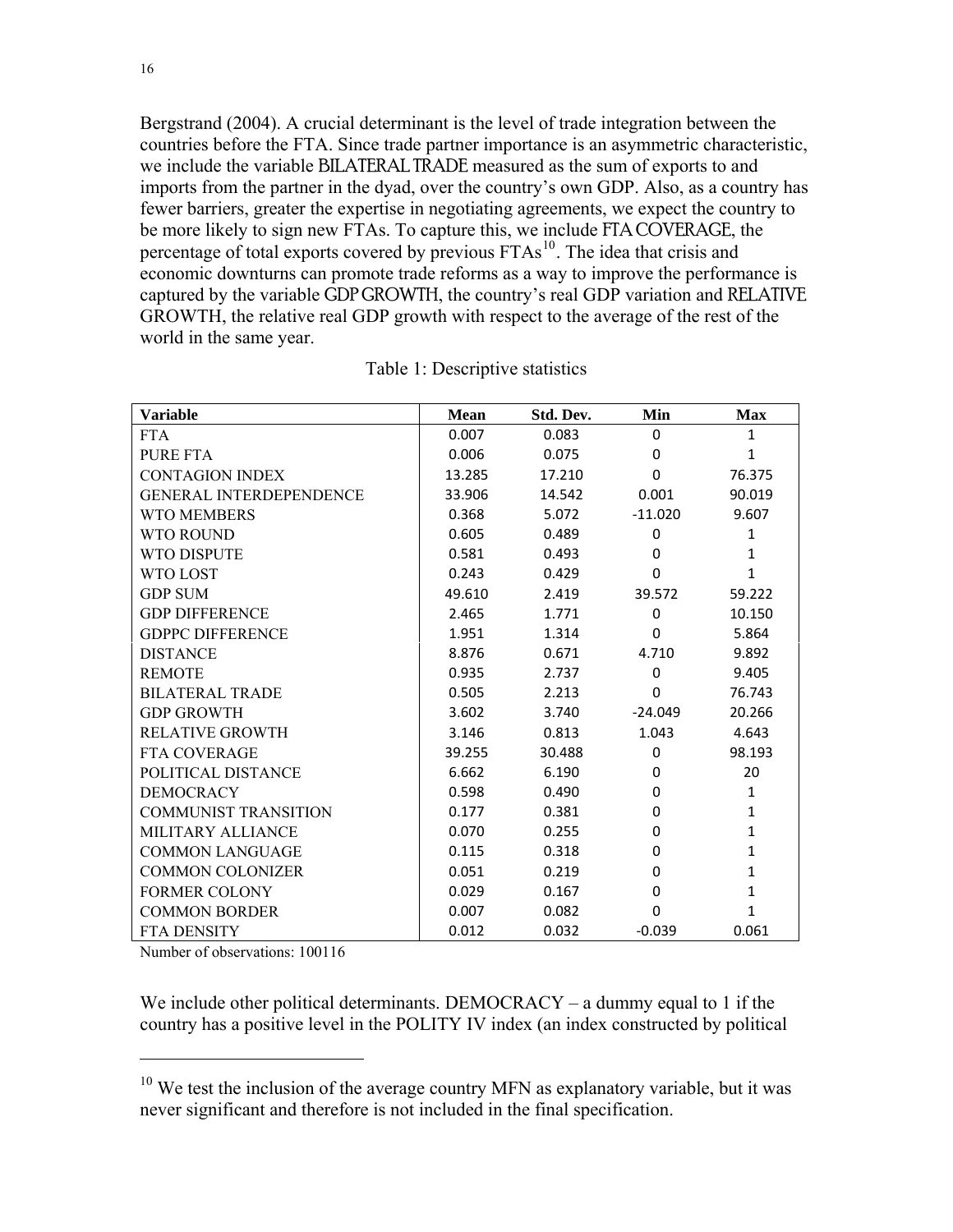scientists that ranges from -10 to 10, increasing in democratic level). We also test the related idea that countries with political regimes that are more similar will be more likely to sign an agreement including the dyad-year level variable POLITICAL DISTANCE, namely the absolute difference in the POLITY IV values. The quest for geopolitical stability is captured by the variable MILITARY ALLIANCE, which is a dummy variable equal to 1 if the countries concerned are in a military alliance (we get this from the Correlates of War database). To control for the opening of Central and Eastern nations to the world trade system, another dummy, COMMUNIST TRANSITION, is unity if one of the countries is a former communist economy.

Some other country-pair common characteristics are included in the regressions but not reported for the sake of space: border, language, colonizer and former colonial relation. Also, we add a time trend and the (detrended) proportion of total dyads covered by FTAs in a given year.

## **5.3. Estimation Results**

The main results of the empirical exercises are in Table 2. The discussion begins with the first five rows of Table 2 that focus on different measures of spatial dependence and their respective quadratic terms.

In column 1, only the undirected spatial lag, GENERAL INTERDEPENDENCE, is included in the regression. Our results reproduce the finding of previous studies as the coefficient is positive and significant (but just at the 10% of confidence). In Column 2, we add the CONTAGION INDEX and see that this changes the results. The CONTAGION INDEX is positive and significant with less than a 1% probability of error, and its quadratic term is negative, indicating a threshold effect. Interestingly, the coefficient on the GENERAL INTERDEPENDENCE index becomes insignificant. In Column 3, we do the same test but use only agreements classified as 'pure FTA' in the Hufbauer and Schott (2009) database. The results hold for the CONTAGION INDEX, but the undirected spatial effect is again positive and significant.

In column 4 we use the broader definition of FTA as a dependent variable and seek to show that our results on the CONTAGION INDEX are not spurious. We create a "RANDOM CONTAGION INDEX" that is calculated in the same way as the CONTAGION INDEX, but using random exports and import shares. This variable is not significant, showing that the theoretically-justified weight matters – the positive influence of contagion does not depend merely on the use of directed versus undirected dyads.

Since the inference with dyadic data imposes additional complications, in Column 5 we reproduce the model of Column 2 but adjust the standard errors by two-ways clustering. Even the standard errors are now about the double of the previous size, the main conclusions are the same, apart from the fact that the quadratic term becomes insignificant even at the 10% level.

In Columns 6 and 7 we address the issue of unobservable heterogeneity. In column 6 we estimate a Chamberlain probit random effects model in which the averages of the timevarying regressors are added as controls (not displayed in the table). Some results change, notably the GENERAL INDEPENDENCE variable becomes negative. This is due to the fact that this index has little time variation and is thus highly correlated with its own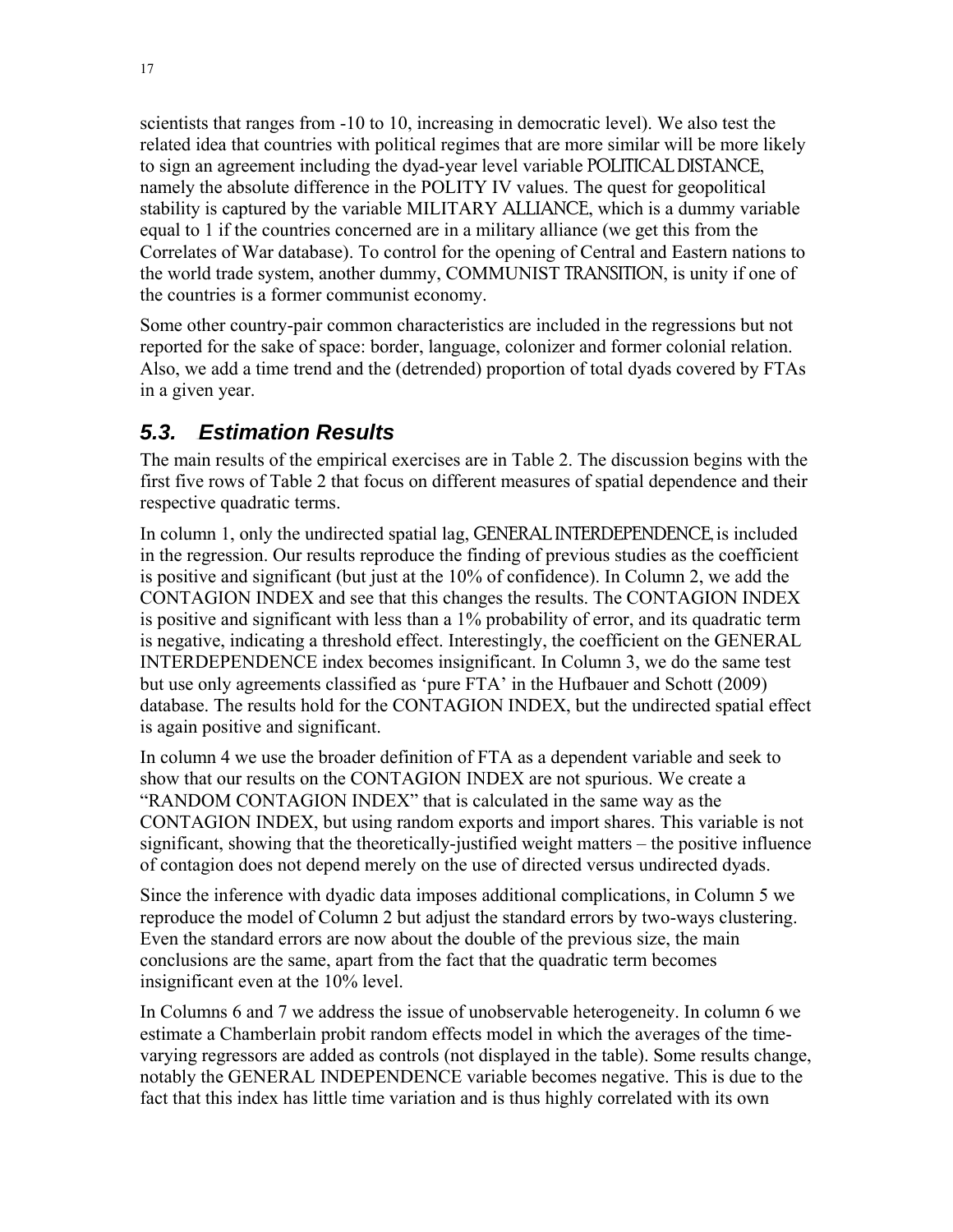mean. Column 7 shows the results when we use a conditional logit, equation (16), so the sample is limited to switchers. Of course there is a dramatic reduction in the sample size. Here again we obtain the expected results for the CONTAGION INDEX but not the statistical significance of the GENERAL INTERDEPENDENCE variable.

In the last column, the Cox duration model confirm the results related to the CONTAGION INDEX and provide some support for the undirected spatial lag measure.

|                                | (1)         | (2)            | (3)         | (4)              | (5)         | (6)         | (7)         | (8)             |
|--------------------------------|-------------|----------------|-------------|------------------|-------------|-------------|-------------|-----------------|
|                                | Indirect    | <b>Spatial</b> |             | <b>Defeating</b> | Two ways    | Chamberlain |             |                 |
|                                | dyad        | contagion      | Pure fta    | the              | cluster     | random      | Conditional | <b>Duration</b> |
|                                | contagion   | index          |             | random           | errors      | effects     | Logit       | model           |
| Contagion Index                |             | $0.020***$     | $0.027***$  | $0.019***$       | $0.020***$  | $0.012***$  | $0.356***$  | $0.017***$      |
|                                |             | (0.003)        | (0.004)     | (0.004)          | (0.006)     | (0.002)     | (0.086)     | (0.002)         |
| Contagion Index <sup>2</sup>   |             | $-0.071**$     | $-0.126***$ | $-0.053$         | $-0.070$    | $-0.055***$ | $-1.428***$ | $-0.058*$       |
|                                |             | (0.033)        | (0.036)     | (0.037)          | (0.071)     | (0.015)     | (0.448)     | (0.031)         |
| General Interdep.              | $0.009*$    | 0.001          | $0.020***$  | $-0.001$         | 0.001       | $-0.036***$ | 0.013       | $0.013***$      |
|                                | (0.005)     | (0.005)        | (0.007)     | (0.005)          | (0.006)     | (0.005)     | (0.033)     | (0.003)         |
| General Interdep. <sup>2</sup> | $0.198**$   | $0.239***$     | $-0.348***$ | $0.237***$       | $0.239***$  | $0.076*$    | $-0.354$    | $0.240***$      |
|                                | (0.085)     | (0.086)        | (0.093)     | (0.086)          | (0.037)     | (0.039)     | (0.406)     | (0.052)         |
| Random Contagion               |             |                |             | 0.001            |             |             |             |                 |
|                                |             |                |             | (0.006)          |             |             |             |                 |
| WTO Members                    | $-0.025$    | $-0.024$       | $-0.048*$   | $-0.022$         | $-0.023$    | 0.006       | 0.019       |                 |
|                                | (0.023)     | (0.023)        | (0.025)     | (0.023)          | (0.032)     | (0.011)     | (0.049)     |                 |
| WTO Round                      | $-0.135$    | $-0.101$       | $-0.083$    | $-0.099$         | $-0.101$    | $-0.109$    | 0.100       |                 |
|                                | (0.176)     | (0.177)        | (0.208)     | (0.177)          | (0.321)     | (0.077)     | (0.350)     |                 |
| WTO dispute                    | 0.192       | 0.197          | 0.135       | 0.179            | 0.197       | 0.084       | 0.247       | 0.055           |
|                                | (0.142)     | (0.143)        | (0.159)     | (0.144)          | (0.230)     | (0.062)     | (0.309)     | (0.093)         |
| <b>WTO</b> Lost                | 0.073       | 0.010          | 0.101       | 0.019            | 0.010       | $-0.002$    | $-0.150$    | $-0.033$        |
|                                | (0.185)     | (0.188)        | (0.210)     | (0.189)          | (0.273)     | (0.082)     | (0.467)     | (0.139)         |
| GDP Sum                        | $0.234***$  | $0.224***$     | $0.220***$  | $0.221***$       | $0.224***$  | $1.247***$  | $10.07***$  | $0.187***$      |
|                                | (0.026)     | (0.027)        | (0.031)     | (0.027)          | (0.042)     | (0.114)     | (1.936)     | (0.020)         |
| <b>GDP</b> Difference          | $-0.240***$ | $-0.232***$    | $-0.231***$ | $-0.232***$      | $-0.232***$ | 0.019       | $6.232***$  | $-0.200***$     |
|                                | (0.040)     | (0.041)        | (0.048)     | (0.042)          | (0.057)     | (0.142)     | (1.628)     | (0.030)         |
| GDPpc Difference               | $-0.114**$  | $-0.095*$      | $-0.047$    | $-0.101*$        | $-0.095$    | 0.232       | $6.316***$  | $-0.051$        |
|                                | (0.052)     | (0.054)        | (0.057)     | (0.054)          | (0.087)     | (0.141)     | (2.039)     | (0.041)         |
| Distance                       | $-1.376***$ | $-1.30***$     | $-1.216***$ | $-1.305***$      | $-1.301***$ | $-0.544***$ |             | $-1.249***$     |
|                                | (0.080)     | (0.084)        | (0.092)     | (0.085)          | (0.124)     | (0.039)     |             | (0.055)         |
| Remote                         | 0.006       | 0.019          | 0.022       | 0.020            | 0.019       | $0.022***$  |             | $0.049***$      |
|                                | (0.017)     | (0.017)        | (0.020)     | (0.017)          | (0.021)     | (0.009)     |             | (0.012)         |
| <b>Bilateral Trade</b>         | $0.036***$  | $0.043***$     | $0.046***$  | $0.044***$       | $0.043*$    | $0.016***$  | 0.070       | $0.035***$      |
|                                | (0.013)     | (0.013)        | (0.017)     | (0.013)          | (0.024)     | (0.006)     | (0.235)     | (0.013)         |
| <b>GDP</b> Growth              | $-0.026**$  | $-0.036***$    | $-0.053***$ | $-0.037***$      | $-0.037$    | $-0.005$    | $-0.077$    | $-0.023**$      |
|                                | (0.012)     | (0.012)        | (0.013)     | (0.012)          | (0.030)     | (0.005)     | (0.047)     | (0.011)         |
| Relative Growth                | $-0.604***$ | $-0.612***$    | $-0.475***$ | $-0.617***$      | $-0.612***$ | $-0.261***$ | $-0.533***$ | 0.202           |
|                                | (0.097)     | (0.099)        | (0.116)     | (0.100)          | (0.190)     | (0.044)     | (0.170)     | (1.247)         |
| FTA Coverage                   | $0.009***$  | $0.011***$     | $0.014***$  | $0.012***$       | $0.011**$   | 0.001       | $0.058***$  | $0.009***$      |
|                                | (0.001)     | (0.002)        | (0.002)     | (0.002)          | (0.005)     | (0.002)     | (0.021)     | (0.001)         |
| <b>Political Distance</b>      | $-0.105***$ | $-0.099***$    | $-0.092***$ | $-0.099***$      | $-0.099***$ | $-0.100***$ | $-0.212**$  | $-0.103***$     |
|                                | (0.020)     | (0.021)        | (0.025)     | (0.021)          | (0.025)     | (0.012)     | (0.088)     | (0.015)         |
| Democracy                      | $-0.395*$   | $-0.340$       | $-0.439$    | $-0.354$         | $-0.340$    | $-0.177$    | 16.89***    | $-0.655***$     |
|                                | (0.235)     | (0.249)        | (0.312)     | (0.250)          | (0.440)     | (0.112)     | (0.713)     | (0.178)         |
| Communist Transit.             | $-0.671***$ | $-0.467***$    | $-0.862***$ | $-0.487***$      | $-0.467*$   | $0.165**$   | $-5.100***$ | 0.154           |
|                                | (0.155)     | (0.156)        | (0.158)     | (0.157)          | (0.274)     | (0.079)     | (0.968)     | (0.102)         |
| Military Alliance              | $-0.105$    | 0.029          | $-0.119$    | 0.030            | 0.029       | 0.009       | 1.181       | $-0.165$        |
|                                | (0.212)     | (0.217)        | (0.237)     | (0.218)          | (0.249)     | (0.098)     | (0.925)     | (0.126)         |
| Observations                   | 100116      | 100116         | 100116      | 100116           | 100116      | 100116      | 3698        | 99809           |
| Pseudo R2                      | 0.317       | 0.326          | 0.333       | 0.326            | 0.326       | 0.394       | 0.601       |                 |
|                                |             |                |             |                  |             |             |             |                 |

Table 2: Main empirical results

Standard errors clustered at dyad level in parentheses Six duration dependence splines, time trend and FTA density not showed in the table. .

\*\*\* p<0.01, \*\* p<0.05, \* p<0.1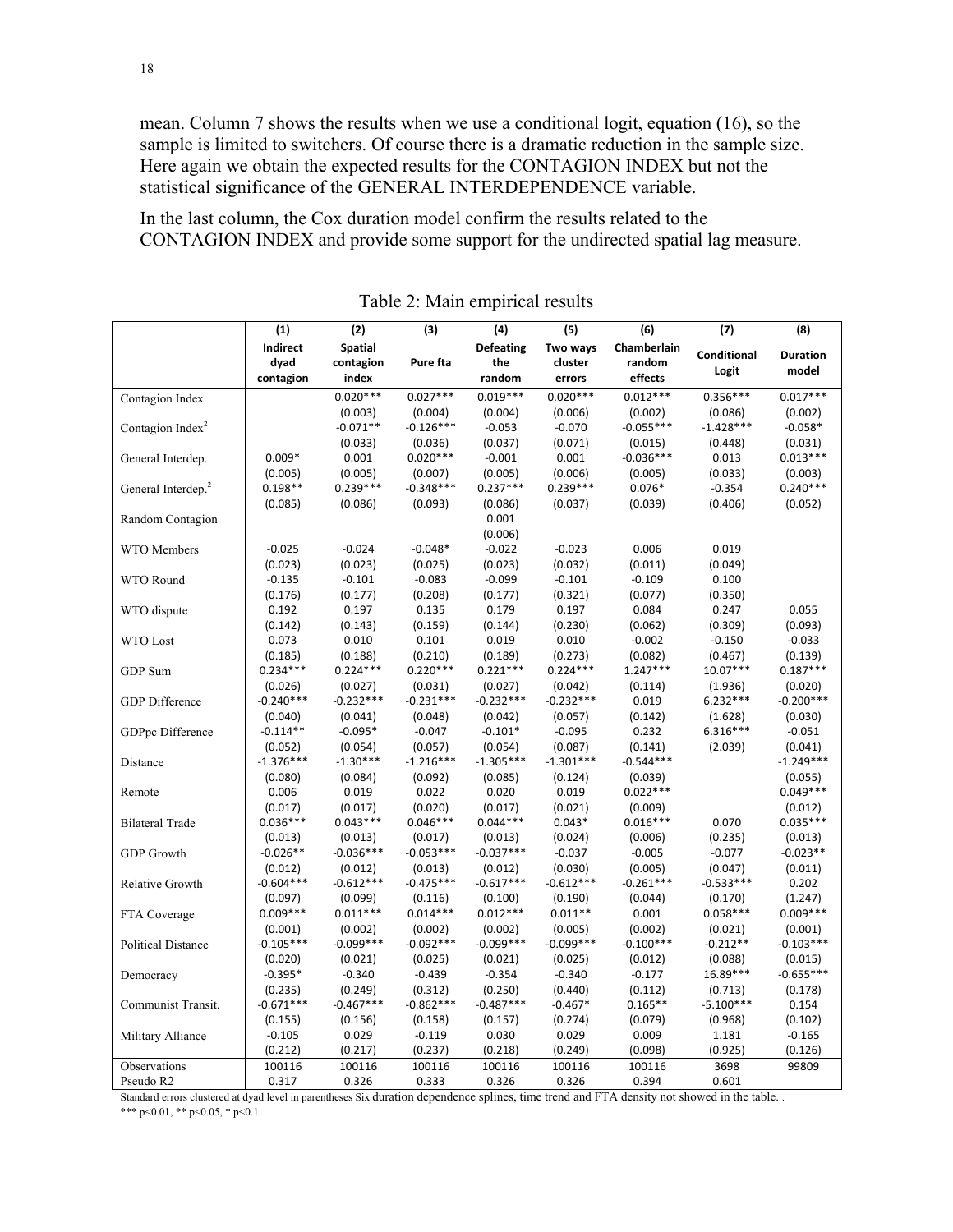Taken together, these results provide strong support for the notion that FTAs are contagious when this effect is measured by our theoretically motivated contagion index. It also supports the idea of decreasing marginal effects of this contagion effect, captured by the quadratic term. By contrast, we find that the undirected measure of spatial dependence (GENERAL INTERDEPENDENCE) is not robust to the different specifications.

In addition, with respect to other hypothesis of the FTA formation, we find little evidence that developments at the multilateral level have an impact. The four variables from the Mansfield and Reinhardt (2003) study are almost always insignificant and often with unexpected signs. Also, we find weak support for the idea that democracy influence regionalism, since DEMOCRACY has the wrong sign and is statistically insignificant, with the interesting exception of the conditional logit estimates. Nevertheless, the similarity of political regimes seems to have an effect as POLITICAL DISTANCE is always negative and significant, indicating that very different political regimes have trouble signing agreements. In terms of the integration of the Eastern bloc hypothesis, the variable COMMUNIST TRANSITION has a negative sign, providing no support for the idea; this result should be interpreted with caution since several of the former communist countries are excluded from our sample due to a lack of data. The other political variable, MILITARY ALLIANCE is never significant.

All the economic and geographical determinants have the expected sign and significance. In terms of the dyad level DISTANCE, GDP DIFFERENCE and GDPPC DIFFERENCE are always negative and significant (except in the conditional logit for the last two), the opposite for REMOTE and GDP SUM. For the country level variables, BILATERAL TRADE indicates that previous trade level with the partner is a significant predictor of FTAs. Also, the more FTAs a country has, the more likely it will continue with others, since the variable FTA COVERAGE is also positive and significant. The variables GDP GROWTH and RELATIVE GROWTH are both negative and significant, providing some preliminary evidence to the idea that trade reforms are more likely in economic downturns.

## **5.4.** Quantification of the results

The nature of our empirical strategy makes quantification a difficult task. The dependent variable is a switch from non-FTA status to FTA status – a rare event in our data set, just 0.7% of the observations classified as non-zeros for all type of agreements and 0.6% for pure agreements (Table 1). This implies that the traditional "correct classification ratio" that assigns a value 1 to all predicted values over 0.5 and zero otherwise is uninformative in our case. An alternative is to use the sample mean of the dependent variable as a cutoff when classifying correctly predicted values. If we do so, we find that the model in column 1 of Table 2 correctly predicts 85.5% of the cases, while the model in column 2, that includes the contagion index, correctly predicts 84.5% of the non-zeros.

One different way to quantify the results is to take advantage of the fact that logit estimates can be interpreted in terms of changes in the odds. Specifically, we calculate the change in the odds-ratio of one standard deviation increase in the regressor keeping all the other variables constant. The results for the model using all type of agreements and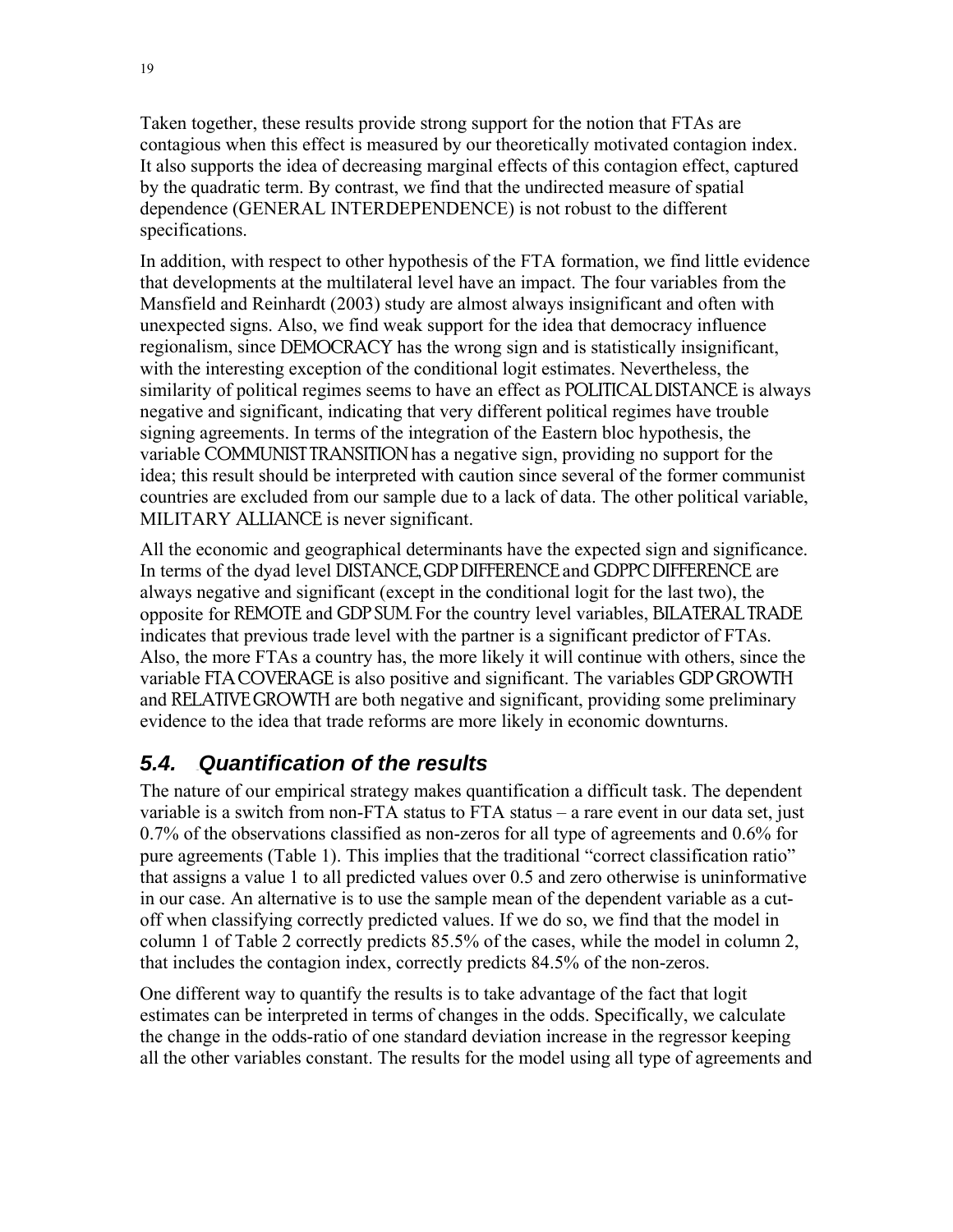pure FTAs (corresponding to Column 2 and 3 of Table 2, respectively) are summarized in Table  $3<sup>11</sup>$  For all agreements, the column 2 model, a one standard deviation increase in the CONTAGION INDEX leads to a 43.2% increase in the odd of signing an FTA. In the case of pure FTA the positive change in the odd is 51.9%. It is interesting to note that, apart from the CONTAGION INDEX, the only variables that produce statistically significant changes in the odds ratio of more than 20% are: GDP SUM, GDP DIFFERENCE, DISTANCE, RELATIVE GROWTH, FTA COVERAGE and POLITICAL DISTANCE.

| <b>Variable</b>                      | <b>All Agreements</b> |         | <b>Pure FTA</b> |         |
|--------------------------------------|-----------------------|---------|-----------------|---------|
|                                      | % Change in Odd       | p-value | % Change in Odd | p-value |
| Contagion Index                      | 43.2                  | 0.000   | 51.9            | 0.000   |
| Contagion Index <sup>2</sup>         | $-6.4$                | 0.036   | $-13.4$         | 0.000   |
| General Interdependence              | 0.7                   | 0.920   | 36.6            | 0.006   |
| General Interdependence <sup>2</sup> | 20                    | 0.005   | $-23.6$         | 0.000   |
| <b>WTO</b> Members                   | $-11.2$               | 0.302   | $-21.5$         | 0.056   |
| WTO Round                            | $-4.6$                | 0.580   | $-3.9$          | 0.698   |
| WTO dispute                          | 10                    | 0.174   | 6.8             | 0.399   |
| <b>WTO Lost</b>                      | 0.4                   | 0.959   | 4.7             | 0.609   |
| GDP Sum                              | 71.7                  | 0.000   | 69.6            | 0.000   |
| <b>GDP</b> Difference                | $-33.5$               | 0.000   | $-33.6$         | 0.000   |
| GDPpc Difference                     | $-11.7$               | 0.076   | $-5.9$          | 0.410   |
| Distance                             | $-58.3$               | 0.000   | $-55.9$         | 0.000   |
| Remote                               | 5.1                   | 0.292   | 5.9             | 0.299   |
| <b>Bilateral Trade</b>               | 10.1                  | 0.001   | 11.6            | 0.001   |
| <b>GDP</b> Growth                    | $-12.7$               | 0.001   | $-18.6$         | 0.000   |
| Relative Growth                      | $-39.2$               | 0.000   | $-31.9$         | 0.000   |
| FTA Coverage                         | 39.9                  | 0.000   | 52.6            | 0.000   |
| <b>Political Distance</b>            | $-45.9$               | 0.000   | $-44.1$         | 0.000   |
| Democracy                            | $-15.1$               | 0.178   | $-19.8$         | 0.146   |
| <b>Communist Transition</b>          | $-16.3$               | 0.003   | $-28.1$         | 0.000   |
| Military Alliance                    | 0.8                   | 0.888   | $-3.1$          | 0.601   |

Table 3: Change in odds associated to the main explanatory variables.

Note: The percentage change in odds is related to a one standard deviation increase in each regressor when all the other variables are holding in their means. For "all agreement" the results are based in Column 2 of Table 2, for "pure FTA" in Column 3 of Table 2.

In terms of the goodness of fit of the different models, there is a small improvement  $(0.8\%)$  from column 1 to column 2 using Pseudo-R<sup>2</sup> (similar results are obtained using adjusted McFadden  $\mathbb{R}^2$ ). A more accurate way of comparing the two models is the Bayesian information criterion (BIC), that provides an indication on how likely the model generates the observed data. The difference in BIC between the two models is 46.82. Using the Raftery (1995) guidelines, it is possible to say that there is "very strong"

 $11$  A similar exercise can be produced using the survival model estimations in the last Column of Table 2. The results (available upon request) are in line to those summarized in Table 3.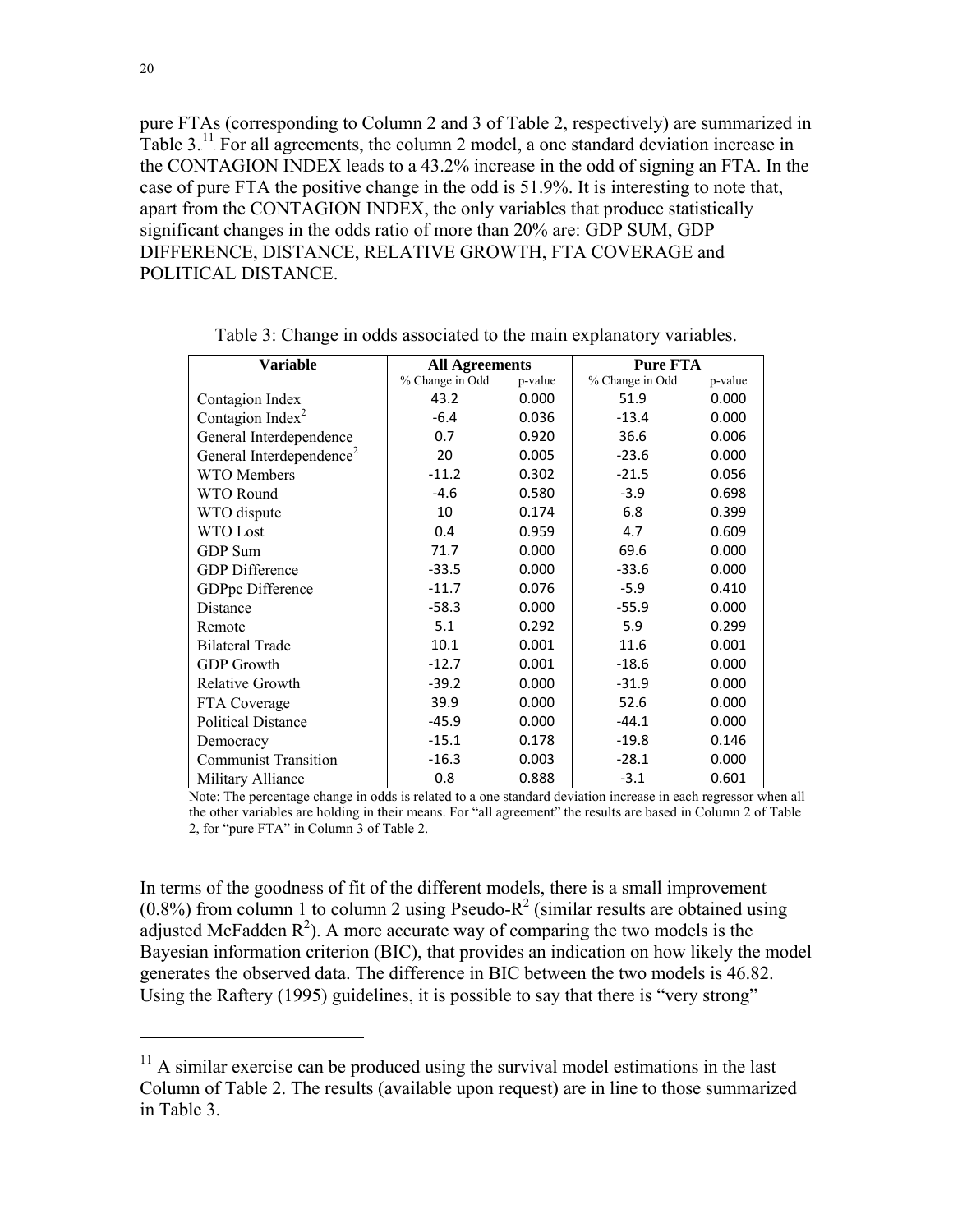support for the use of the contagion index. The Akaike's information criteria (AIC), with a decrease of 65.92 in the model that includes the contagion index, support this conclusion. For all other specifications, the information measures yield similar results. In the model for pure FTA, the difference in BIC is 10.51, while in the conditional logit it is 35.08.

# **6. CONCLUDING REMARKS**

The rapid proliferation of FTAs is one of the more remarkable developments of the world trade system over the past decades. As it involves more than a hundred nations and many different types of agreements, the driving force behind this trend is surely quite complex. Our paper is an effort to understand the theoretical and empirical determinants of this proliferation.

Our basic theoretical hypothesis is that much of the spread of regionalism is driven by a domino-like effect whereby FTAs between a nation's trade partners rearranges the array of political economy forces in such as way as to make the nation more likely to sign an FTA. Putting it roughly, FTAs are contagious and the degree of contagion is related to the importance of the partners' markets.

We believe our paper contains three elements of value-added. First it extends the Baldwin (1993) domino theory of regionalism to allow for FTAs (the original paper applied only to customs unions). Second, we use this model to develop a theory-based directed measure of contagion. Third, we use this measure, the 'contagion index', to test for domino effects and to test these against alternative hypotheses. Our main finding is that the contagion phenomenon is present in our data and robust to various econometric specifications and samples, including allowing for other effects (e.g. the bandwagon effect, slow-multilateralism, etc.).

# 6B**REFERENCES**

Aghion, Philippe, Pol Antràs and Elhanan Helpman (2007). "Negotiating free trade," Journal of International Economics, vol. 73(1), pages 1-30.

Baier, Scott and Jeffrey Bergstrand (2004). "Economic Determinants of Free Trade Agreements". Journal of International Economics, vol. 64, pp. 29-63.

Baldwin, Richard (1993). "A domino theory of regionalism," NBER WP 4465. Eventually published in Baldwin, Haaparanta and Kiander (eds.), Expanding membership of the European Union, Cambridge University Press, 1995.

Baldwin, Richard (1994). Towards an integrated Europe, CEPR, London.

Baldwin, Richard (1997). "The causes of regionalism," The World Economy, Vol. 20, No, 7, pp 865-888.

Baldwin, Richard (1999). "Agglomeration and endogenous capital," European Economic Review 43, 253-280.

Baldwin, Richard (2008). "Managing the Noodle Bowl: The fragility of East Asian Regionalism," Singapore Economic Review, vol. 53, issue 03, pages 449-478.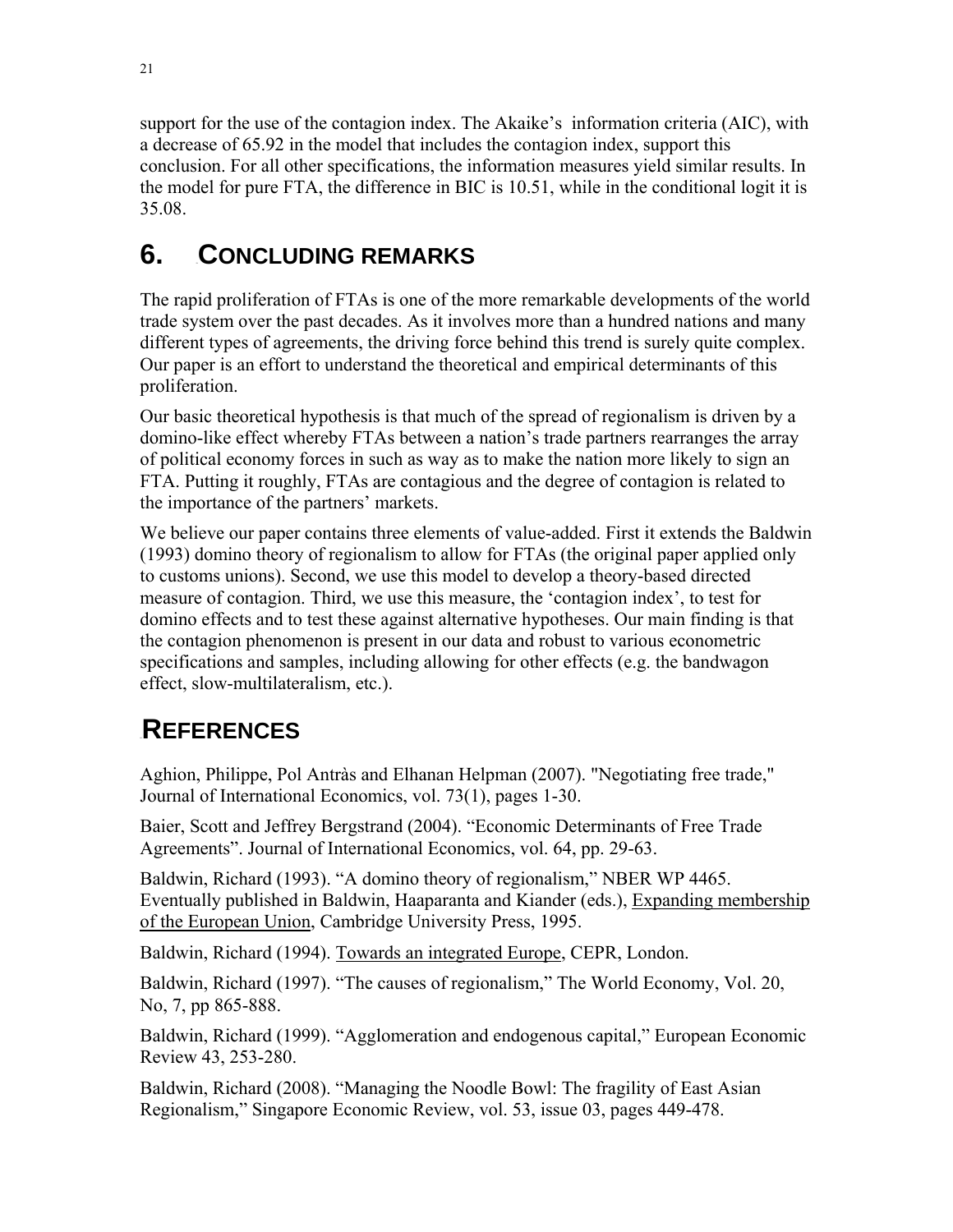Baldwin, Richard, Rikard Forslid, Philippe Martin, Gianmarco Ottaviano, and Frederic Robert-Nicoud (2003). Economic Geography and Public Policy, Princeton University Press.

Baldwin, Richard and Roland Rieder (2007). "A test of endogenous trade bloc formation theory on EU data," Journal of International Economic Studies, 11(2), pp 77–111.

Baldwin, Richard and Frédéric Robert-Nicoud (2007). "Entry and Asymmetric Lobbying: Why Governments Pick Losers," Journal of the European Economic Association, MIT Press, vol.  $5(5)$ , pages 1064-1093, 09.

Beck, Nathaniel, Jonathan Katz, and Richard Tucker (1998). "Taking Time Seriously: Time-Series–Cross-Section Analysis with a Binary Dependent Variable". American Journal of Political Science. Vol. 42, No. 4, pp. 1260-1288.

Bhagwati, Jagdish (1991). The World Trading System at Risk, Princeton University Press, Princeton, New Jersey:

Bhagwati, Jagdish (1993). "Regionalism and multilateralism: An overview," in Anderson, K and Blackhurst, R. (eds), Regional integration and the global trading system, (London: Harvester-Wheatsheaf).

Bhagwati, Jagdish (2008). Termites in the Trading System: How Preferential Agreements Undermine Free Trade. Oxford University Press.

Cameron, C., J. Gelbach, and D. Miller (2009). "Robust Inference with Multi-way Clustering". University of California at Davis, Department of Economics. Working Paper 09-9.

Chamberlain, Gary (1980). "Analysis of Covariance with Qualitative Data," Review of Economic Studies, Vol. XLVII(1), No. 146.

Corden, W. M. (1974). Trade Policy and Economic Welfare, Oxford: Clarendon Press.

Egger, Peter and Mario Larch, "Interdependent Preferential Trade Agreement Memberships: An Empirical Analysis," Journal of International Economics 76 (2), 2008, 384–399.

Marcel Fafchamps & Flore Gubert, 2007. "Risk Sharing and Network Formation," American Economic Review, vol. 97(2), pages 75-79.

Freund, Caroline (2000). "Different Paths to Free Trade: The Gains from Regionalism", Quarterly Journal of Economics 115:4, 1317-1341.

Grossman, G. and E. Helpman (1994). "Protection for Sale" The American Economic Review, Vol. 84, No. 4, 833-850.

Harvie, Charles, Fukunari Kimura, Hyun-Hoon Lee, eds (2006). New East Asian Regionalism: Causes, Progress And Country Perspectives, Edward Elgar Publishing.

Holmes, Tammy (2005). "What Drives Regional Trade Agreements that Work?" HEI Working Paper, No. 07/2005, Graduate Institute of International Studies, Geneva.

Hufbauer, G. (1989). Background Paper for The Free Trade Debate, Reports of the 20th Century Fund Task Force on the Future of American Trade Policy, Priority Press, New York.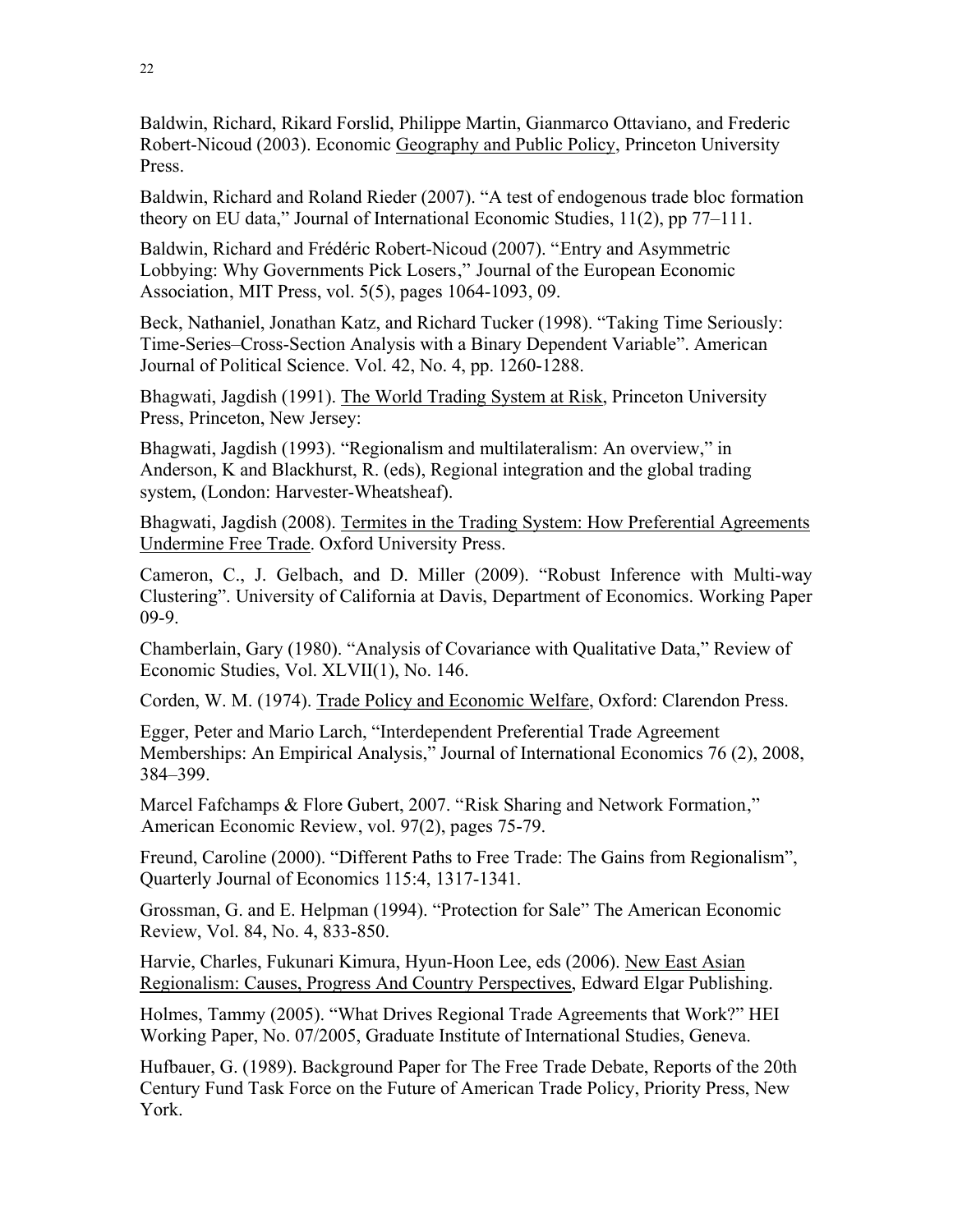Hufbauer, G. and J. Schott (2009). "Fitting Asia-Pacific agreements into the WTO system," in R. Baldwin and P. Low (eds), Multilateralising Regionalism: Challenges for the global trading system, Cambridge University Press.

Jaimovich, Dany (2010). "A Bayesian spatial probit estimation of the Contagion Index in Free Trade Agreements", HEID working papers, Graduate Institute of International Studies, Geneva.

King, Gary, and Langche Zeng (2001). Explaining Rare Events in International Relations. International Organization, 55, 3: 693-715.

Krishna, Pravind (1998). "Regionalism and Multilateralism: A Political Economy Approach," Quarterly Journal of Economics, February 1998, Vol. 113, No. 1, Pages 227- 250.

Krugman, Paul (1991). "The move toward free trade zones," Economic Review, Federal Reserve Bank of Kansas City, issue Nov, pages 5-25.

Krugman, Paul (1993). "Regionalism versus multilateralism: Analytic notes", in De Melo, J. and Panagariya, A. (eds), New dimensions in regional integration, (Cambridge: Cambridge University Press for CEPR).

Lawrence, R. (1996). Regionalism, multilateralism and deeper integration, Brookings Institute, Washington.

Lester, Simon and Bryan Mercurio, eds (2009). Bilateral and Regional Trade Agreements: Commentary and Analysis, Cambridge University Press, Cambridge.

Manger, Mark (2006). "The Political Economy of Discrimination: Modelling the Spread of Preferential Trade Agreements". Working Paper. Montreal, Department of Political Science, McGill University.

Mansfield, E.D. and E. Reinhardt (2003). "Multilateral Determinants of Regionalism: The Effects of GATT/WTO on the Formation of Preferential Trade Agreements," International Organization, vol. 57, pp. 829-862.

Mansfield, Edward, Helen Milner and B. Peter Rosendorff (2002). "Replication, Realism, and Robustness: Analyzing Political Regimes and International Trade," American Political Science Review, 96(1):167-69.

Mansfield, Edward and Jon Pevehouse (2000). "Trade Blocs, Trade Flows, and International Conflict" International Organization, Vol. 54, No. 4, pp. 775-808.

Martin, Philippe, Thierry Mayer and Mathias Thoenig (2008) "Make Trade not War?" Review of Economic Studies, 2008, vol. 75(3).

Martin, Philippe, Thierry Mayer and Mathias Thoenig (2010). "The geography of conflicts and free trade agreements", CEPR Discussion Paper 7740.

Neumayer, Eric and Thomas Plumper (2010). "Spatial Effects in Dyadic Data". International Organization, 64 : 145-166.

Raftery, A.E. (1995). "Bayesian model selection in social research". Sociological Methodology, 25, 111-196.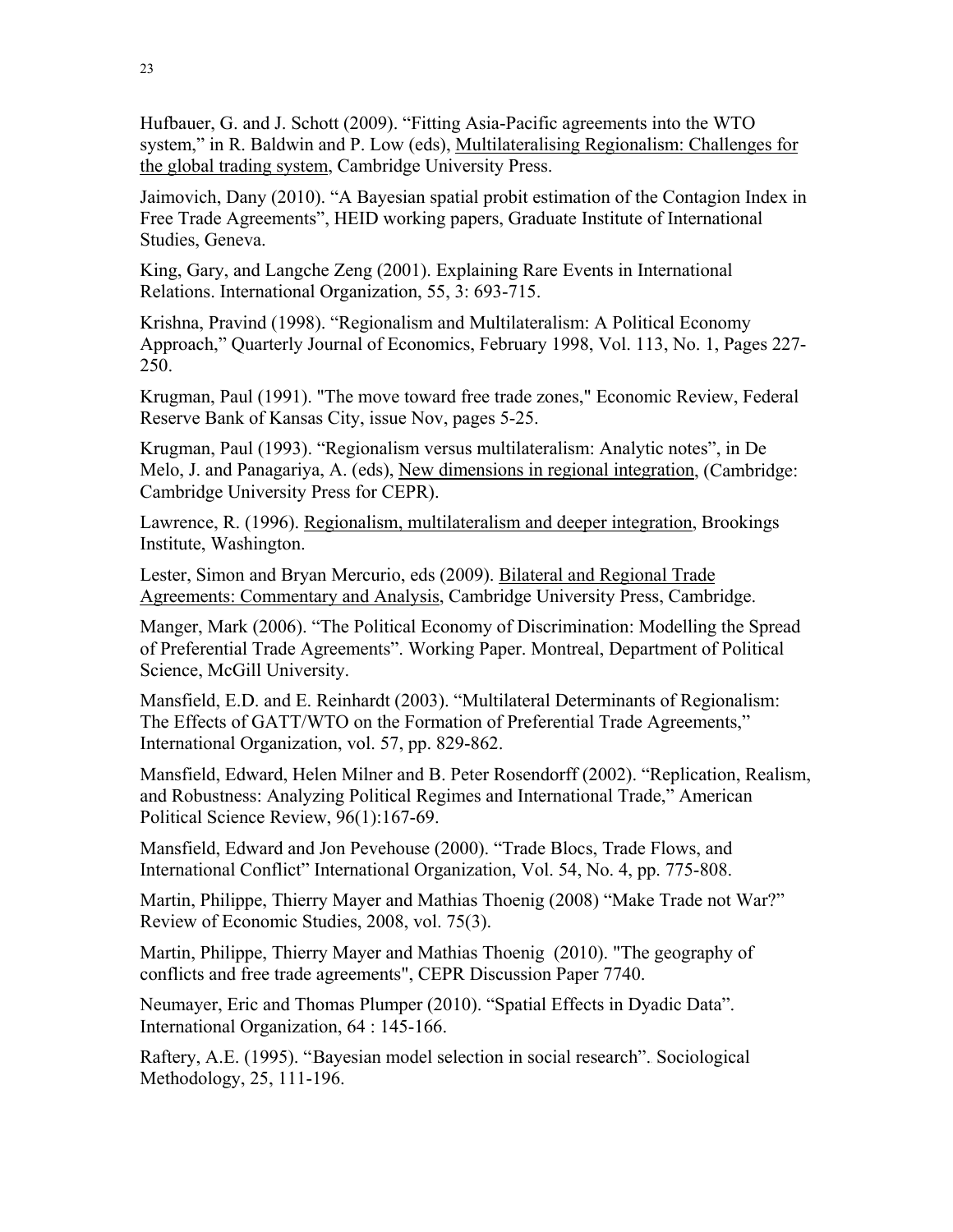Riezman, Raymond (1985). "Customs unions and the core", Journal of International Economics, vol. 19(3-4), pp 355-365.

Sapir, A. (1997)."Domino effects in Western European Trade, 1960-1992," CEPR DP 1576, published in European Journal of Political Economy, Vol 17: 386, 2001.

Solis, M., B. Stallings, S. Katada (2009). Competitive Regionalism: FTAs in the Pacific Rim, Palgrace, MacMillan, New York.

Vicard, Vincent (2008). "Trade, conflicts and political integration: explaining the heterogeneity of regional trade agreements". Documents de travail du Centre d'Economie de la Sorbonne.

Whalley, J. (1993). "Regional trade arrangements in North America: CUSTA and NAFTA," in De Melo, J. and Panagariya, A. (eds), New dimensions in regional integration, Cambridge University Press, Cambridge

Wooldridge, J. (2002) "Econometric analysis of cross section and panel data", MIT Press.

Wu, J.P. (2004). "Measuring and Explaining Levels of Regional Economic Integration," ZEI Working Paper B12/2004, Centre for European Integration Studies, Bonn.

Yi, S. (1996). "Endogenous formation of customs unions under imperfect competition: Open regionalism is good," Journal of International Economics, 41, 151-175.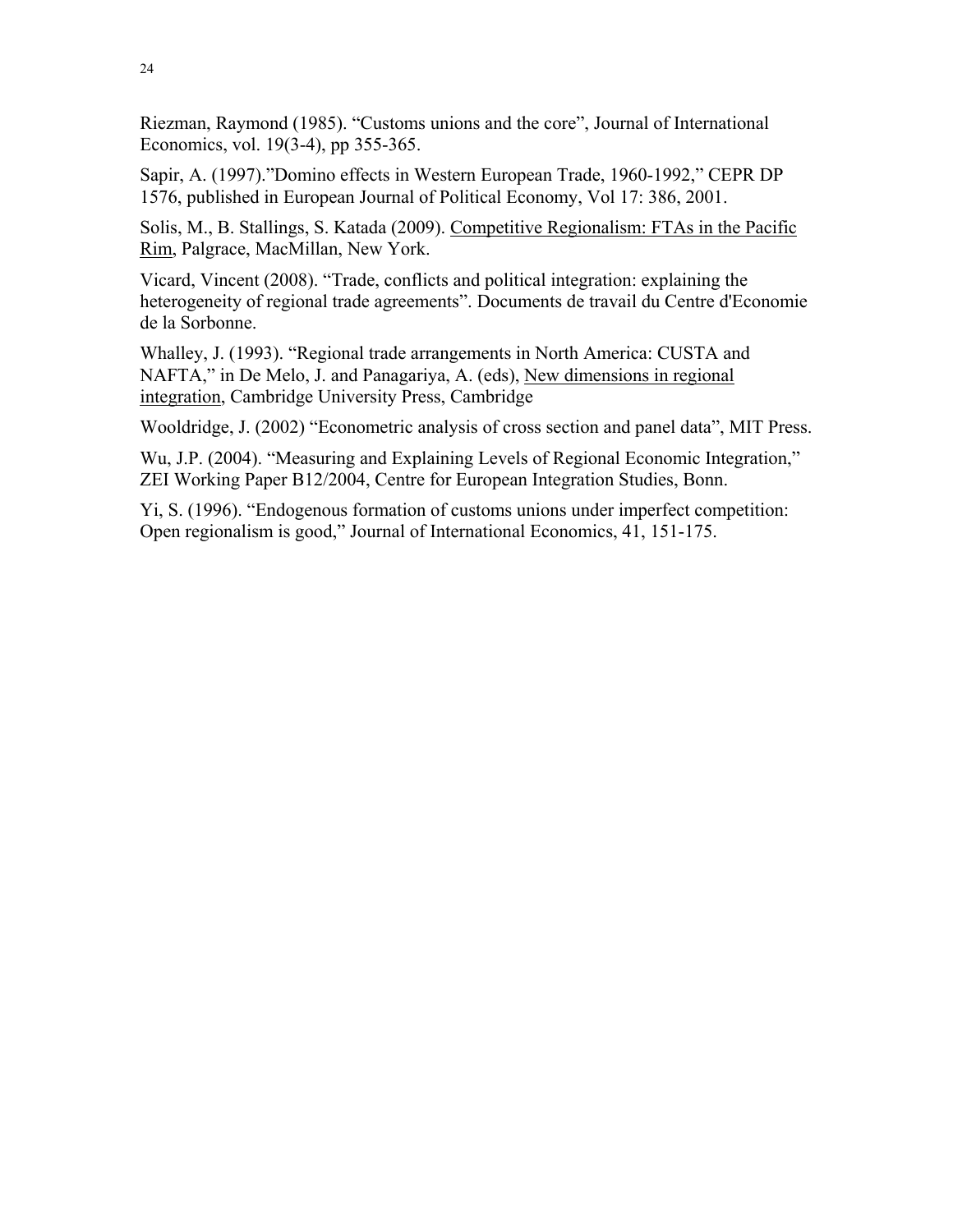# 7B**APPENDIX 1: FORMALIZATION OF THE MODEL**

This appendix presents the model more formally and more fully. The economic model is a multi-country version of the constructed capital model from the economic geography literature (see Chapter 6 of Baldwin, Forslid, Martin, Ottaviano and Robert-Nicoud 2003); the two-nation version was originally introduced by Baldwin (1999).

The model assumes R nations each with two sectors (A and M), and two factors (physical capital K and labour L). The global distribution of factor ownership is such that shares  $s_{ni}$ and  $s_{Li}$  of the world's labour and capital are owned by nation-i residents. Each region's supplies of labour and capital are internationally immobile; labour supplies are fixed but capital is constructed from labour and thus endogenous.

The A-sector is Walrasian and uses only labour to produce its homogenous output which is traded costlessly; A is the numeraire good. The M-sector supplies a set of differentiated varieties subject to increasing returns, Dixit-Stiglitz monopolistic competition, and tariffs on international trade. The M-sector uses capital and labour but the fixed cost involves only capital while the variable cost involves only labour; the cost function is:

$$
\pi + wa_m x_i
$$

where  $\pi$  is the reward to a typical firm's unit of capital,  $a_m$  is the variable unit input requirement, and  $x_i$  is firm-level output. Since there is one unit of K per variety, a country's number (mass) of varieties and its capital stock are identical, i.e. :

$$
n_i = K_i
$$
,  $\Leftrightarrow$   $s_{ni} = s_{Ki}$ ;  $s_{ni} = \frac{n_i}{n^w}$ ,  $s_{Ki} = \frac{K_i}{K^w}$   $\forall i$ 

where  $s_{ni}$  and  $s_{Ki}$  are nation-i's share of world varieties n<sup>w</sup> and world capital  $K^w$ , respectively.

Physical capital depreciates according to the "one-horse shay" model, i.e. capital is either in perfect working order, or it 'dies' in the sense that it becomes completely useless. Each unit of capital faces a constant probability,  $\delta$ , of 'dying' at every instant. Given the continuum of varieties, the law of large numbers implies that the proportion of a nation's capital stock – and thus a proportion of M-sector varieties – that disappears each period is exactly equal to  $\delta$ <sup>12</sup>.

A new unit of physical capital can be constructed using  $a<sub>I</sub>$  units of labour by a sector which is perfectly competitive (the investment good sector, I-sector for short). The marginal cost of a new unit of capital, what we call F, is equal to wa<sub>I</sub>. The flow of new capital equals  $L_1/a_I$  where  $L_1$  is the amount of L employed in the I-sector, thus:<sup>13</sup>

$$
F = wa_I, \qquad Q_K = L_I / a_I \tag{17}
$$

 $12$  More technically, the probability at time t that a unit of K will still be working at time s is  $e^{-\delta(s-t)}$ , where  $\delta$  is the instantaneous failure rate, or hazard.

 $13$  Given our assumptions on depreciation and construction of capital, a typical nation's capital stock evolves according to:  $dK/dt = Q_K - \delta K$ .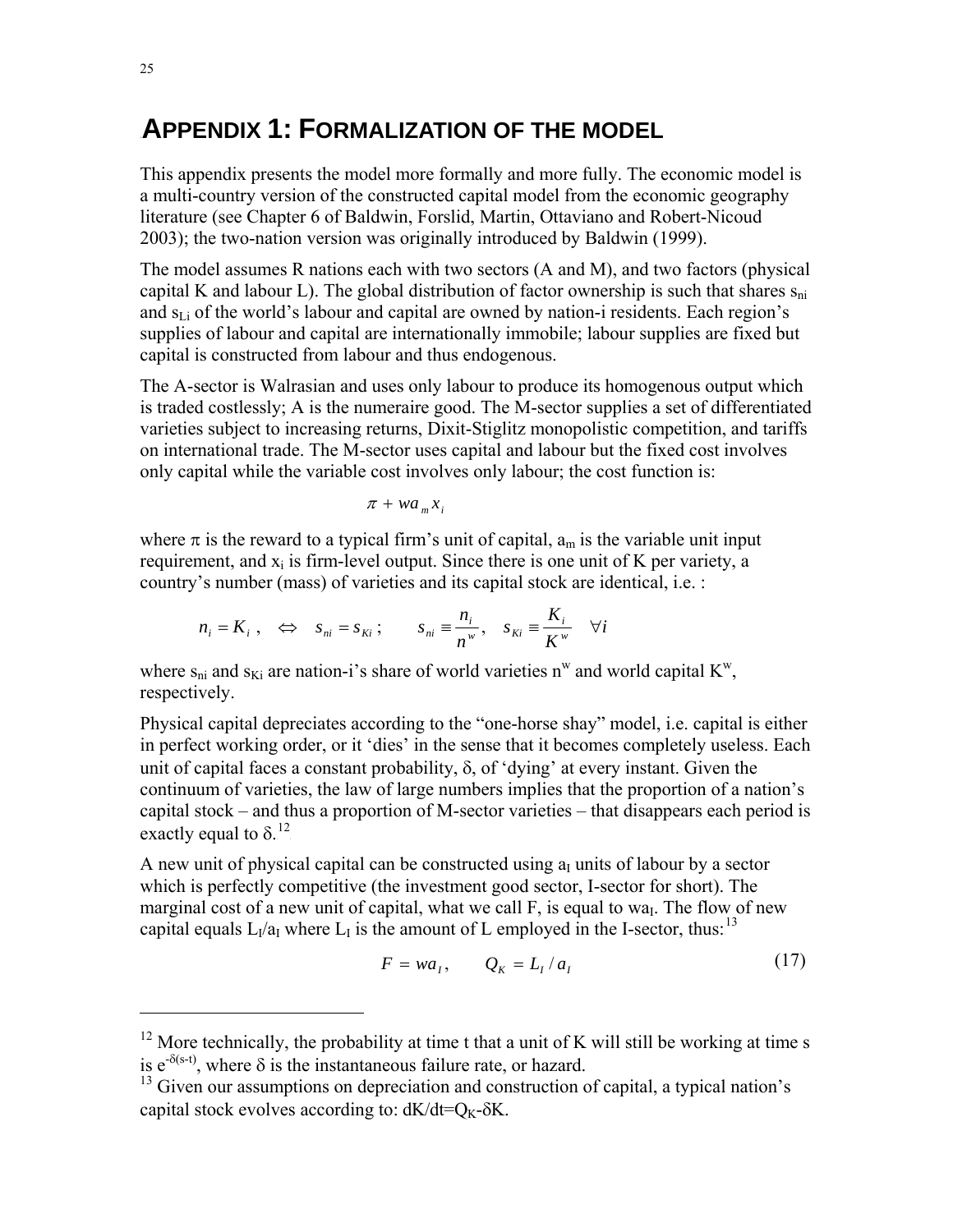where  $Q_K$  is the I-sector's output, i.e. the flow of newly constructed capital.

Instantaneous preferences over A and M goods are given by:

$$
U = C; \t C \equiv C_M^{\mu} C_A^{1-\mu}, \t C_M \equiv \left( \int_{i \in \Gamma} c_i^{1-1/\sigma} di \right)^{1/(1-1/\sigma)}, \t 0 < \mu < 1 < \sigma
$$
 (18)

Since capital is constructed, intertemporal issues are unavoidable; the assumed intertemporal preferences are:

$$
U = \int_{t=0}^{\infty} e^{-\rho t} \ln C dt
$$
 (19)

where  $\rho$  is the subjective discount rate.

#### **6.1.1. Short run equilibrium**

We open our analysis of the equilibrium by taking the capital stocks as given.

Consumers in this model find it optimal to spend  $(1-\mu)E$  on A-goods and  $\mu E$  on all Msector varieties, where E is national expenditure. Utility optimisation yields a standard CES demand function for each M variety, namely  $(2)$ . The demand function for A is:

$$
C_A = (1 - \mu)E / p_A
$$

Perfect competition in nation-i forces marginal cost pricing of A, so:

$$
p_{Ai} = w_i a_A, \quad \forall i
$$

Costless trade in A equalises all national prices of A, and this, in turn, indirectly equalises wage rates in all nations. Choosing units of A such that  $a<sub>A</sub>=1$  and taking A as numeraire:

$$
p_{Ai} = p_{Ai} = w_i = w_j = 1, \quad \forall i, j
$$
 (20)

Under Dixit-Stiglitz monopolistic competition, each M-firm is atomistic and thus rationally ignores the impact of its price on the denominator of the demand function in  $(2)$ . Moreover, since variety differentiation is costless there is no reason for two firms to produce the same variety, so no direct strategic interaction among firms arises. This means that the typical firm acts as if it is a monopolist facing a demand curve with a constant elasticity equal to  $\sigma$ , and a demand shifter equal to  $\mu E/P_m^{-1-\sigma}$ . Given the standard formula for marginal revenue, this implies that the profit-maximising consumer price is a constant mark-up of marginal cost. Formally, the first-order conditions for a typical M firm's sales to its local market and an export market are:

$$
p_{oo} = \frac{w_o a_M}{1 - 1/\sigma}, \qquad p_{od} = \frac{\tau_{od} w_o a_M}{1 - 1/\sigma} \tag{21}
$$

where  $p_{oo}$  and  $p_{od}$  are the local price and export price to nation-d for firms based in nation-o (the maintained assumption that  $\sigma$ >1 ensures that prices are positive).

An important implication of  $(21)$  is that firms find it optimal to engage in so-called mill pricing. That is to say, a firm charges the same producer price (viz  $p_{00}$ ) for sales to all markets, i.e. the ratio of the price facing consumers in nation-d to the local price equals the pair-specific trade cost factor  $\tau_{od}$ . Choosing units of x such that  $a_M = (1-1/\sigma)$ , we have: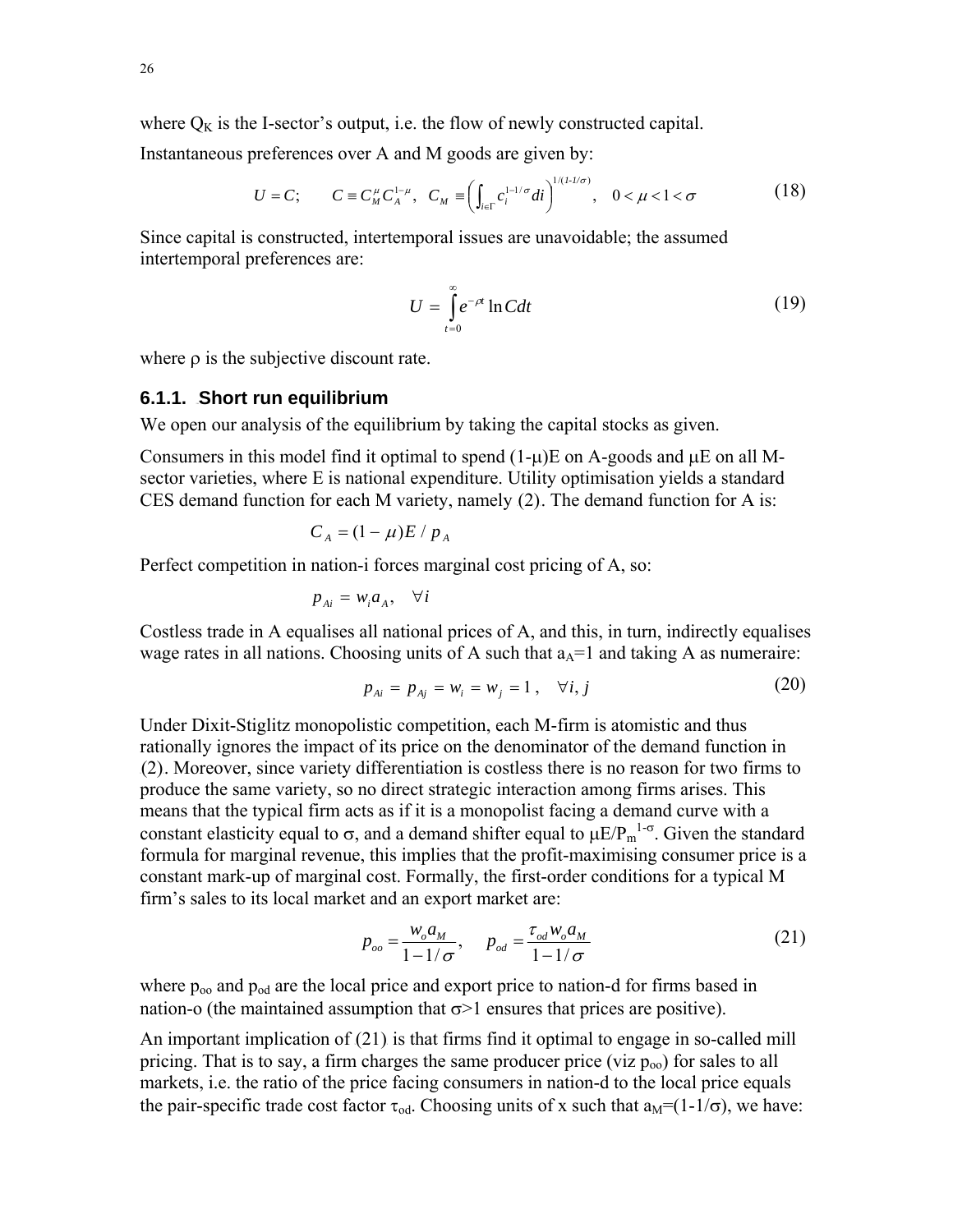$$
p_{oo} = 1, \quad p_{od} = \tau_{od} \,, \tag{22}
$$

Mill pricing makes it very easy to calculate the equilibrium operating profit earned by a typical firm in any market. By definition,  $\pi_{od} = (p_{od} - mc_{od})x_{od}$  and since  $p_{od} = mc_{od}(1-1/\sigma)$ , we have  $\pi_{\text{od}} = p_{\text{od}} x_{\text{od}} / \sigma$ . Thus, using (2) and the fact that all firms engage in mill pricing, operating profit for a typical firm is:

$$
\pi_{od} = bD_o \frac{E^w}{K^w}; \qquad b = \frac{\mu}{\sigma}
$$
 (23)

where b is defined for notational convenience, and  $D<sub>o</sub>$  is the effective demand facing a typical firm in nation-o, namely:

$$
D_{\text{o}} \equiv \sum\nolimits_{d=1}^{R} \phi_{od} B_d, \quad B_d \equiv \frac{S_{Ed}}{\Delta_d}, \quad S_{Ed} \equiv \frac{E_d}{E^w}, \quad \Delta_d = \sum\nolimits_{d=1}^{R} \phi_{id} S_{ni}
$$

Here  $\phi_{od} = \tau_{od}^{1-\sigma}$  is our measure of bilateral trade freeness, the B's are the market specific demand shifters, s<sub>Ei</sub> is nation-i's share of world expenditure, and

## **6.1.2. The Market Size Condition**

As (23) shows, capital's reward depends upon the spatial distribution of industry (the  $s_{ni}$ 's) and the spatial distribution of expenditure (the  $s_{Ei}$ 's). Since capital's reward is the fulcrum of our analysis and we are taking  $s_n$  as given for the moment, the next task is to characterise the  $s_{Ei}$ 's. We begin with the denominator,  $E^w$ .

Capital construction uses resources, so consumption expenditure does not equal income in this model. At the world level, consumption expenditure equals world income minus world spending on new capital. World income is the wage bill plus operating profits, i.e.  $L^w$ +b $E^w$ <sup>14</sup>. Spending on capital construction equals the value of resources employed by Isectors, which we denote as  $L_1^{w}$ <sup>15</sup> Given (17), the amount of labour necessary to maintain the world capital stock equals  $\delta a_1 K^w$ . Using this and the definition  $E^w = L^w + bE^w$ - $L_I^w$ :

$$
E^w = \frac{L^w - \delta a_I K^w}{1 - b} \tag{24}
$$

where  $K^w$  is the worldwide capital stock (to be determined below).

To finish our characterisation of  $s_{Ei}$ , we calculate expenditure of typical nation-i. The nation's income comprises its labour income,  $s_{Li}L^w$ , (where  $s_{Li}$  is its share of world labour), its capital income is  $bs_{ni}D_iE^w$ . From this, we subtract its share of world depreciation, namely  $s_{ni} \delta K^w$ . Thus  $E_i = s_{Li} L^w + b s_{ni} D_i E^w - s_{ni} \delta a_i K^w$ . Taking the ratio of this to our expression for world expenditure:

<sup>&</sup>lt;sup>14</sup> With mill pricing, operating profit is  $1/\sigma$  times sales and  $\mu E^w$  is world-wide sales.

<sup>&</sup>lt;sup>15</sup> Spending on capital accumulation equals the I-sector total cost since, by perfect competition, its revenue always equals its total costs.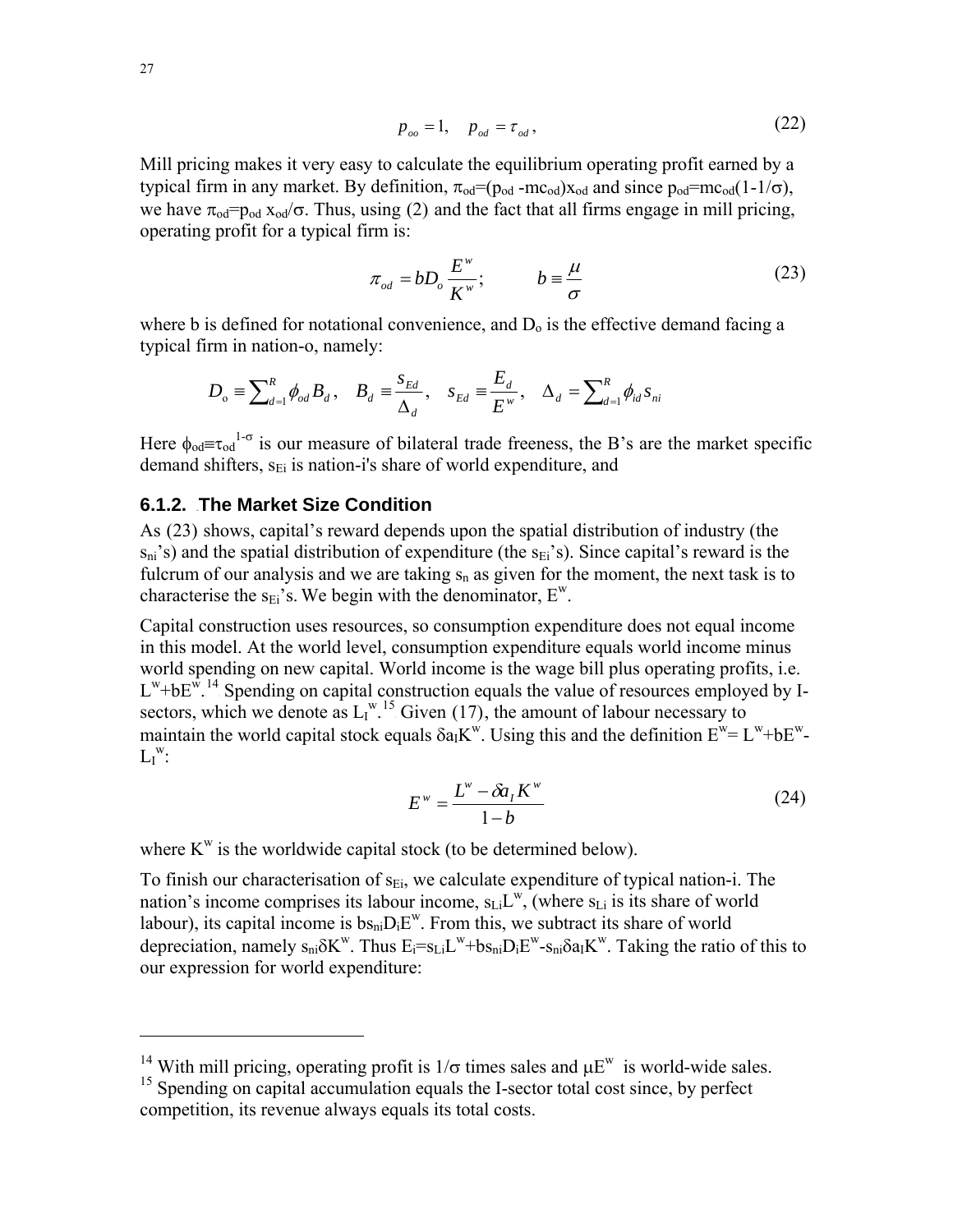$$
s_E = (1-b)\frac{s_{Li}L^w - s_{ni}\delta a_I K^w}{L^w - \delta a_I K^w} + bs_{ni} D_o
$$
 (25)

### **6.1.3. Long Run Equilibrium**

In the long run, national capital stocks are endogenous and rise or fall until the cost of constructing/replacing a new unit of capital just equals the present value of the income stream it would generate. Finding the long-run equilibrium capital stocks requires evaluation of the costs and benefits of having an extra unit of capital.

In any interior long-run equilibrium (i.e. where  $0 \le s_{ni} \le 1$  for all i), all nations must be actively constructing enough capital to replace depreciation and the value of extra capital created must equal its construction cost F. To summarise:

$$
v_i = F; \qquad \forall i \quad s.t. \quad 0 < s_{ni} \le 1 \tag{26}
$$

where v denotes the present value of a unit of capital, and  $F=a<sub>I</sub>$  is the construction cost for a unit of capital.

To finish our characterisation of the long run we need to find the v's. This is where intertemporal features enter the model. The classic way of expressing optimal intertemporal consumption behaviour with respect to  $(19)$  is the so-called Euler equation:

$$
\dot{E}/E = r - \rho - \delta
$$

This can be easily derived using the Hamiltonian approach to maximising (19), noting that each unit of capital has a probability of being 'alive' at time t equal to  $e^{-\delta t}$ . The only aspect of this intertemporal optimisation affects the calculations is the fact that in the long-run equilibrium, E stops evolving, so  $r = \rho + \delta$ . Using this to calculate the present value of a unit of capital in nation-i:

$$
v_i = \frac{\pi_i}{\rho + \delta}; \qquad \forall i
$$
 (27)

#### **6.1.4. Characterising the Long Run Equilibria**

We turn next to finding  $K^w$ . From (26) and (27),  $\pi$ 's are equalised, so each unit of capital must earn the world average reward, namely  $bE<sup>w</sup>$  divided by  $K<sup>w</sup>$ . From (26) and (17), (bE<sup>w</sup>/K<sup>w</sup>) must equal a<sub>I</sub>( $\rho$ + $\delta$ ), so K<sup>w</sup>=bE<sup>w</sup>/[( $\rho$ + $\delta$ )a<sub>I</sub>]. Solving this together with (24), the long-run equilibrium values of  $E^w$  and  $K^w$  are:

$$
K^w = \frac{\beta L^w}{(1 - \beta)\rho a_1}, \quad E^w = \frac{L^w}{1 - \beta}; \qquad \beta \equiv \frac{b\rho}{\rho + \delta}
$$
(28)

where  $\beta$  is a group of parameters that frequently appears. Using these, in (25), we have:

$$
s_{Ei} = \beta s_{ni} + (1 - \beta) s_{Li}
$$
 (29)

so a nation's share of world expenditure is its weighted average of its share of  $L^w$  and  $K^w$ .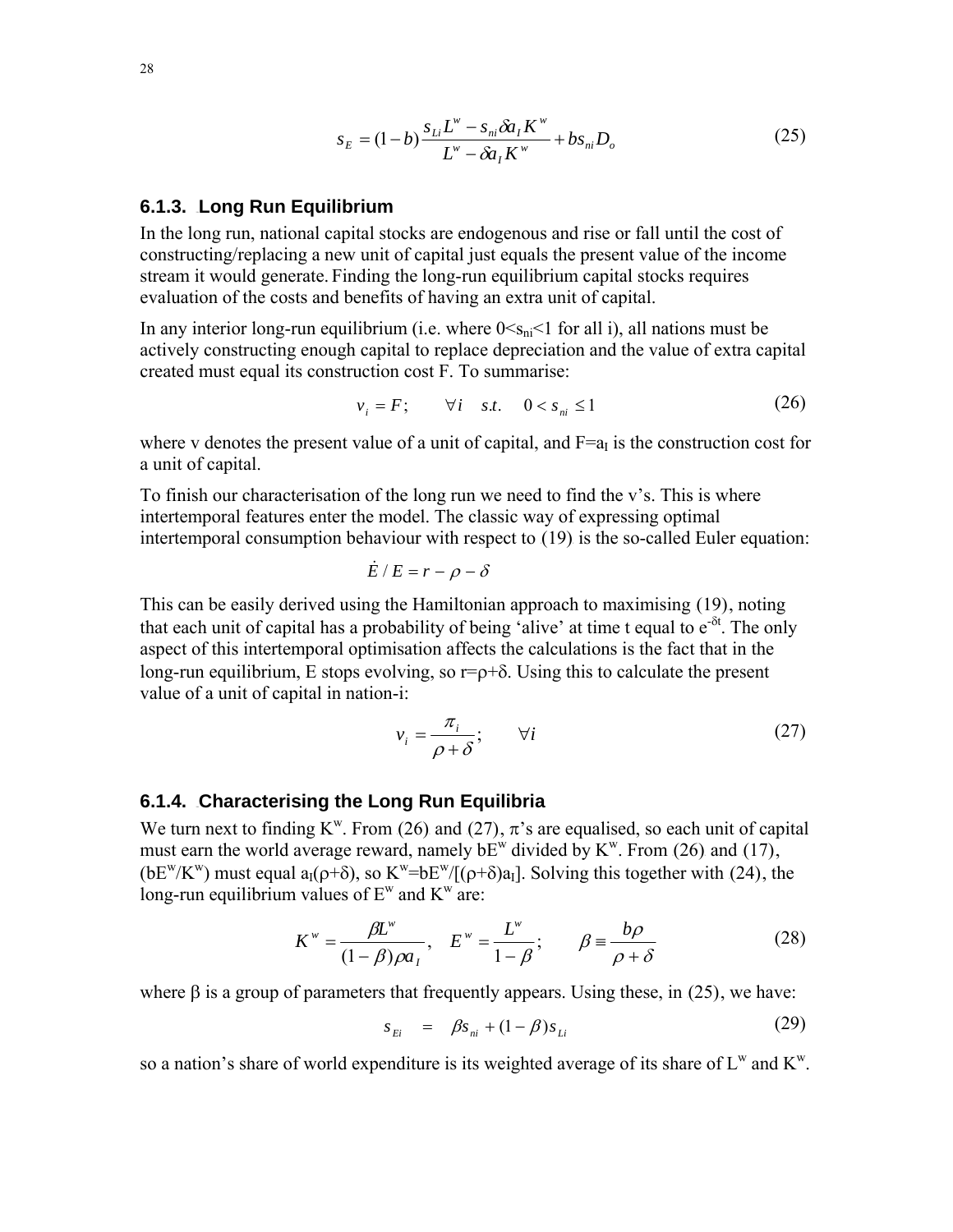The equalisation of the  $\pi$ 's implied by (26) and (27), pins down the equilibrium location of industry among all nations, i.e. the  $s_{ni}$ 's. From (23), the  $s_{ni}$ 's, enter in the denominator of in the B's, so the resulting system of equation is non-linear and we cannot find general solutions.

One special case that does allow solution is that of symmetric MFN tariffs. In this case we can solve (26) to find that the equilibrium distribution of industry is:  $^{16}$ 

$$
s_{ni} = \frac{1}{R} + \left(1 + \frac{\phi R}{1 - \phi}\right)(s_{Ei} - \frac{1}{R}), \quad \forall i
$$
 (30)

Assuming the distribution of expenditure is sufficiently even to ensure all the  $s_{ni}$ 's are positive. This tells that a nation's share of industry deviates from the symmetric solution 1/R according to the region's own size bias, i.e. the difference between its expenditure share and the even share 1/R.

## **6.2.** Explicit solutions for the R=3 case

The example in the text relied on the case of  $R=3$  when the nations were symmetric in their labour endowments, and initially symmetric in the MFN tariffs.

The text referred the reader to the Appendix on a number of points. The first was the assertion that allowing entry in nations 2 and 3 did not qualitatively change the impact on  $\pi_1$  in the case of an FTA between 2 and 3. When 2 and 3 form an FTA, the operating profit of a typical firm in either nation is:

$$
\pi_2 = b \frac{E^w}{n^w} (\phi B_1 + B_2 + B_3), \quad \Delta_1 = s_{n1} + 2 \phi s_{n2}, \quad \Delta_2 = \phi s_{n1} + 2 s_{n2}
$$
 (31)

where by symmetry  $\pi_3$  is the same, and  $s_{n2}=s_{n3}$ . In the text, we normalised  $s_{n1}=1/3$  and so we impose that here following the logic that firms under profit pressure exit only slowly. Plugging all this into in (30) yields a quadratic equation in  $s_{n2}$ . Solving the results is:

$$
s_{n2} = \frac{3\phi - 1 - \phi^2 + \sqrt{7\phi^2 - 2\phi^3 + \phi^4 + 2\phi + 1}}{12\phi}
$$

By inspection this exceeds 1/3 since  $0 \le \phi \le 1$ , thus as claimed in the text, the FTA between 2 and 3 leads to entry in those nations. This new entry alters the operating profit for nation 1 firms. In this case, nation-1 operating profit is:

$$
\pi_1 = b \frac{E^w}{n^w} \left( \frac{s_{E1}}{s_{n1} + 2\phi s_{n2}} + 2\phi \frac{s_{E2}}{\phi s_{n1} + 2s_{n2}} \right), \quad s_{E1} = s_{2E1} = s_{n1} = \frac{1}{3}
$$

<sup>&</sup>lt;sup>16</sup> The equality of  $\pi$ 's implies all the D's from (23) must equal unity, and also that all the B's must be equal. Adding up all the  $1=D_i$  equations yields  $R=(1+(R-1)\phi)RB$ . Since all the φs are the same, each  $\Delta$  equals  $s_{ni}+\phi(1-s_{ni})$ ; using this in the B and solving yields the result.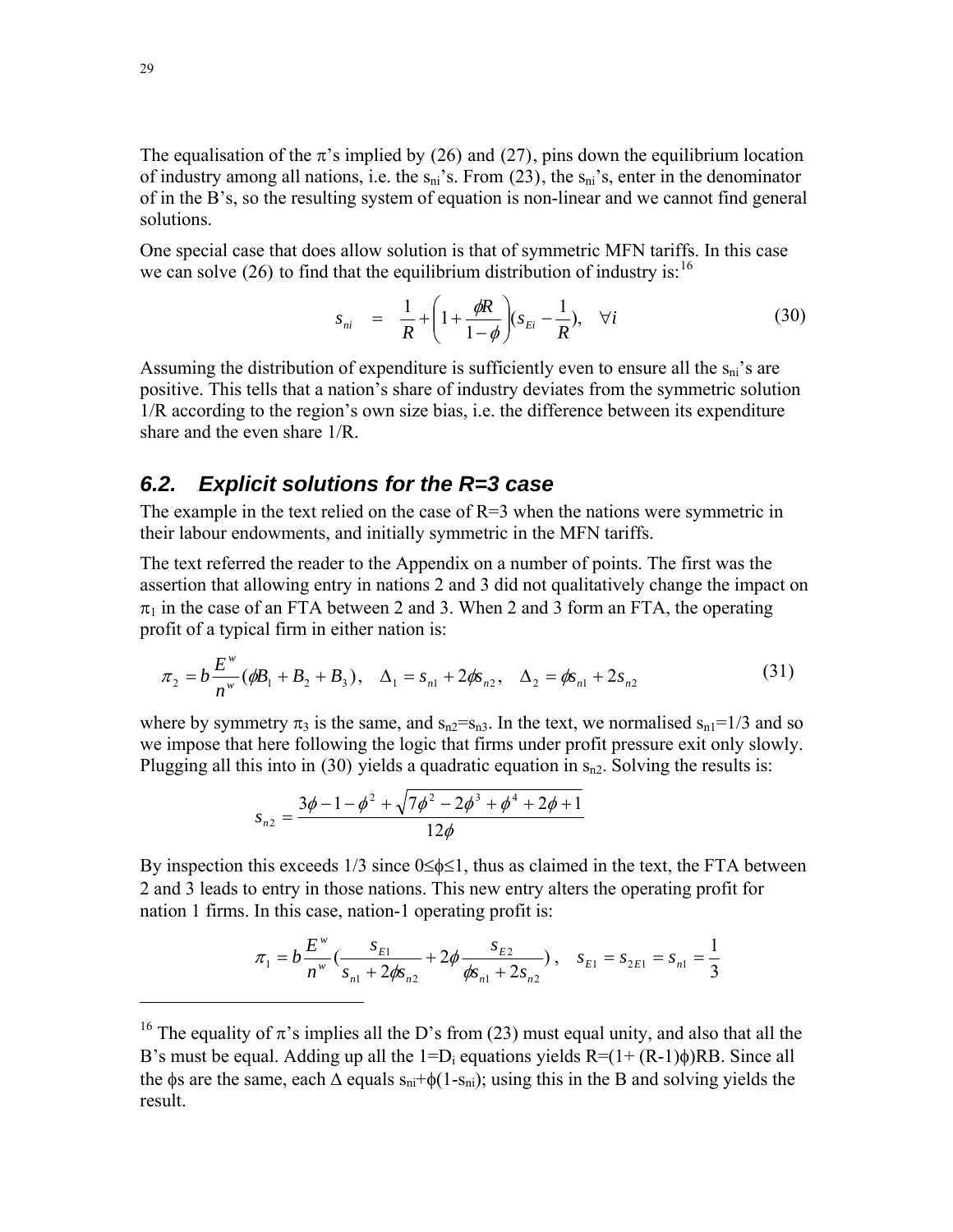By inspection, we can see that a rise in  $s_{n2}$  from 1/3 will lower  $\pi_1$ . More precisely, plugging in the new equilibrium value of  $s_{n2}$  we have  $\pi_1$  equals:

$$
\left(2 b \left(6 \phi^2+3 \phi-1+\sqrt{7 \phi^2+2 \phi-2 \phi^3+1+\phi^4}+6 \phi^3-2 \phi^4+2 \phi^2 \sqrt{7 \phi^2+2 \phi-2 \phi^3+1+\phi^4}\right)\right)/\left(\left(2+3 \phi-\phi^2+\sqrt{7 \phi^2+2 \phi-2 \phi^3+1+\phi^4}\right) \left(2 \phi^2+3 \phi-1\right)+\sqrt{7 \phi^2+2 \phi-2 \phi^3+1+\phi^4}\right)
$$

This confirms the claim in the text that considering the full impact on  $\pi_1$  does not change the analysis qualititatively.

The second point concerned the assertion that an FTA between nations 1 and 2 when there was also an FTA between 2 and 3 would result in a  $\pi_1$  that was below its equilibrium value. This is a simple calculation since we investigate what happens to  $\pi_1 = \pi_3$  and  $\pi_2$ , when all the n's stay at 1/3. The operating profit for the 'hub' nation, nation-2, is:

$$
\pi_2 = b \frac{E^w}{n^w} \left( \frac{2}{2+\phi} + \frac{1}{3} \right), \quad \pi_1 = \pi_3 = b \frac{E^w}{n^w} \left( \frac{1+\phi}{2+\phi} + \frac{1}{3} \right)
$$

By inspection, the first expression is more than  $bE^w/n^w$  and the second is less, since  $\phi$ <1.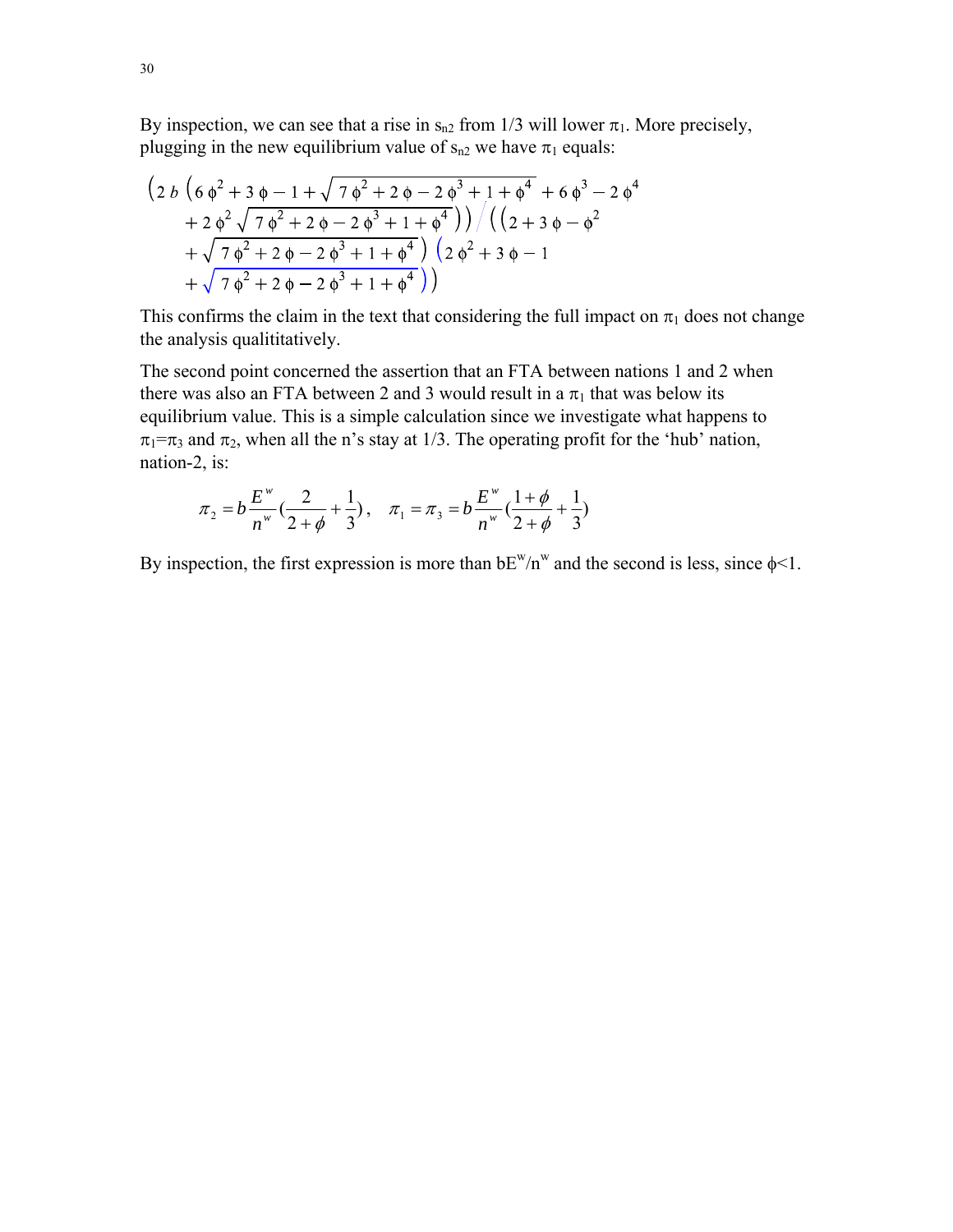# 8B**APPENDIX 2: COUNTRIES IN THE SAMPLE**

|                           | Number of    |            | FTA            | <b>Pure FTA</b> |
|---------------------------|--------------|------------|----------------|-----------------|
| Country                   | observations | Fisrt year | (1976-2005)    | $(1976 - 2005)$ |
| <b>Albania</b>            | 150          | 2002       | 3              | 3               |
| Algeria                   | 306          | 1999       | 12             | 12              |
| Argentina                 | 1495         | 1976       | 0              | 0               |
| Armenia                   | 215          | 2000       | 0              | 0               |
| Australia                 | 1914         | 1976       | 3              | 3               |
| Austria                   | 1476         | 1976       | 18             | 17              |
| Azerbaijan                | 237          | 1999       | 0              | 0               |
| <b>Bahrain</b>            | 206          | 1993       | 3              | 3               |
| <b>Bangladesh</b>         | 1395         | 1976       | $\mathbf{1}$   | 0               |
| <b>Belarus</b>            | 429          | 1999       | 0              | 0               |
| <b>Belgium</b>            | 306          | 2000       | 3              | $\overline{2}$  |
| <b>Belize</b>             | 360          | 1996       | $\overline{2}$ | 0               |
| <b>Bolivia</b>            | 657          | 1990       | 0              | 0               |
| <b>Brazil</b>             | 1684         | 1976       | 0              | 0               |
| <b>Bulgaria</b>           | 544          | 1996       | 13             | 9               |
| <b>Burkina Faso</b>       | 29           | 1997       | 0              | 0               |
| Cambodia                  | 192          | 2001       | $\mathbf{1}$   | $\mathbf{1}$    |
| Canada                    | 1920         | 1976       | 5              | 4               |
| <b>Chile</b>              | 1335         | 1976       | 22             | 22              |
| China                     | 569          | 1999       | 11             | 6               |
| Colombia                  | 1192         | 1981       | 3              | 0               |
| Congo, Dem. Rep.          | 137          | 1976       | 0              | 0               |
| <b>Costa Rica</b>         | 793          | 1990       | 5              | $\overline{2}$  |
| Cote d'Ivoire             | 1272         | 1976       | 0              | 0               |
| Croatia                   | 351          | 1999       | 25             | 6               |
| Cyprus                    | 1374         | 1976       | 15             | 15              |
| <b>Czech Republic</b>     | 694          | 1994       | 9              | 8               |
| <b>Denmark</b>            | 1348         | 1976       | 10             | $\overline{7}$  |
| <b>Dominican Republic</b> | 1063         | 1976       | 7              | 4               |
| <b>Ecuador</b>            | 548          | 1996       | 0              | 0               |
| Egypt, Arab Rep.          | 1326         | 1976       | 22             | 18              |
| <b>El Salvador</b>        | 624          | 1991       | $\overline{2}$ | $\overline{2}$  |
| <b>Estonia</b>            | 365          | 1999       | 5              | 5               |
| <b>Finland</b>            | 1461         | 1976       | 18             | 16              |
| <b>France</b>             | 1366         | 1976       | 8              | $\overline{7}$  |
| Gabon                     | 399          | 1978       | 0              | 0               |
| Georgia                   | 270          | 1999       | $\mathbf{1}$   | 1               |
| Germany                   | 1367         | 1976       | 8              | 7               |
| Ghana                     | 955          | 1976       | 0              | 0               |
| Greece                    | 1772         | 1976       | 8              | 5               |
| Guatemala                 | 740          | 1991       | $\mathbf{1}$   | 1               |
| Guinea                    | 381          | 1996       | 0              | 0               |
| Guyana                    | 118          | 1976       | 0              | 0               |
| Haiti                     | 124          | 1976       | 0              | 0               |
| Honduras                  | 582          | 1994       | $\mathbf 1$    | $\mathbf 1$     |
| <b>Hungary</b>            | 1466         | 1976       | 26             | 24              |
| Iceland                   | 1045         | 1976       | 13             | 12              |
| India                     | 1750         | 1976       | 4              | $\overline{2}$  |
| Indonesia                 | 1625         | 1976       | 3              | $\mathbf 1$     |
| Iran, Islamic Rep.        | 403          | 1999       | 0              | 0               |
| Ireland                   | 1317         | 1976       | 10             | $\overline{7}$  |
| Israel                    | 1321         | 1976       | 19             | 19              |
| Italy                     | 1371         | 1976       | 8              | 7               |
| Jamaica                   | 1273         | 1976       | 4              | 0               |
| Japan                     | 2075         | 1976       | $\overline{2}$ | $\overline{2}$  |
| Jordan                    | 345          | 1999       | 11             | 11              |
| Kazakhstan                | 368          | 1999       | 0              | 0               |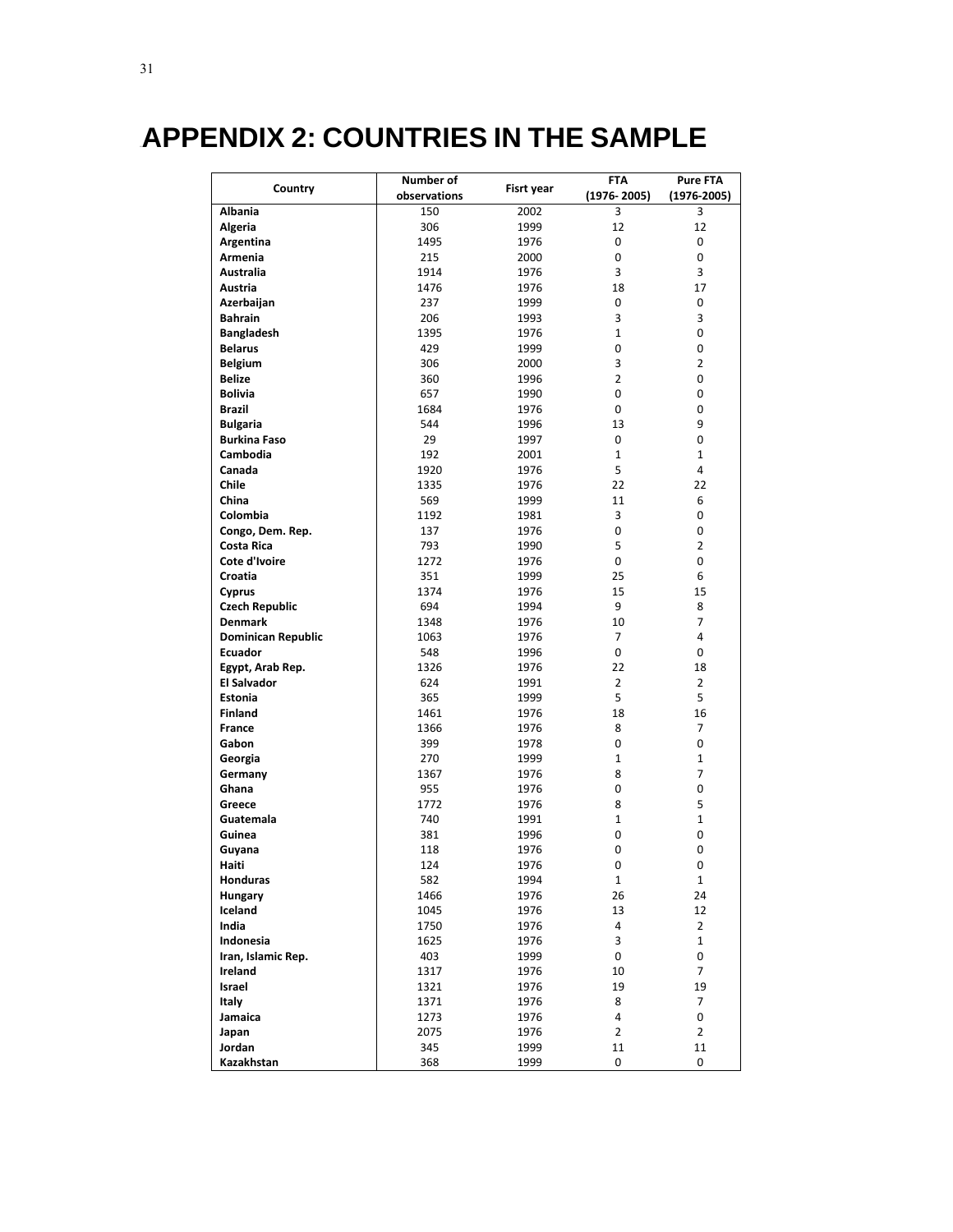# 9B**APPENDIX 2 (CONTINUATION)**

|                             | Number of    |            | FTA<br><b>Pure FTA</b> |                 |  |
|-----------------------------|--------------|------------|------------------------|-----------------|--|
| Country                     | observations | First year | $(1976 - 2005)$        | $(1976 - 2005)$ |  |
| Kenya                       | 1385         | 1976       | 6                      | 0               |  |
| Korea, Rep.                 | 1769         | 1976       | $\overline{2}$         | 1               |  |
| Kuwait                      | 513          | 1976       | 0                      | 0               |  |
|                             | 240          | 1999       | 0                      | 0               |  |
| Kyrgyz Republic<br>Latvia   | 273          |            | 5                      | 5               |  |
|                             |              | 1999       |                        |                 |  |
| Lithuania                   | 320          | 1999       | 5                      | 5               |  |
| Luxembourg                  | 232          | 2000       | 3                      | 2               |  |
| Macedonia, FYR              | 252          | 1999       | 22                     | 22              |  |
| Madagascar                  | 1016         | 1976       | $\mathbf{1}$           | 0               |  |
| Malawi                      | 579          | 1976       | 4                      | 0               |  |
| Malaysia                    | 1758         | 1976       | 3                      | $\mathbf{1}$    |  |
| Mali                        | 167          | 1997       | $\Omega$               | 0               |  |
| Mexico                      | 925          | 1986       | 19                     | 19              |  |
| <b>Moldova</b>              | 210          | 1999       | $\overline{2}$         | $\overline{2}$  |  |
| Morocco                     | 874          | 1987       | 12                     | 12              |  |
| <b>Netherlands</b>          | 1363         | 1976       | 8                      | 7               |  |
| <b>New Zealand</b>          | 1796         | 1976       | 3                      | $\overline{2}$  |  |
| Nicaragua                   | 747          | 1976       | $\mathbf{1}$           | 1               |  |
| Norway                      | 1471         | 1976       | 15                     | 15              |  |
|                             |              |            | 4                      |                 |  |
| Pakistan                    | 1678         | 1976       |                        | 0               |  |
| Panama                      | 516          | 1997       | 0                      | 0               |  |
| Paraguay                    | 467          | 1994       | 0                      | 0               |  |
| Peru                        | 1376         | 1976       | 0                      | 0               |  |
| <b>Philippines</b>          | 1485         | 1979       | $\mathbf{1}$           | $\mathbf{1}$    |  |
| Poland                      | 858          | 1991       | 24                     | 20              |  |
| Portugal                    | 1433         | 1976       | 18                     | 17              |  |
| Romania                     | 947          | 1988       | 24                     | 19              |  |
| <b>Russian Federation</b>   | 527          | 1999       | 0                      | 0               |  |
| Singapore                   | 1691         | 1976       | 12                     | 10              |  |
| <b>Slovak Republic</b>      | 621          | 1995       | $\overline{7}$         | 6               |  |
| Slovenia                    | 589          | 1994       | 13                     | 11              |  |
| <b>South Africa</b>         | 1514         | 1976       | 14                     | 12              |  |
| <b>Spain</b>                | 1622         | 1976       | 27                     | 22              |  |
| Sri Lanka                   | 1393         | 1976       | $\overline{2}$         | 0               |  |
| Sweden                      | 1480         | 1976       | 20                     | 19              |  |
| Switzerland                 | 1556         | 1976       | 15                     | 15              |  |
| <b>Syrian Arab Republic</b> | 310          | 1999       | 0                      | 0               |  |
| <b>Tanzania</b>             | 484          | 1996       | 1                      | 0               |  |
|                             |              |            | 4                      |                 |  |
| <b>Thailand</b>             | 1495         | 1982       |                        | 4               |  |
| <b>Togo</b>                 | 336          | 1990       | 0                      | 0               |  |
| <b>Trinidad and Tobago</b>  | 1290         | 1976       | 3                      | 0               |  |
| Tunisia                     | 772          | 1990       | 13                     | 13              |  |
| <b>Turkey</b>               | 1378         | 1976       | 21                     | 19              |  |
| <b>Turkmenistan</b>         | 78           | 1999       | $\mathbf{1}$           | $\mathbf{1}$    |  |
| Uganda                      | 332          | 1995       | 0                      | 0               |  |
| Ukraine                     | 395          | 1999       | $\mathbf{1}$           | 1               |  |
| <b>United Arab Emirates</b> | 203          | 1994       | 3                      | 3               |  |
| <b>United Kingdom</b>       | 1375         | 1976       | 10                     | 7               |  |
| <b>United States</b>        | 2022         | 1976       | 6                      | 6               |  |
| Uruguay                     | 1019         | 1976       | 0                      | 0               |  |
| Uzbekistan                  | 165          | 2000       | 0                      | 0               |  |
| Venezuela, RB               | 695          | 1990       | $\mathbf{1}$           | 0               |  |
| Vietnam                     | 514          | 1999       | 0                      | 0               |  |
| Yemen, Rep.                 | 272          | 1999       | 0                      | 0               |  |
| Zambia                      | 440          | 1985       | $\mathbf{1}$           | 0               |  |
|                             |              |            |                        |                 |  |
| Zimbabwe                    | 498          | 1980       | $\overline{2}$         | 0               |  |